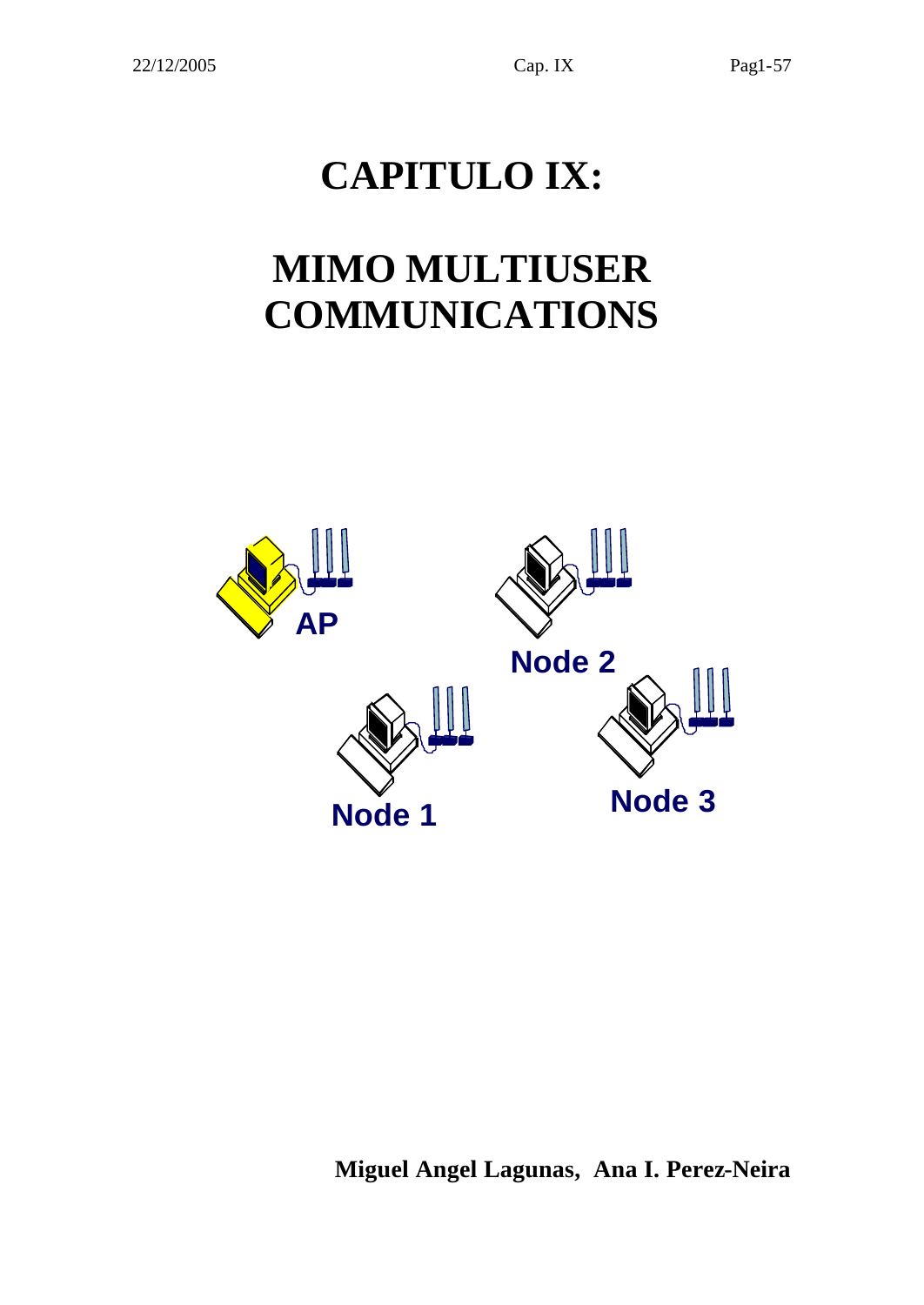# **CAPITULO IX: MIMO MULTIUSER COMMUNICATIONS.**

| IX.2.- MIMO MULTIPLE ACCESS CHANNEL              |
|--------------------------------------------------|
|                                                  |
| IX.2.2.- Decision Feedback equalizer and MAC sum |
|                                                  |
| IX.2.3.- The fading channel 14                   |
| <b>IX.3.- MIMO BROADCAST CHANNEL</b>             |
|                                                  |
| IX.3.2.- BC sum capacity and cooperative sum     |
|                                                  |
|                                                  |
| IX.3.4.- BC sum capacity and MAC-BC duality27    |
| IX.3.5.- Low complexity precoding structures30   |
| IX.3.6.- BC capacity region 37                   |
|                                                  |
| IX.3.8. Sum capacity with partial CSIT 41        |
| <b>IX.4.- CONCLUSIONS</b>                        |
| IX.5.- APPENDICES.<br>                           |
|                                                  |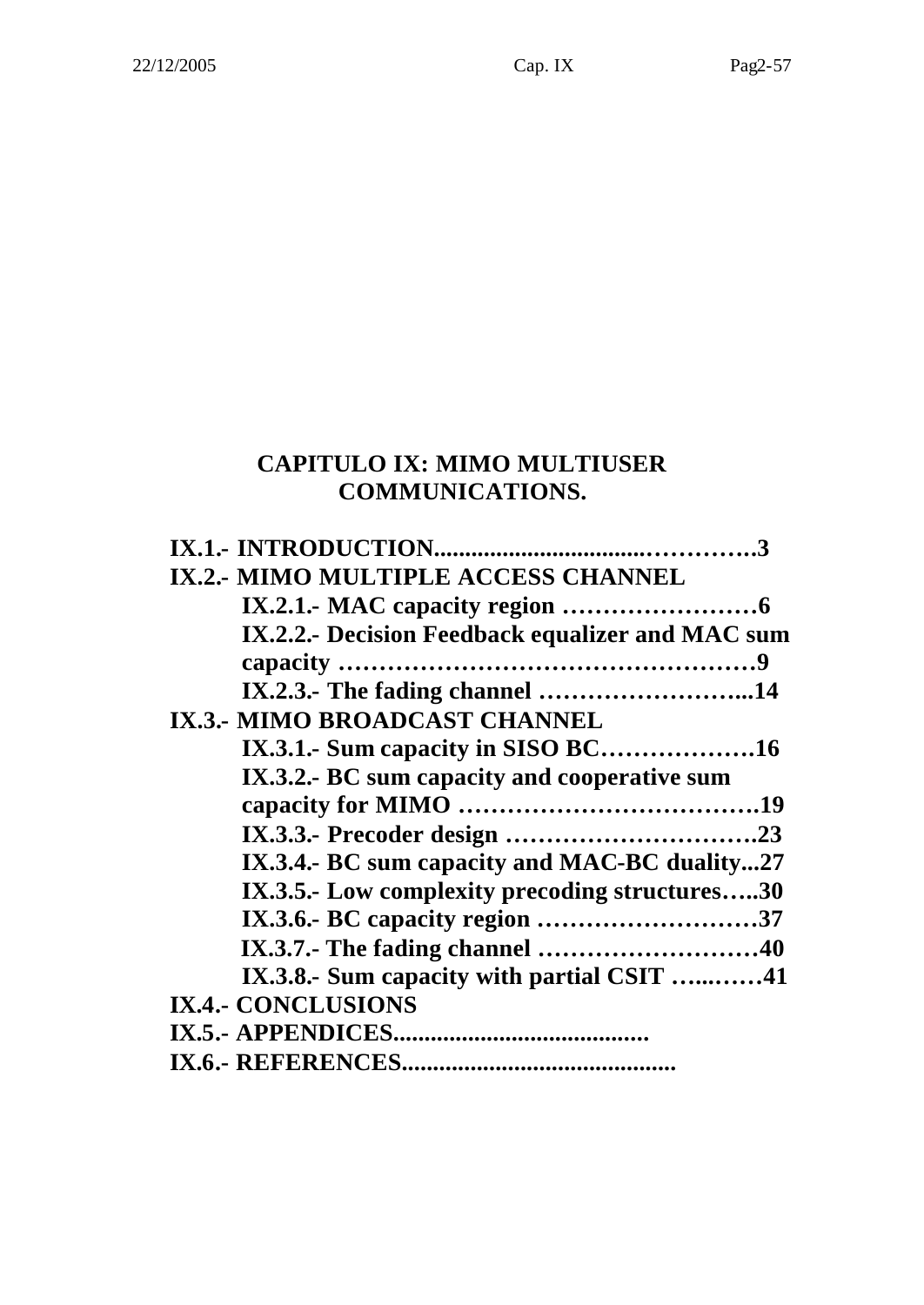#### **IX.1. INTRODUCTION.**

#### **Multiuser MIMO communications from the information theory point of view**

Along the present section we have studied several specific multiuser multiantenna designs, but a natural question is: what are the "optimal" multiple access schemes? Information theory can be generalized from the point-to-point scenario, considered in chapter III, to the multiuser ones, providing limits to multiuser communications and suggesting optimal multiple access strategies.

In chapter III we have seen that in a Gaussian vector channel  $\mathbf{v} = \mathbf{H}\mathbf{x} + \mathbf{z}$ . When **cooperation** is possible both among the transmit terminals and among the receive terminals, the capacity of the vector channel under a power constraint is the solution to the following optimization problem:

$$
\max_{\mathbf{R}_x} \frac{1}{2} \log \frac{\left| \mathbf{H} \mathbf{R}_x \mathbf{H}^T + \mathbf{R}_z \right|}{\left| \mathbf{R}_z \right|} = \max_{\mathbf{R}_x} \frac{1}{2} \log \left| \mathbf{H}^T \mathbf{R}_z^{-1} \mathbf{H} \mathbf{R}_x + \mathbf{I} \right|
$$
  
s.t.  $tr(\mathbf{R}_x) \le P$   
 $\mathbf{R}_x \ge 0$ 

This leads to the well-known water-filling solution based on the singular-value decomposition of the equivalent channel correlation matrix  $\mathbf{H}^T \mathbf{R}^{-1}$ **H**, as it was shown in chapter III. As the eigenvalues majorize the diagonal of a matrix, in order to maximize the determinant, the transmitter correlation matrix diagonalizes the equivalent channel correlation. Assume that  $\mathbf{R}z = \mathbf{I}$ , then the optimum  $\mathbf{R}x$  must have its eigenvectors equal to the right singular vectors of **H** and its eigenvalues obeying the water-filling power allocation on the singular values of **H**. Further, the receive matrix can be chosen to match the left singular vectors of **H**, so that the vector Gaussian channel is diagonalized into a series of independent scalar channels onto which single-user codes can be used to collectively achieve the vector channel capacity. But this solution is only possible in a cooperative scheme.

When coordination is possible only among the receive terminals, but not among the transmit terminals, the vector channel becomes a Gaussian multiple-access channel or **MAC channel**. Although the sum capacity of a multiple-access channel is still a maximum mutual information , the transmit terminals of the multiple-access channel must be uncorrelated. Thus, the water-filling covariance, which is optimum for a coordinated vector channel, can no longer necessarily be synthesized. The optimum covariance matrix for the multiple-access channel must be found by solving an optimization problem that restricts the off-diagonal entries of the covariance matrix to zero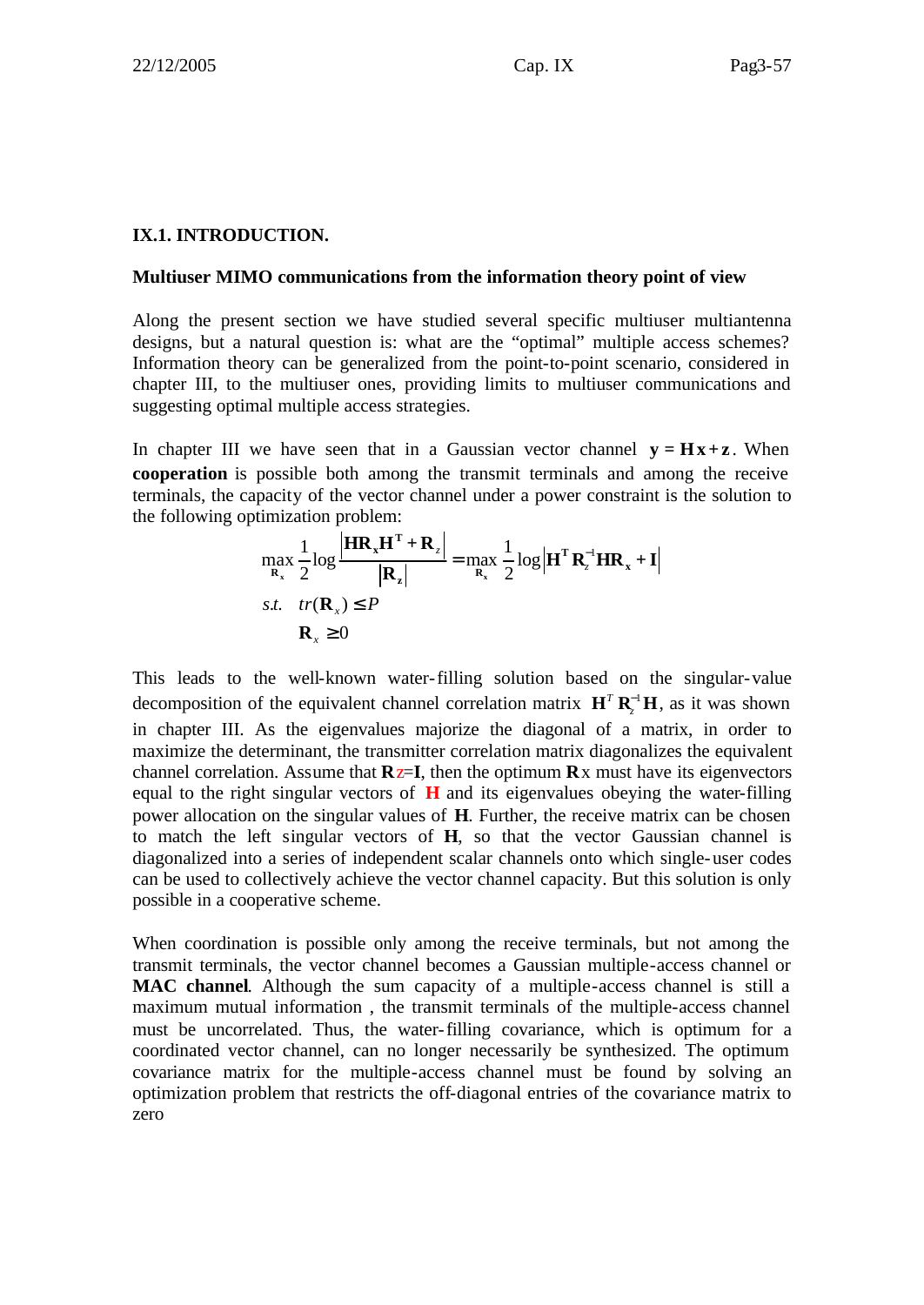$$
Cap. IX \t\t Pap. X
$$

$$
\max \frac{1}{2} \log \frac{\left|\mathbf{HR}_{x} \mathbf{H}^{T} + \mathbf{R}_{z}\right|}{\left|\mathbf{R}_{z}\right|}
$$
  
s.t.  $tr(\mathbf{R}_{x}) \le P$   
 $\mathbf{R}_{x}(i, j) = 0 \quad \forall (i, j) \text{ uncoordinated}$   
 $\mathbf{R}_{x} \ge 0$ 

Thus, in terms of capacity, the value of cooperation at the transmitter side lies in the ability for the transmitters to send correlated signals. In addition, the lack of transmitter coordination makes the diagonalization of the vector channel impossible. Instead, the vector channel can only be triangularized . Such a triangularization decomposes a vector channel into a series of single-user subchannels each interfering with only subsequent subchannels. This enables a coding method based on the superposition of single-user codes and a decoding method based on successive decision feedback to be implemented. The optimal form of triangularization is a GDFE (General Decision Feedback Equalizer). If decisions on previous subchannels are assumed correct, GDFE achieves the sum capacity of a Gaussian vector

multiple-access channel. From an algebraic point of view, when only the transmitter or the receiver can face the superuser channel (i.e. BC or MAC channel), the channels is better viewed under a two matrix decomposition, as for instance the **QR** or **RQ**. Then either the transmitter or the receiver can perform  $Q<sup>H</sup>$ , thus, just leaving a triangular interference.

When coordination is possible only among the transmit terminals, but not among the receive terminals, the vector channel becomes a Gaussian vector broadcast channel or **BC channel**. We will see in this chapter that the sum capacity of a Gaussian vector broadcast channel is the saddle-point of a max-min problem

$$
\begin{aligned}\n\max_{R_x} \min_{R_z} \frac{1}{2} \log \frac{|\mathbf{HR}_x \mathbf{H}^T + \mathbf{R}_z|}{|\mathbf{R}_z|} \\
\text{s.t.} \quad tr(\mathbf{R}_x) &\le P \\
\mathbf{R}_{z_i} \text{known} \\
\mathbf{R}_x, \mathbf{R}_z &\ge 0\n\end{aligned}
$$

Although the actual noise distribution may not have the same joint distribution as the least favourable noise, because the marginal distributions  $\mathbf{R}_{z_i}$  are the same (usually 2  $\mathbf{R}_{z_i} = \mathbf{s}_i^2 \mathbf{I}$ ), in a broadcast channel a transmitter designed for the least favourable noise performs as well as with the actual noise. The key point is that because of the lack of coordination, the receivers can no longer distinguish between different noise correlations and the capacity is as if "nature" has chosen a least favourable noise correlation. In other words, the capacity in BC cannot be better than in any cooperative situation. Thus, from a capacity point of view, the value of cooperation at the receiver lies in the ability for the receivers to recognize and to take advantage of the true correlation among the noise and received signals.

Further, in the next section we will see that the structure of the sum-capacity achieving coding strategy for the Gaussian vector broadcast channel is a decision-feedback equalizer. The optimal coding strategy again decomposes the vector channel into independent scalar subchannels each interfering into subsequent subchannels, with the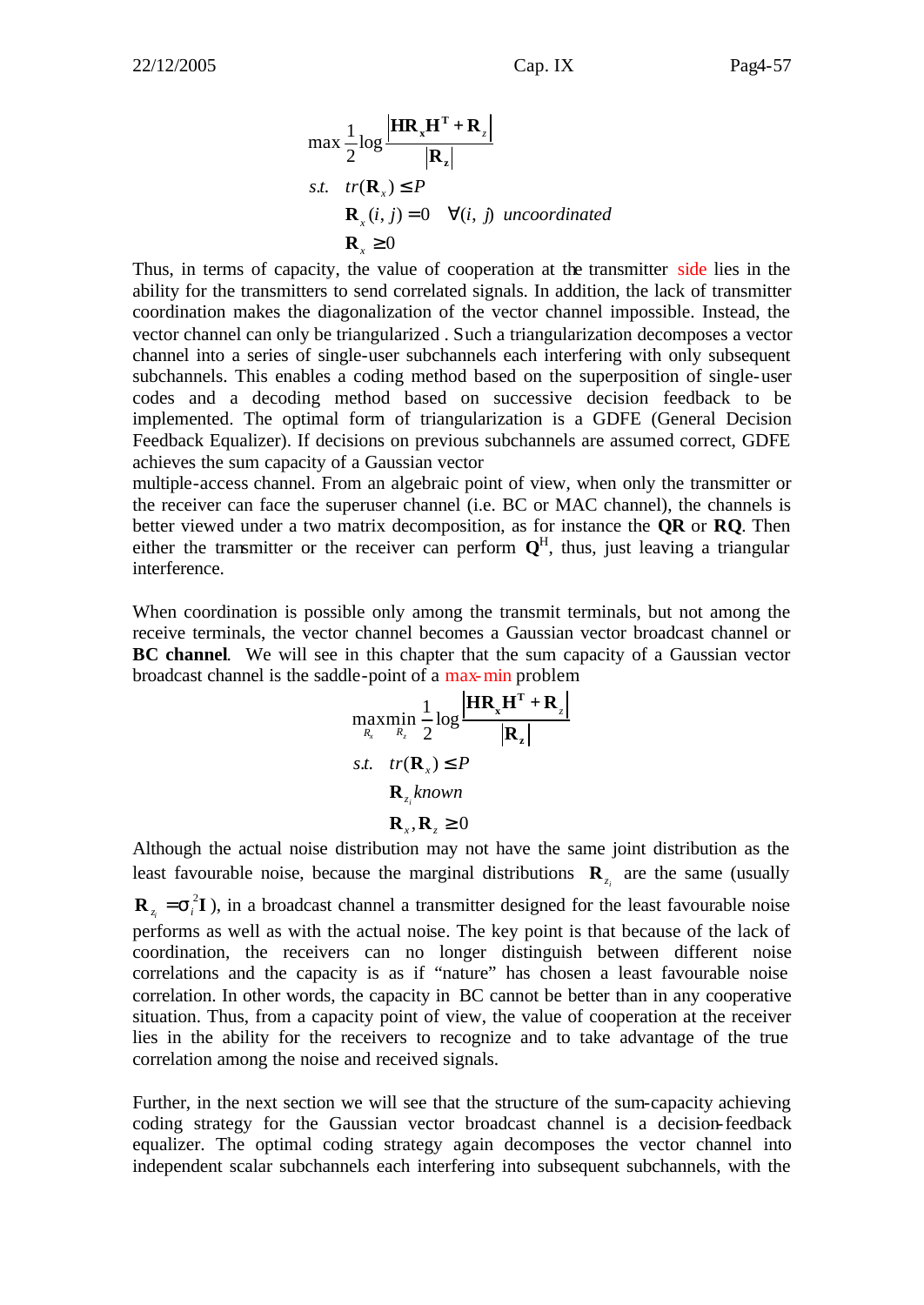interference pre-subtracted using "writing on dirty paper" coding. When full coordination is not possible, GDFE has emerged as a unifying structure that is capable of achieving the sum capacities of both the multiple-access channel and the broadcast channel sum capacity.

Next figure plots the broadcast and mac channel structures and summarizes their relationship both, between them and among the point to point MIMO channel.



Figure: The four channels, multiple access, broadcast, and their corresponding point-topoint channels, depicted along with the relationship between their capacities.

The study of the multiuser channels is a topic which is not closed in the literature. This chapter differs from many of the existing works because it aims at presenting the basics of the topic under a perspective as much related as possible with signal processing or filtering. Thus, making the capacity results amenable to practical coding schemes, such as those presented in past Chapter VI. First the MAC channel is addressed, second the BC channel and finally considerations on practical multiuser schemes or schedulers are presented.

Along the chapter there are two main concepts that are widely used:

**A.**- Assume that  $y = H x + w$  then  $R=I(X,Y)$ 

$$
R = I(X, Y) = H(Y) - H(Y / X) = \log \frac{|R_{y}|}{|R_{y/x}|} = \log \frac{|R_{y}|}{|R_{z}|}
$$

Then  $y$  is filtered to obtain an estimation of  $x, x'$  such that  $x' = Av$ If  $x = x' + e$  with  $E{x'e} = 0$  then  $R=I(X,X')$ 

$$
R = I(X, Y) = H(X) - H(X/Y) = \log \frac{|R_x|}{|R_{x/y}|} = \log \frac{|R_x|}{|R_e|}
$$

And filter A is **capacity lossless**. For instance the MMSE is capacity lossless.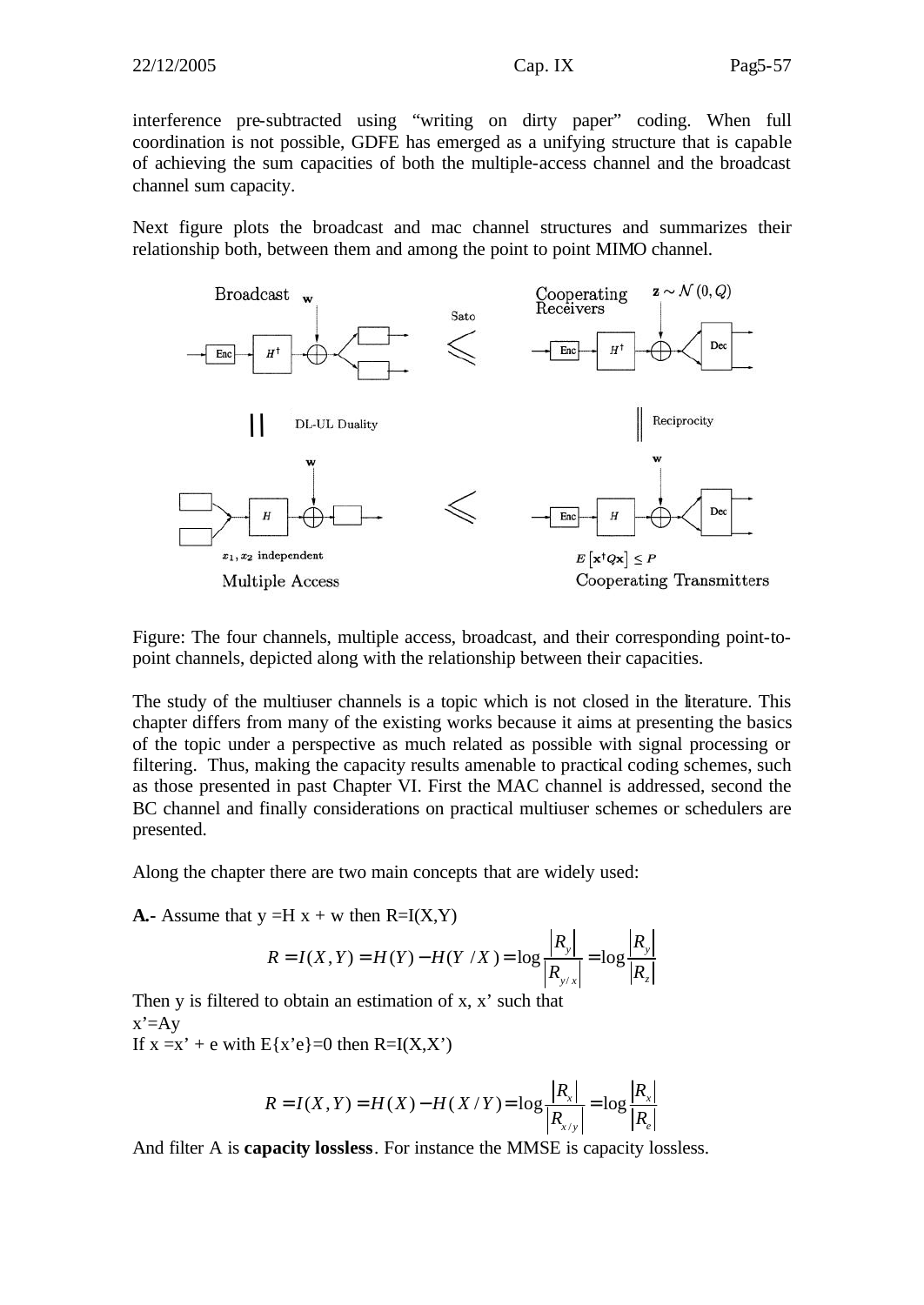Observe also that there are two possible expressions for  $I(X,Y)$ . When computed as  $I(X, Y) = H(Y) - H(Y | X) = \log |I + \mathbf{R}_{z}^{1/2} H \mathbf{R}_{x} \mathbf{H}^{H} \mathbf{R}_{z}^{1/2}$ When computed as  $I(X, Y) = H(X) - H(X/Y) = \log |I + R_x H^H H|$  if the MMSE is considered, where  $\mathbf{R}_{e} = (\mathbf{H}^{H} \mathbf{H} + \mathbf{R}_{x}^{-1})^{-1}$  $e = \begin{pmatrix} \mathbf{H} & \mathbf{H} & \mathbf{K} \end{pmatrix}$  ${\bf R}_e = ({\bf H}^H {\bf H} + {\bf R}_r^{-1})^{-1}$ 

**B.**- If  $x = \begin{bmatrix} x_1 \\ y_2 \end{bmatrix}$ 2 *x x x*  $\vert x_{1} \vert$  $=\begin{bmatrix} 1 \ x_2 \end{bmatrix}$  and  $|R_e| = |R_{e1}| |R_{e2}|$  (i.e. the Hadamard's inequality fulfils with equality) then there is maximum rate transfer from x1 to x1' and from x2 to x2'

$$
R = I(X, Y) = \log \frac{|R_x|}{|R_e|} \ge \log \frac{|R_{x_1}|}{|R_{e_1}|} + \log \frac{|R_{x_2}|}{|R_{e_2}|}
$$

We note that equality is fulfilled when Re is diagonal, that means that  $E\{e1.e2\}=0$ , which is not equivalent to saying that  $E{x1}''.x2'$  =0.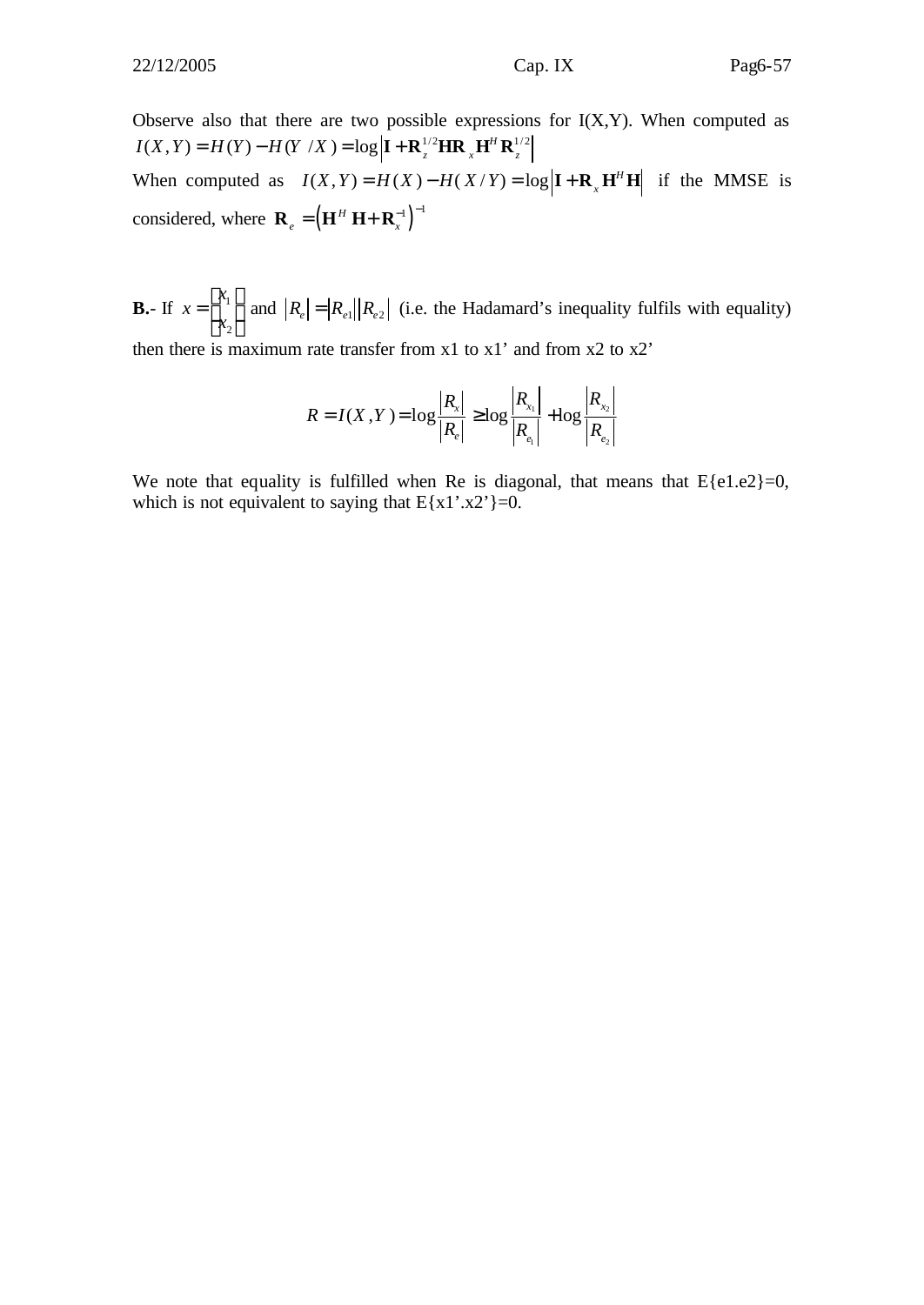#### **IX.2. MIMO Multiuser MAC CHANNEL.**

#### **IX.2.1. MAC Capacity region**

In the point to point case, the capacity of a channel provides the performance limit: reliable communication can be attained at any rate R<C; reliable communication is impossible at rates R>C. In the multiuser case, we should extend this concept to a capacity region C: this is the set of all pairs (R1,R2) (i.e. in the 2 user case) such that simultaneously user1 and user2 can reliably communicate at rate R1 and R2, respectively. Because signalling dimensions can be allocated to different users in an infinite number of different ways, multiuser channel capacity is defined by a rate region rather than a single number. This region describes all user rates that can be simultaneously supported by the channel with arbitrarily small error probability. From this capacity region, one can derive other scalar performance measures of interest.

For example, the symmetric capacity

$$
C_{sym} = \max_{(R1,R2)\in C} R
$$

Is the maximum common rate at which both the users can simultaneously reliably communicate.

The sum capacity

$$
C_{sum} = \max_{(R1,R2)\in C} R_1 + R_2
$$

Is the maximum total throughput that can be achieved.

With a single receive antenna at the Base station or access point, the capacity region of the two-user MAC or uplink channel is defined by the following equations

$$
R_1 < \log\left(1 + \frac{P_1}{N_o}\right) = I(x_1; y|x_2)
$$
\n
$$
R_2 < \log\left(1 + \frac{P_2}{N_o}\right) = I(x_2; y|x_1)
$$
\n
$$
R_1 + R_2 < \log\left(1 + \frac{P_1 + P_2}{N_o}\right) = I(x_2, x_1; y) = I(x_1; y) + I(x_2; y|x_1) \neq I(x_1; y|x_2) + I(x_2; y|x_1)
$$

Where P1 and P2 are the average power constraints on users 1 and 2 respectively. The individual rate constraints correspond to the maximum rate that each user can get if it has the entire channel to itself; the sum rate constraint is the total rate of a point-to-point channel with the two users acting as two transmit antennas of a single user, but sending independent signals. The three constraints define the pentagon of the figure, where, for instance, point C is obtained after matched filtering for each of the users.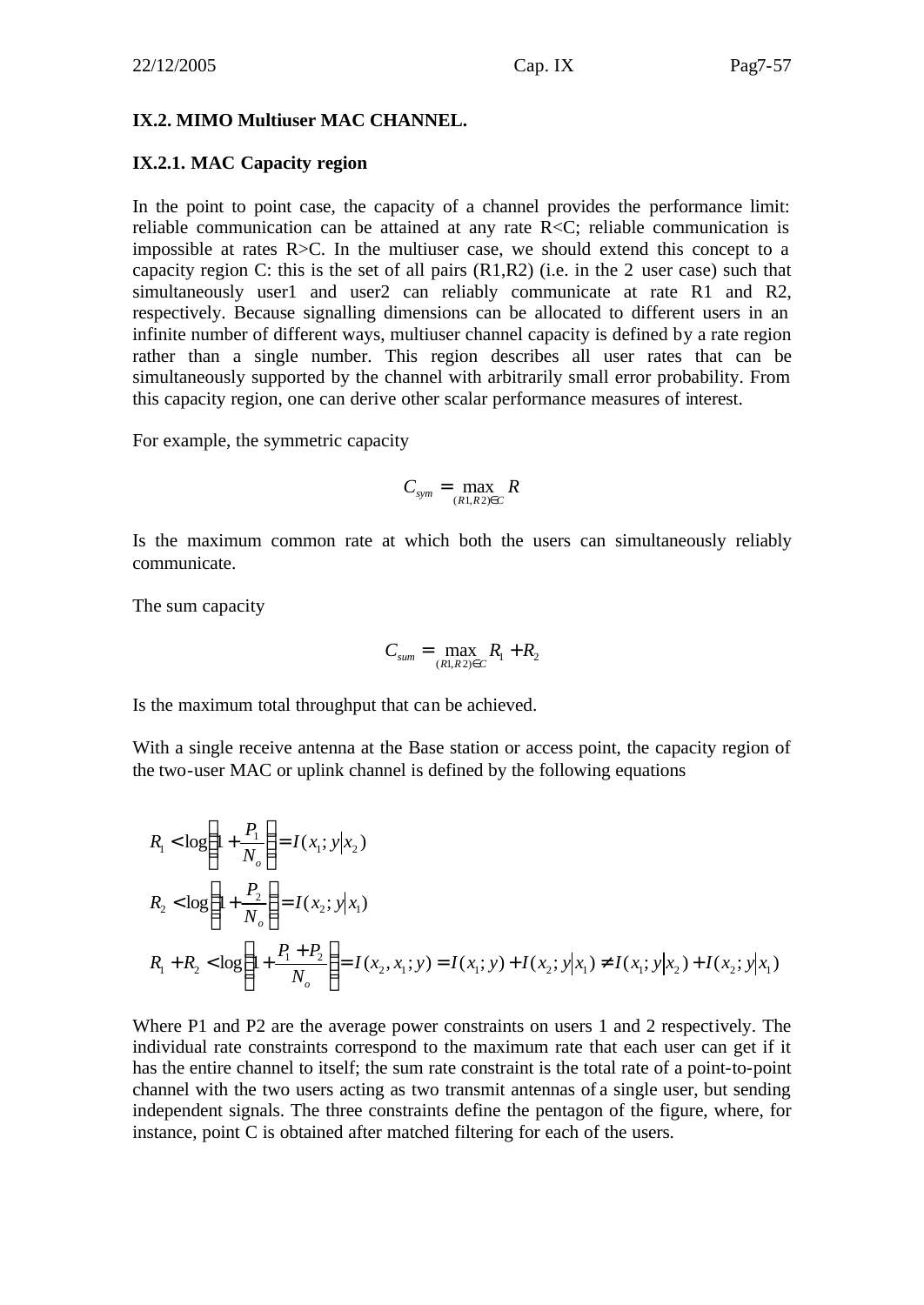

Figure: MAC capacity region for the single tx. antenna. For 2 users is the so-called Cover-Wyner pentagon

The capacity region of the multiple access channel is the convex hull<sup>1</sup> of the union of these pentagons over all possible independent input distributions subject to the appropriate individual average cost constraints, i.e.,

$$
C = convex \; hull \; of \; \left( \bigcup_{P_{x1}, P_{x2}} C(P_{x1}, P_{x2}) \right)
$$

The convex hull operation means that we not only include points such C, but also all their convex combinations:  $aR_1 + (1-a)R_2$   $0 \le a \le 1$  (i.e. the diagonal lines in the figure). This is natural since the convex combinations can be achieved by time-sharing. The diagonal lines in the figure correspond to time-sharing access. For the MAC channel with single transmit antennas, the capacity region is a pentagon, because there is a unique set of input distributions that simultaneously maximizes the different constraints for R1, R2 and R1+R2. With a single transmit antenna at each user, the transmitter architecture simplifies considerably: there is only one data stream and the entire power is allocated to it. By varying the power allocations (in the case of full CSIT), the users can communicate at rate pairs in the union of the pentagons, which is itself a pentagon. For example, 2 users SDMA with multiple antenna just at the base station is a natural extension of the single antenna case

<sup>&</sup>lt;sup>1</sup> The convex hull of a set C is the set of all convex combinations of points in C:  $convC = \{ \mathbf{q}_1 x_1 + ... + \mathbf{q}_k x_k | x_i \in C, \mathbf{q}_i \ge 0, i = 1,..., k, \mathbf{q}_1 + ... + \mathbf{q}_k = 1 \}$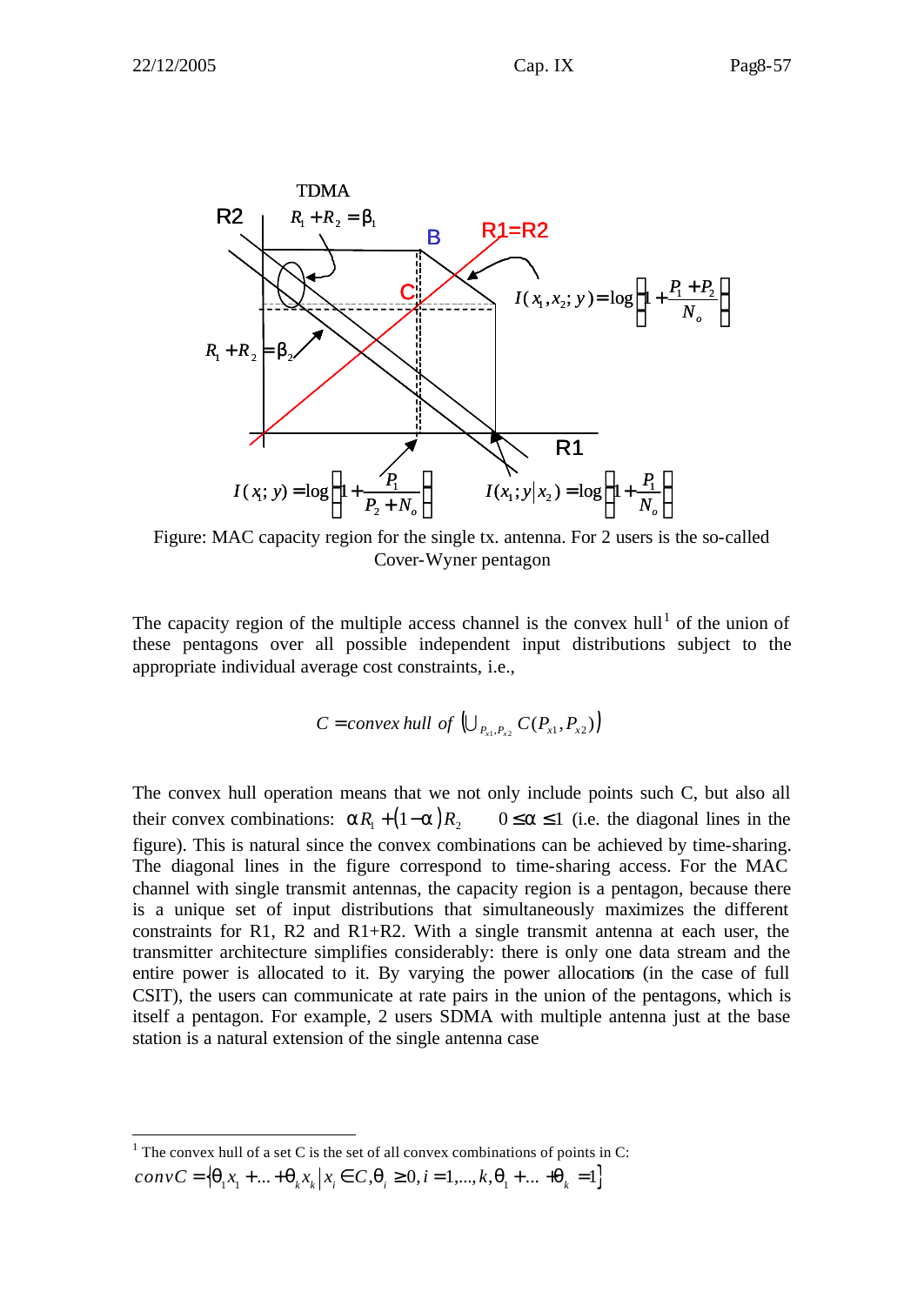$$
R_1 < \log \left( 1 + \frac{\left\| \mathbf{h}_1 \right\|^2 P_1}{N_o} \right) = I(x_1; y | x_2)
$$
\n
$$
R_2 < \log \left( 1 + \frac{\left\| \mathbf{h}_2 \right\|^2 P_2}{N_o} \right) = I(x_2; y | x_1)
$$
\n
$$
R_1 + R_2 < \log \det \left( \mathbf{I}_{nr} + \frac{1}{N_o} \mathbf{H} \mathbf{R}_x \mathbf{H}^\mathbf{H} \right) \qquad \mathbf{R}_x = \begin{bmatrix} P_1 & 0 \\ 0 & P_2 \end{bmatrix}
$$

Figure: MAC capacity region for single tx antenna. For 2 users is the so-called Cover-Wyner pentagon

The right hand side of the third inequality is the sum capacity and it is the total rate achieved in a point-to-point channel with the two users acting as two transmit antennas of one user with independent inputs at the antennas. Note that

$$
\log \left| \mathbf{I} + \mathbf{H} \mathbf{R}_{x} \mathbf{H}^{H} \right| = \log \left| \mathbf{I} + \sum_{i} p_{i} \mathbf{h}_{i} \mathbf{h}_{i}^{H} \right|
$$

and to get some insight this expression can be further work out and results that there is a gain in rate when using multiple antennas at reception if the channels of the users are not orthogonal

$$
\log \left| \mathbf{I} + \mathbf{H} \mathbf{R}_{x} \mathbf{H}^{H} \right| = \log \left| \mathbf{I} + \sum_{i} p_{i} \mathbf{h}_{i} \mathbf{h}_{i}^{H} \right| = \log \left( 1 + \frac{P_{1} |h_{1}|^{2} + P_{2} |h_{2}|^{2}}{N_{o}} + \frac{P_{1} P_{2}}{N_{o}} \right| \mathbf{H} \mathbf{H}^{H} \right)
$$
\n
$$
\left| \mathbf{H} \mathbf{H}^{H} \right| = \left| \mathbf{h}_{1} \right|^{2} \left| \mathbf{h}_{2} \right|^{2} - \left| \mathbf{h}_{1}^{H} \mathbf{h}_{2} \right|^{2}
$$

To define the capacity region in the general case of Ntot! users, and MIMO multiuser access, we can extend the previous region to

$$
R_{k} \le \log \det \left(\mathbf{I}_{nt} + \frac{1}{N_o} \mathbf{H} \mathbf{R}_{k} \mathbf{H}^{H}\right) \quad k = 1...Not
$$

$$
\sum_{k=1}^{Ntot} R_{k} \le \log \det \left(\mathbf{I}_{nt} + \frac{1}{N_o} \sum_{k=1}^{Ntot} \mathbf{H} \mathbf{R}_{k} \mathbf{H}^{H}\right)
$$

with constraints on each users power  $tr[R_k] = P_k$ . The last inequality is upperbounded by the superuser capacity, which is a generalization of that obtained for the single transmitting antenna case.

This inequalities that define the MAC capacity region can be summarized in a single inequality and the MAC capacity region can be defined in the following more compact way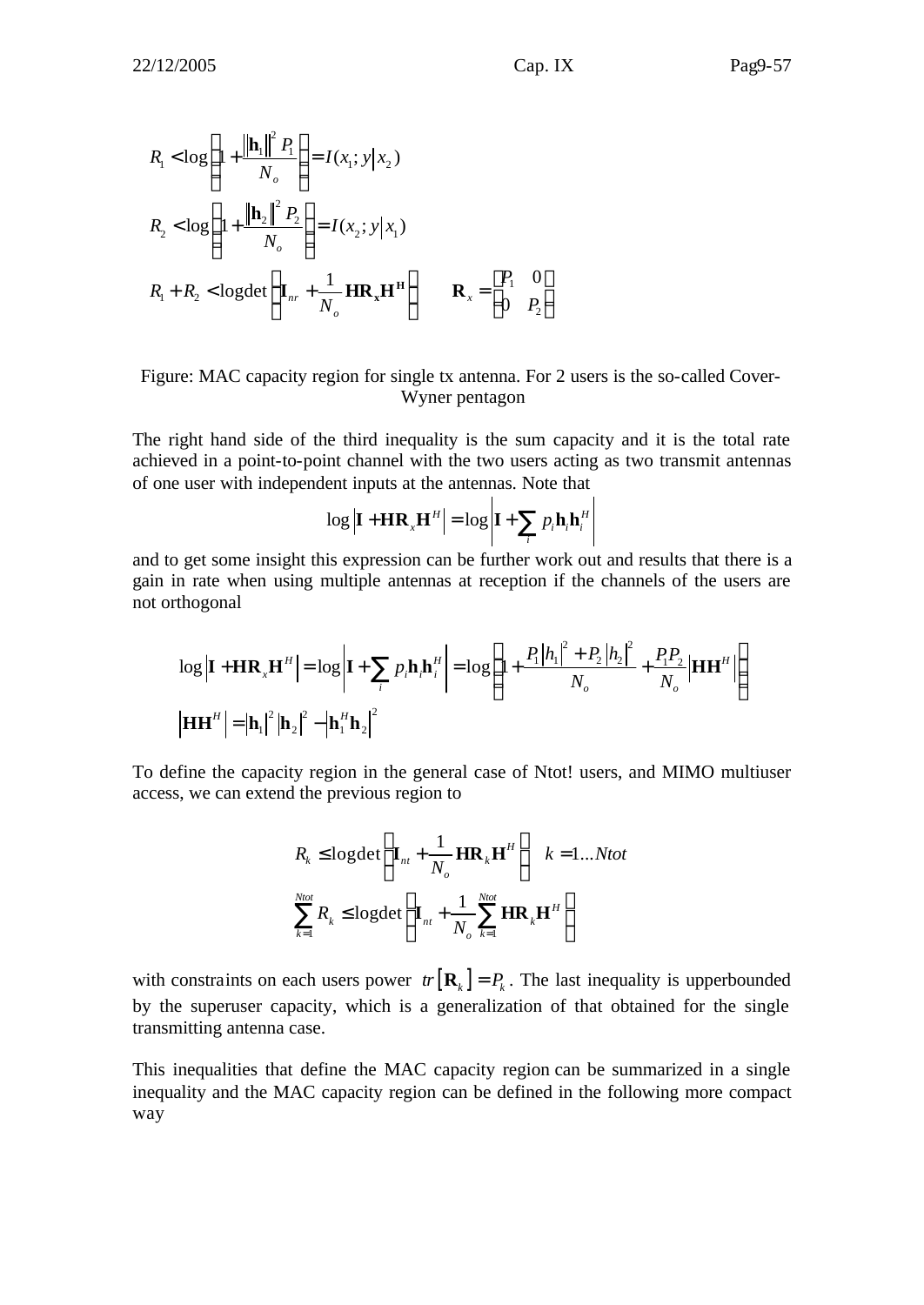$$
C_{MAC} = \bigcup_{\{Tr(\mathbf{R}_i) \le P_i \forall i\}} \left\{ (R_1...R_K): \sum_{i \in S} R_i \le \frac{1}{2} \log \left| I + \sum_{i \in S} \mathbf{H}_i \mathbf{R}_i \mathbf{H}_i^H \right| \quad \forall S \subseteq \{1...Ntot\} \right\}
$$

In the convex hull process, however, if there are multiple transmit antenna at the users, no single pentagon may dominate over the other pentagons (as it is shown in next figure).



Figure: The achievable rate regions (pentagons) corresponding to two different input distributions may not fully overlap with respect to one another. Multiple transmitting and receiving antennas.

In that case, there is no single choice of covariance matrix that simultaneously maximize the constraints: the capacity region is the convex hull of the union of the pentagons created by all the possible covariance matrices (subject to the power constraints on the users). The global capacity region is generated by the union of such polyhedrons, each one corresponding to a specific power allocation satisfying the power constraints. The resulting boundary of the global capacity region is curved, except at the sum rate point, where the boundary is a straight line, and it is generated by the union of well-selected vertices. At point C, user1 is decoded last and achieves his single-user capacity by choosing R1 as a waterfill of the channel H1 (independent of H2 or R2). User 2 is decoded first, in the presence of interference from user 1, so R2 is chosen as a waterfill of the channel H2 and the interference from user1. The sum-rate corner points A1 and B1 are the two corner points of the pentagon corresponding to the sum-rate optimal covariance matrices  $R_1^{\text{sum}}, R_2^{\text{sum}}$ . We will see in IX.2.2. that at point A1 user 1 is decoded last, whereas at point B1 user 2 is decoded last. Thus, points A1 and B1 are achieved using the same covariance matrices but different decoding orders.

With multiple transmit antennas, we have a choice of power splits among the data streams and also the choice of the rotation **U** before sending the data streams out of the transmit antennas. We recall that in the time-invariant point-to-point MIMO channel, the rotation matrix **U** was chosen to correspond to the right rotation in the singular value decomposition of the channel and the powers allocated to the data streams correspond to the waterfilling allocations over the squared singular values of the channel matrix. In the MAC MIMO, in general, different choices of power splits and rotations lead to different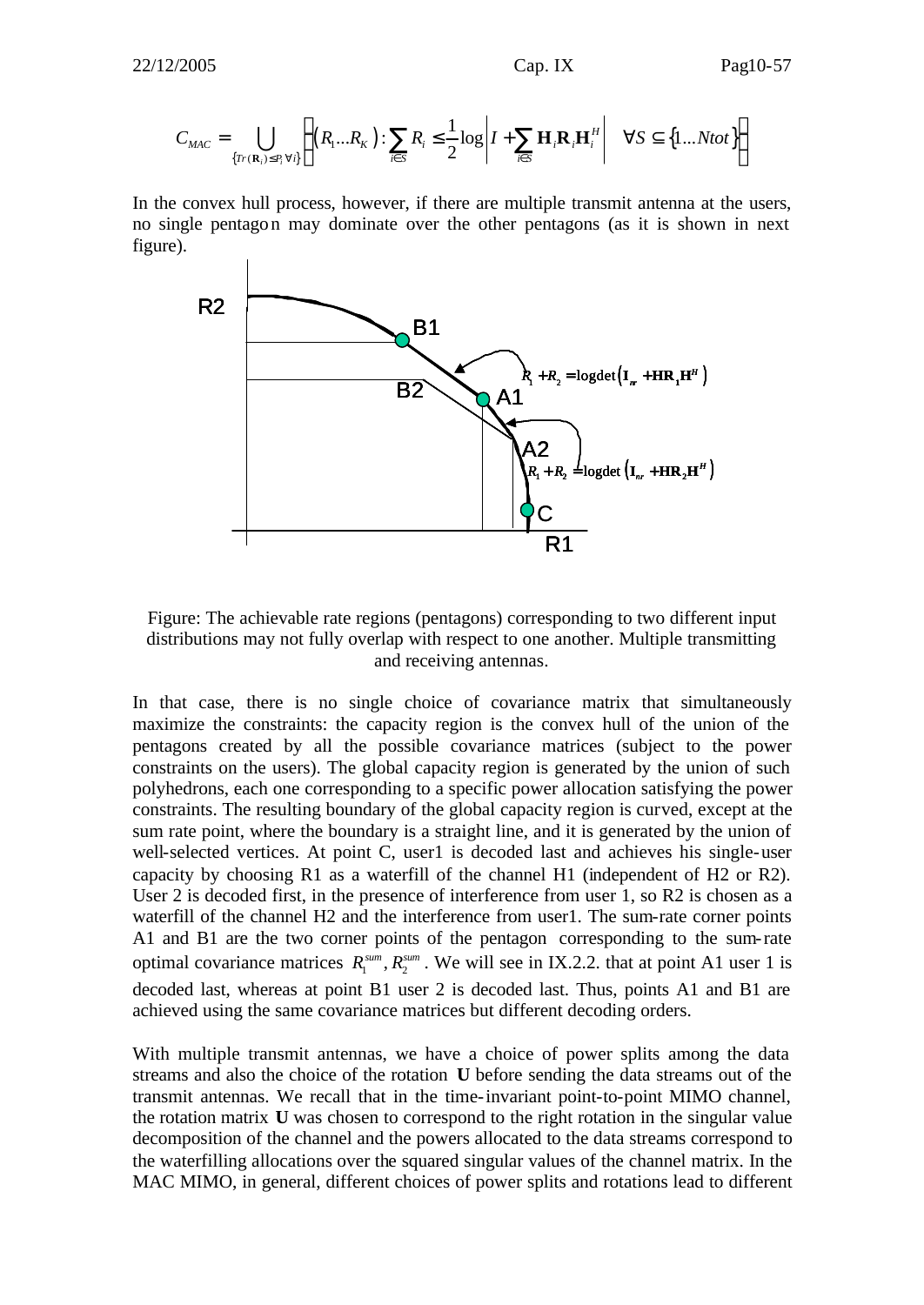pentagons and the capacity region in general is not a pentagon. This is because, unlike the single transmit antenna case, there are no covariance matrices **R**k, that simultaneously maximize the right hand of the all the inequalities. Depending on how one wants to trade off the performance of the two users, one would use different input strategies. In any case, note that the sum capacity is concave on **R**i, thus, in general there is no closed-form solution to the optimization problem considering sum rate, but efficient algorithms that arrive at numerical solutions exist. The obtained sum-rate maximizing covariance matrix of any user in the system should be the single-user water-filling covariance matrix of its won channel with noise equal to the actual noise plus the interference from the other K-1 transmitters [45].

The question to answer is what is the optimal receiver architecture that achieves sum capacity. How can corner points A1 and B1 be reached? Next section presents the Decision Feedback structure as the one that answers these questions.

#### **IX.2.2. Decision Feedback equalizer and MAC sum capacity**

The DFE structure achieves the entire capacity region of the multiple-access channel.

#### **The DFE structure**

Let us have 
$$
\mathbf{y} = \mathbf{H}\mathbf{x} + \mathbf{w}
$$
  $\mathbf{x} = \begin{bmatrix} \mathbf{x}_1 \\ \mathbf{x}_2 \end{bmatrix}$   $\mathbf{H} = \begin{bmatrix} \mathbf{H}_1 & \mathbf{H}_2 \end{bmatrix}$   $\mathbf{R}_x = \begin{bmatrix} \mathbf{R}_1 & \mathbf{0} \\ \mathbf{0} & \mathbf{R}_2 \end{bmatrix}$ 

where  $xi$  (i=1,2) are vectors and they are statistically independent, therefore, Rx is a block diagonal matrix (in contrast to the BC channel as we will see later on).

Next we show that the DFE decomposes the vector channel into two subchannels that can be independently encoded and decoded because of the error diagonalization that the DFE performs. The achievable rates of the two subchannels are  $R1 = I(X1', X1)$  and  $R2=I(X2, X2)$ , being xi' the output that estimates each subchannel xi at the output of the DFE, and the sum rate is  $R1 + R2 = I(X;Y)$ . Thus, the DFE is capacity lossless). In order to prove it 2 key ideas are involved: 1) the MMSE filter is capacity lossless, in terms of sum capacity, 2) block Cholesky factorization of the minimum MMSE noise matrix.

Next consider the following figure, where **A** is the MMSE filter



1.- The MMSE filter is capacity lossless:  $I(X;Xm)=I(X;Y)$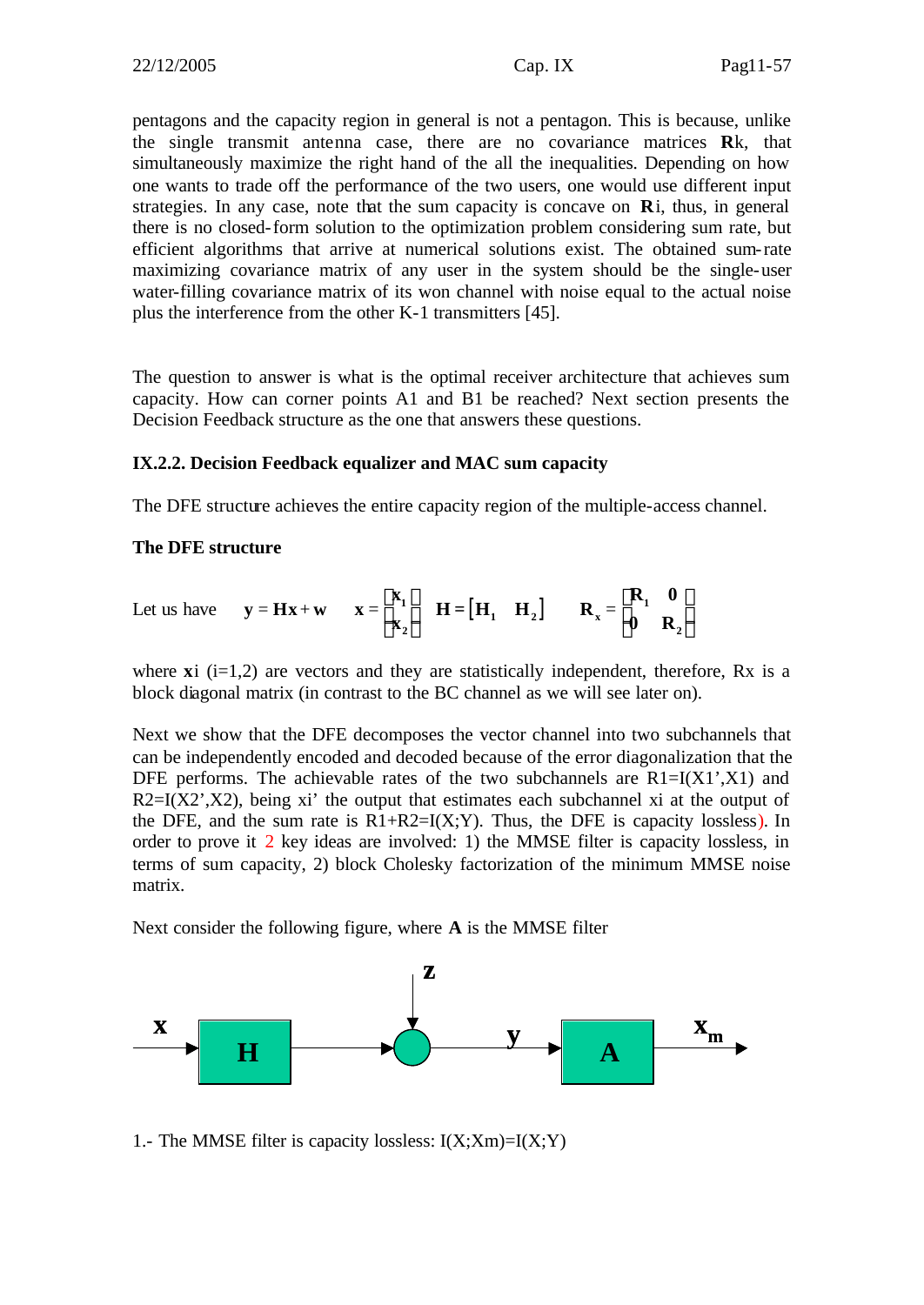Let **x=xm+e**, where  $E\{x_m, e\} = 0$  thus  $I(X; Xm) = I(Xm; X) = \frac{1}{2} \log \frac{1}{2}$ 2 *x e*  $I(X; Xm) = I(Xm; X) =$ **R R**

$$
\mathop{\rm As}\nolimits
$$

$$
I(X;Y) = I(Y;X) = H(X) - H(X/Y) = \frac{1}{2} \log \frac{|\mathbf{R}_x|}{|\mathbf{R}_{x/y}|} = \frac{1}{2} \log \frac{|\mathbf{R}_x|}{|\mathbf{R}_e|}
$$

However if we define  $2 - \mathbf{A}$  $|e_{1}|$  |  $|X_{1}-X_{1m}|$  $\begin{bmatrix} \mathbf{c}_1 \\ \mathbf{e}_2 \end{bmatrix} = \begin{bmatrix} \mathbf{a}_1 & \mathbf{a}_{1m} \\ \mathbf{x}_2 & \mathbf{x}_{2m} \end{bmatrix}$ 2  $\int$   $\mathbf{A}_2 - \mathbf{A}_{2m}$  $e_i$   $\begin{bmatrix} x_i - x_i \end{bmatrix}$ **e =**  $e_2$  | | **x**<sub>2</sub> - **x** , e1 and e2 are not necessarily uncorrelated.

 $\mathbf{x}_{\mathbf{m}} = \mathbf{A}\mathbf{H}\mathbf{x} + \mathbf{A}\mathbf{z}$  with **e=Az.** Taking into account that the MMSE filter  $\mathbf{A} = \mathbf{R}_{xy} \mathbf{R}_{y}^{-1} = \mathbf{R}_{x} \mathbf{H}^{T} (\mathbf{H}^{T} \mathbf{S}_{x} \mathbf{H} + \mathbf{I})^{-1} = (\mathbf{H}^{T} \mathbf{H} + \mathbf{S}_{x}^{-1})^{-1} \mathbf{H}^{T}$  the correlation matrix of the error is

 $\mathbf{R}_{e} = E\left\{ \mathbf{e} \mathbf{e}^{T} \right\} = E\left\{ (\mathbf{x} \cdot \mathbf{x}_{m})(\mathbf{x} \cdot \mathbf{x}_{m})^{T} \right\} = \mathbf{R}_{x} \cdot \mathbf{R}_{x} \mathbf{H}^{T} (\mathbf{H} \mathbf{R}_{x} \mathbf{H}^{T} + \mathbf{I})^{T} \mathbf{H} \mathbf{R}_{x} = (\mathbf{H}^{T} \mathbf{H} + \mathbf{S}_{x}^{T})^{T}$ where  $(\mathbf{H}^T \mathbf{H} + \mathbf{S}_x^{\text{-}1})^{-1} = \mathbf{R}_x - \mathbf{R}_x \mathbf{H}^T (\mathbf{H} \mathbf{R}_x \mathbf{H}^T + \mathbf{I})^{-1} \mathbf{H} \mathbf{R}_x$  is obtained by way of the matrix inversion lema.

So, by Hadamard's inequality,  $|\mathbf{R}_{e}| \leq |\mathbf{R}_{e_1}| |\mathbf{R}_{e_2}|$ . This implies

$$
\frac{1}{2}\log\frac{|\mathbf{R}_{x}|}{|\mathbf{R}_{e}|} \ge \frac{1}{2}\log\frac{|\mathbf{R}_{x1}|}{|\mathbf{R}_{a}|} + \frac{1}{2}\log\frac{|\mathbf{R}_{x2}|}{|\mathbf{R}_{e2}|}
$$

#### **That the independent decoding of x1 based on x1m and decoding of x2 based on x2m are capacity-lossy.**

The goal of the DFE is to use a decision-feedback structure to enable the independent decoding of x1 and x2. This is accomplished by a diagonalization of the MMSE error e, while preserving the "information" in xm.

2) The diagonalization of the MMSE error can be done via a Block Cholesky factorization as follows

$$
\mathbf{R}_{\mathbf{e}} = \mathbf{G}^{-1} \mathbf{?}^{-1} \mathbf{G}^{-T} \qquad \mathbf{G} = \begin{bmatrix} \mathbf{I} & \mathbf{G}_{22} \\ \mathbf{0} & \mathbf{I} \end{bmatrix} \qquad \mathbf{?} = \begin{bmatrix} ?_{11} & \mathbf{0} \\ \mathbf{0} & ?_{22} \end{bmatrix}
$$

then

$$
\mathbf{x} = \mathbf{A} \mathbf{y} + \mathbf{e} =
$$

$$
= \mathbf{G}^{-1} \mathbf{?}^{-1} \mathbf{G}^{-T} \mathbf{H}^{T} \mathbf{y} + \mathbf{e}
$$

In order to decouple the error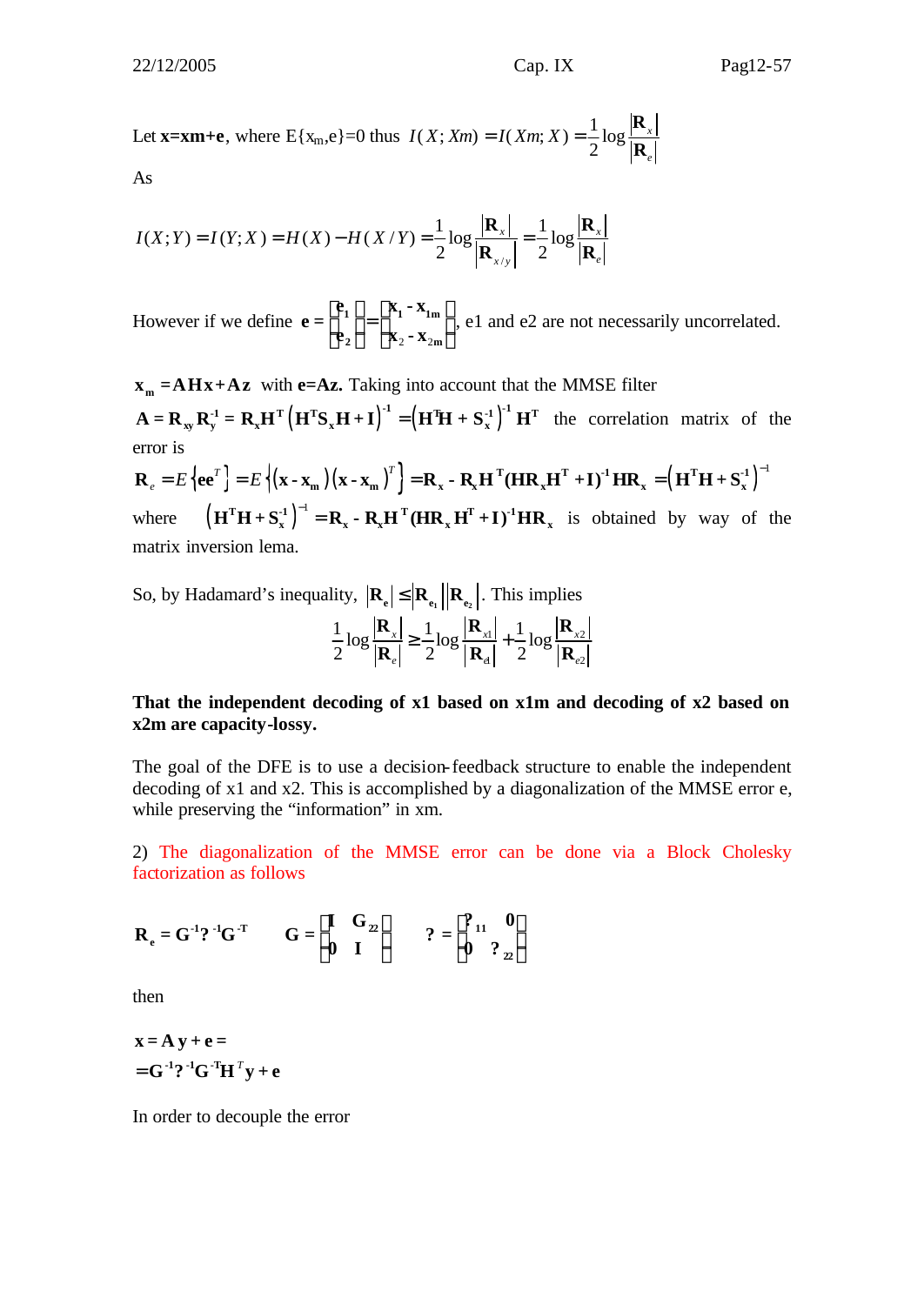$$
\mathbf{G}\mathbf{x} = ?^{-1}\mathbf{G}^{-T}\mathbf{w} + \mathbf{G}\mathbf{e} = ?^{-1}\mathbf{G}^{-T}\mathbf{w} + \mathbf{G}\mathbf{e}
$$
 (\*)  
\n
$$
\mathbf{e}' = \mathbf{G}\mathbf{e} = \begin{pmatrix} \mathbf{I} & \mathbf{G}_{22} \\ \mathbf{0} & \mathbf{I} \end{pmatrix} \begin{pmatrix} \mathbf{e}_1 \\ \mathbf{e}_2 \end{pmatrix} \rightarrow \mathbf{R}_{e'} = ?^{-1}
$$
  
\n
$$
|\mathbf{R}_{e'}| = |\Delta_{11}^{-1}||\Delta_{22}^{-1}|
$$

Thus **e**' is uncorrelated. From equation (\*) we get

$$
\mathbf{x} = ?^{-1} \mathbf{G}^{-T} \mathbf{w} + (\mathbf{I} \cdot \mathbf{G}) \mathbf{x} + \mathbf{e}' = \mathbf{x}' + \mathbf{e}'
$$

Which gives the DFE structure of the new receiver shown in the figure, where the feedback filtering part can be implemented a successive interference cancellation due to the triangular structure of **G**. Note that in case **R**e were factorized following the SVD decomposition, then the successive interference cancellation interpretation is lost.

The achievable rates of the two subchannels are

$$
R_1 = I(X_1; X_1) = \frac{1}{2} \log \frac{|\mathbf{R}_1|}{|\mathbf{R}_{e'1}|}
$$
  
\n
$$
R_2 = I(X_2; X_2) = \frac{1}{2} \log \frac{|\mathbf{R}_2|}{|\mathbf{R}_{e'2}|}
$$
  
\n
$$
R_1 + R_2 = I(X_1; X_1) + I(X_2; X_2) = \frac{1}{2} \log \frac{|\mathbf{R}_1|}{|\mathbf{R}_e|} = I(X; Y)
$$

Thus, proving that the GDFE is capacity lossless. Note that now **the independent decoding of x1 based on x1' and decoding of x2 based on x2' are capacity-lossless.**  Therefore, trying to obtain a diagonal error matrix is useful both, in terms of BER, because there is no interference among branches, as seen in past chapters [tesis Daniel Palomar], and in terms of capacity.

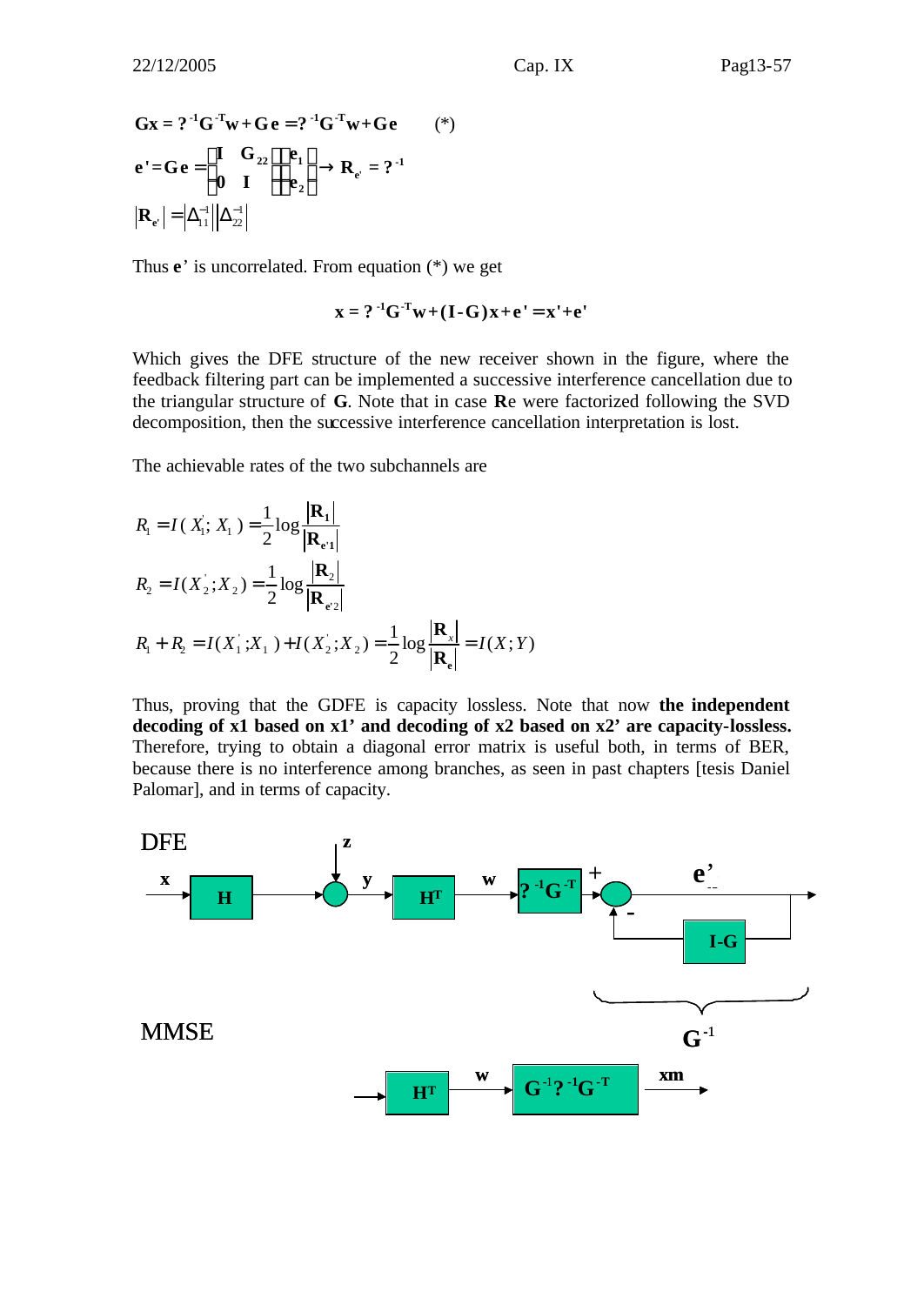In order to obtain the specific rates for each user when the DFE is used, the block Cholesky factorization<sup>2</sup> may be computed explicitly as

$$
\left(R_x^{*1} + H^{\mathrm{T}}H\right)^{1} = \begin{bmatrix} R_1^{*1} + H_1^{\mathrm{T}}H_1 & H_1^{\mathrm{T}}H_2 \\ H_2^{\mathrm{T}}H_1 & R_2^{*1} + H_2^{\mathrm{T}}H_2 \end{bmatrix}^{-1} = G^{-1} ?^{-1} G^{-T}
$$

where

$$
G = \begin{bmatrix} I & \left( \mathbf{R}_{x}^{.1} + \mathbf{H}_{1}^{T} \mathbf{H}_{1} \right)^{.1} \mathbf{H}_{1}^{T} \mathbf{H}_{2} \\ 0 & I \end{bmatrix}^{1}
$$

$$
2^{-1} = \begin{bmatrix} \left( \mathbf{R}_{1}^{.1} + \mathbf{H}_{1}^{T} \mathbf{H}_{1} \right)^{.1} & 0 \\ 0 & \left( \mathbf{R}_{2}^{.1} + \mathbf{H}_{2}^{T} \mathbf{H}_{2} - \mathbf{H}_{2}^{T} \mathbf{H}_{1} \left( \mathbf{R}_{1}^{.1} + \mathbf{H}_{1}^{T} \mathbf{H}_{1} \right)^{.1} \mathbf{H}_{2}^{T} \mathbf{H}_{2} \end{bmatrix}^{1}
$$

Therefore

$$
R_{\mathrm{l}} = I\left(X_{\mathrm{l}}; X_{\mathrm{l}}\right) = \frac{1}{2} \log \frac{\left|\mathbf{R}_{\mathrm{l}}\right|}{\left|\left(\mathbf{R}_{\mathrm{l}}^{4} + \mathbf{H}_{\mathrm{l}}^{T} \mathbf{H}_{\mathrm{l}}\right)^{-1}\right|} = \frac{1}{2} \log \left|\mathbf{H}_{\mathrm{l}}^{T} \mathbf{R}_{\mathrm{l}} \mathbf{H}_{\mathrm{l}} + \mathbf{I}\right| = I\left(X_{\mathrm{l}}; Y / X_{2}\right)
$$

$$
R_2 = I(X_2; X_2) = \frac{1}{2} \log \frac{|\mathbf{R}_2|}{\left| \left( \mathbf{R}_2^{\cdot 1} + \mathbf{H}_2^{\mathrm{T}} \left( \mathbf{I} + \mathbf{H}_1 \mathbf{R}_1 \mathbf{H}_1^{\mathrm{T}} \right)^{-1} \mathbf{H}_2 \right)^{\mathrm{T}} \right|} = \frac{1}{2} \log \frac{|\mathbf{H}_1^{\mathrm{T}} \mathbf{R}_1 \mathbf{H}_1 + \mathbf{H}_2^{\mathrm{T}} \mathbf{R}_2 \mathbf{H}_2 + \mathbf{I}|}{|\mathbf{H}_1^{\mathrm{T}} \mathbf{R}_1 \mathbf{H}_1 + \mathbf{I}|} = I(X_2; Y)
$$

$$
R_1 + R_2 = I(X_1, X_2; Y) = \frac{1}{2} \log \left| \mathbf{H}_1^{\mathrm{T}} \mathbf{R}_1 \mathbf{H}_1 + \mathbf{H}_2^{\mathrm{T}} \mathbf{R}_2 \mathbf{H}_2 + \mathbf{I} \right| = I(X_2; Y) + I(X_1; Y / X_2)
$$

The third equation says that the total throughput cannot exceed the capacity of a pointto-point AWGN channel with the sum of the received powers of the 2 users. This is a valid constraint since the signals of the two users are independent. Without this third equation, the capacity region would have been a rectangle and each user could simultaneously transmit at the point-to-point AWGN channel with the sum of the received powers of the 2 users. This is a valid constraint since the signals of the two users are independent.

<sup>&</sup>lt;sup>2</sup> Aside from the SVD decomposition, other matrix factorizations are going to be considered along this chapter : Cholesky factorization consists in  $\mathbf{A} = \mathbf{B}\mathbf{B}^T$  where A is square and B is a lower triangular matrix; LU factorization consists in  $A = LDU$ <sup>*H*</sup> where A is square, L is lower triangular, D is diagonal and U<sup>H</sup> is upper triangular; QR factorization  $\mathbf{A} = \mathbf{Q}\mathbf{R}$  where A does not need to be square, Q is orthonormal and R is upper triangular.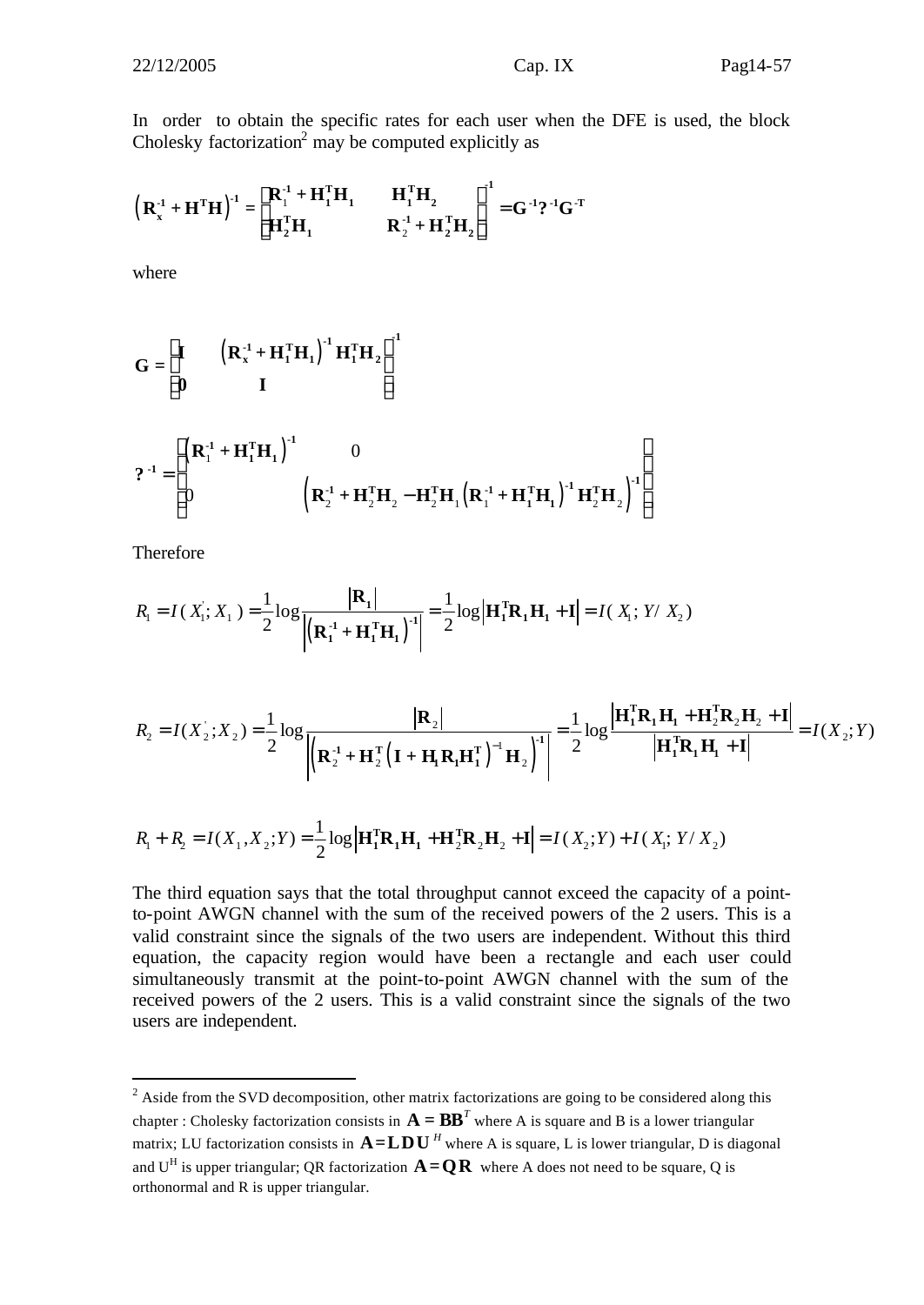Note that, in general, for Ntot users,

$$
\sum_{i=1}^{N_{tot}} R_i = \log \left| \mathbf{I} + \sum_{i=1}^{N_{tot}} \mathbf{H}_i^{\mathrm{H}} \mathbf{R}_i \mathbf{H}_i \right| = \log \left| \mathbf{I} + \mathbf{H}_1^{\mathrm{H}} \mathbf{R}_i \mathbf{H}_i \right| + \dots + \log \left| \mathbf{I} + \sum_{i=j-1}^{1} \mathbf{H}_i^{\mathrm{H}} \mathbf{R}_i \mathbf{H}_i \right| + \dots + \log \left| \mathbf{I} + \sum_{i=N_{tot}-1}^{1} \mathbf{H}_i^{\mathrm{H}} \mathbf{R}_i \mathbf{H}_i \right| + \sum_{i=N_{tot}-1}^{N_{tot}} \mathbf{H}_i^{\mathrm{H}} \mathbf{R}_i \mathbf{H}_i \right|
$$

Usually, the users are ordered  $|\mathbf{h}_1| \leq |\mathbf{h}_2| \leq ... \leq |\mathbf{h}_{N_{tot}}|$ , in that case, the rate achieving sum MAC capacity is

$$
R_j^{sum} = \log \frac{\left| \mathbf{I} + \sum_{i=j}^{Ntot} \mathbf{H}_i^{\mathrm{H}} \mathbf{R}_i \mathbf{H}_i \right|}{\left| \mathbf{I} + \sum_{i=j+1}^{Ntot} \mathbf{H}_i^{\mathrm{H}} \mathbf{R}_i \mathbf{H}_i \right|}
$$

For only multi-antenna at reception, if Ntot=2 users, with the DFE

$$
R_1 = I(X_1; Y / X_2) = \log \left( 1 + \frac{P_1 \|\mathbf{h}_1\|^2}{N_o} \right)
$$
  

$$
R_2 = I(X_2; Y) = \log \left( 1 + P_2 \mathbf{h}_2^H \left( N_o I + P_1 \mathbf{h}_1 \mathbf{h}_1^H \right)^{-1} \mathbf{h}_2 \right)
$$

#### **In conclusion, the DFE achieves de sum capacity of the MAC channel**.

#### Other receiver structures

We observe that the user rates Ri that achieve sum capacity require certain degree of interference among users in this way the transmission benefits from all the multiplexing gain that is offered by the multi-antenna channel, as we have commented before. This solution might cause, however, big difference among users depending on their channel. Any receiver structure that would try to null the interference (as for instance Zero Forcer), thus trying to make the reception more fair for all users, would decrease the rate. In any case, for low SNR or SNIR scenario, or if fairness is required, the DFE might not be realistic because, due to error propagation, the sum rates will not be obtained, thus requiring either a more sophisticated Maximum Likelihood detection or some interference cancellation scheme. Suboptimal theoretically speaking but more realistic if the actual throughput is the main concern, as indicated in next figure.

In general, there are Ntot! corner points on the boundary of the capacity region and each corner point is specified by an ordering of the Ntot users and the corresponding rates are achieved by an DFE receiver with that ordering of cancelling users.

#### **IX.2.3. Fading channel**

If the communication is over several coherence intervals of the user channels the new capacity region is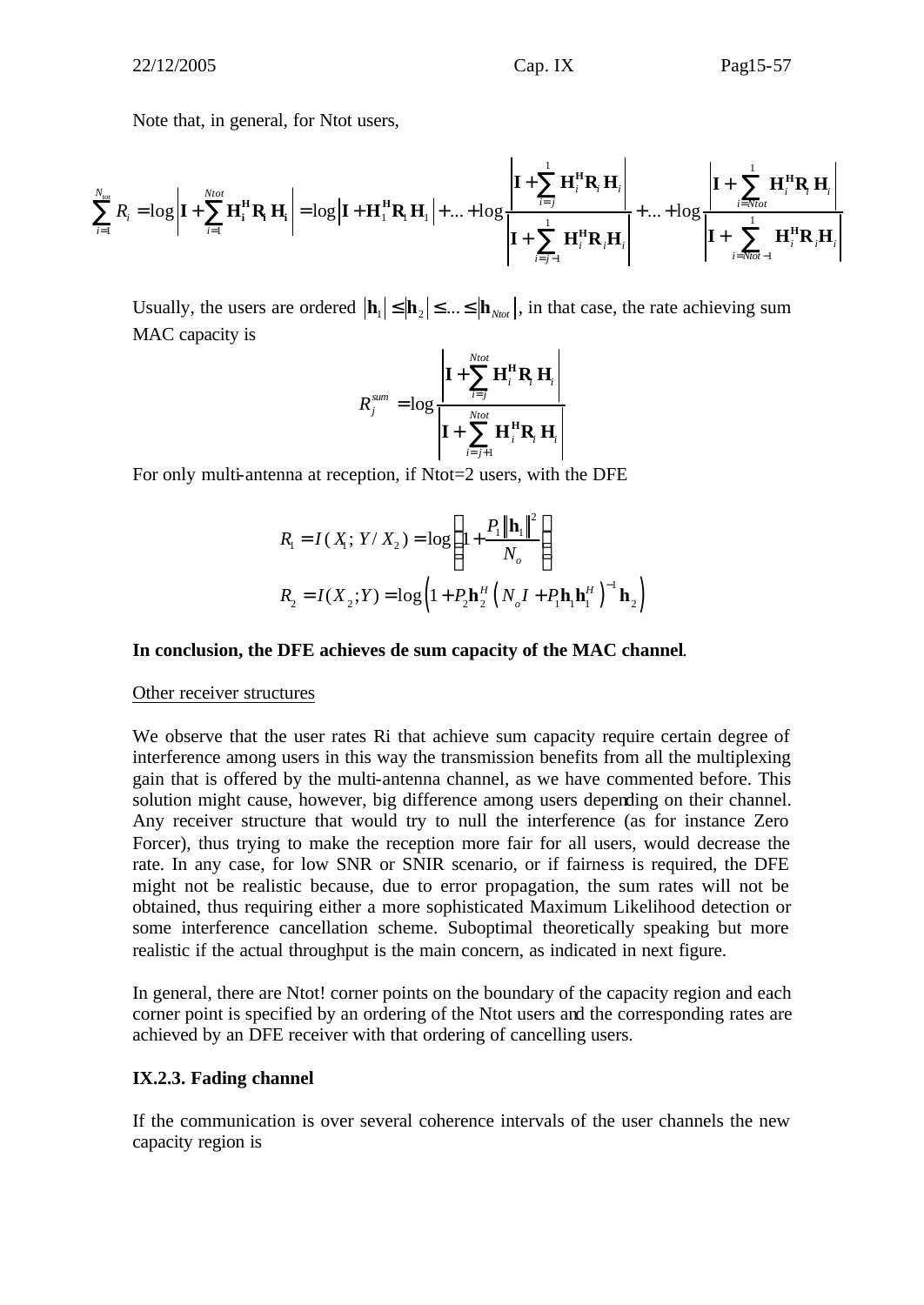$$
R_{k} \leq E \left[ \log \det \left( \mathbf{I}_{nr} + \frac{1}{N_o} \mathbf{H} \mathbf{R}_{k} \mathbf{H}^{H} \right) \right] \qquad k = 1...Not
$$
  

$$
\sum_{k=1}^{Ntot} R_{k} \leq E \left[ \log \det \left( \mathbf{I}_{nr} + \frac{1}{N_o} \sum_{k=1}^{Ntot} \mathbf{H}_{k} \mathbf{R}_{k} \mathbf{H}_{k}^{H} \right) \right]
$$

If only there are multi-antenna at reception, the regions are defined by

$$
R_{k} < \log\left(1 + \frac{|\mathbf{h}_{k}|^{2} P_{k}}{N_{o}}\right)
$$
\n
$$
\sum_{k=1}^{Ntot} R_{k} < \log\det\left(\mathbf{I}_{nr} + \frac{1}{N_{o}}\mathbf{H}\mathbf{R}\mathbf{H}^{H}\right) = \log\det\left(\mathbf{I}_{nr} + \frac{1}{N_{o}}\sum_{k} P_{k}\mathbf{h}\mathbf{h}_{k}^{H}\right)
$$
\nwith  $\mathbf{R} = diag\{P_{i}\}$ 

With a sufficiently random and well-conditioned channel matrix **H**, the performance gain is significant.



Figure: Throughput regions (that account for BER) for the ZF and DFE

#### IX.2.3.1. Only CSIR

In the case of i.i.d Rayleigh fading model, the capacity achieving power allocation is equal powers to the data streams (as in the point-to-point MIMO)

#### IX.2.3.2. Full CSIT and CSIR

In a MIMO MAC channel, the situation of full CSI is an unrealistic one due to the increase in number of parameters to feedback (so that the users can change their transmit strategies as a function of the time-varying channels). A more realistic situation is when only the receiver has multiple antenna.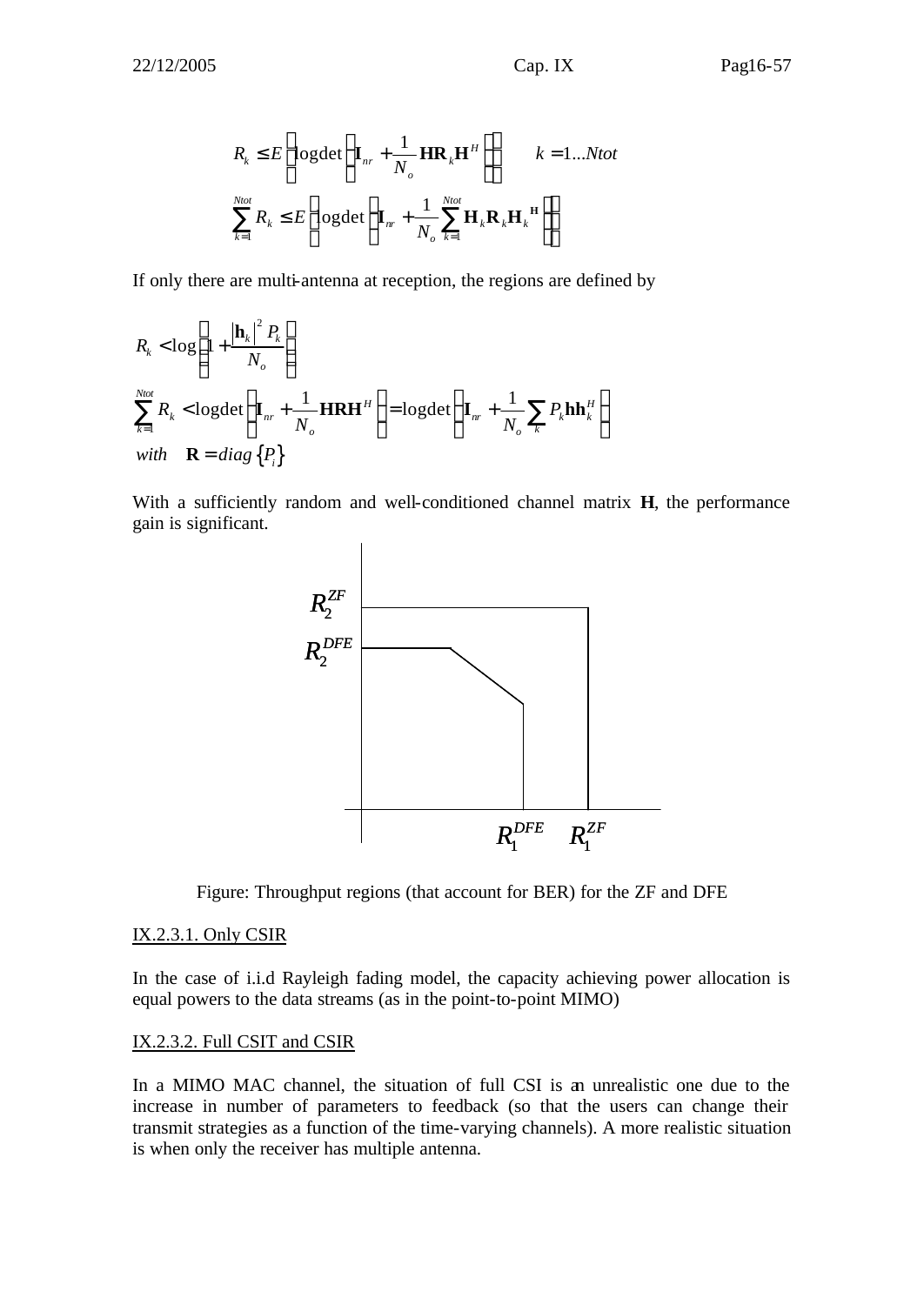#### Only multi-antenna at reception

Now the users can vary their transmit power as a function of the channel realizations; still subject to an average power constraint. If we assume 2 users  $E[P_k(\mathbf{h}_1, \mathbf{h}_2)] \leq P$   $k = 1, 2$ 

In the point-to-point channel, we have seen that the power variations are waterfilling over the channel states. To get some insight into how the power variations are done in the uplink with multiple receive antennas, let us focus on the sum capacity

$$
C_{sum} = \max_{P_k} E\left[ \log \det \left( \mathbf{I}_{nr} + \frac{1}{N_o} \mathbf{H} \mathbf{R} \mathbf{H}^H \right) \right] = \max_{P_k} E\left[ \log \det \left( \mathbf{I}_{nr} + \frac{1}{N_o} \sum_{k=1}^{Ntot} P_k \mathbf{h} \mathbf{h}_k^H \right) \right]
$$

where the power allocations are subject to the average constraints. Firstly, note that in the MAC channel with a single receive antenna at the base-station

$$
\log \left(1 + \frac{\sum_{k=1}^{Ntot} P_k |h_k|^2}{N_o}\right) \qquad \sum_k P_k = P
$$

where, a global power constraint is considered, the power allocation that maximizes sum capacity allows only the best user to transmit

$$
P_{k} = \begin{cases} \left(\frac{1}{I} - \frac{N_o}{\max_{i} |h_{i}|^{2}}\right)^{+} & \text{if } |h_{k}|^{2} = \max_{i} |h_{i}|^{2} \\ 0 & \text{otherwise} \end{cases}
$$

Thus, following a so-called **opportunistic strategy**.

In the MAC channel each user is received as a vector  $(h_k)$  for user k) at the base-station and there is no natural ordering of the users to bring this argument forth here. Still the optimal allocation of powers can be found using the Lagrangian techniques, but there is no closed form solution. However, with both nr and Ntot large and comparable, there is a simple policy close to the optimal one: every user transmits and the power allocated is waterfilling over its own channel state

$$
P_{k}(\mathbf{H}) = \left(\frac{1}{I} - \frac{I_o}{|\mathbf{h}_k|^2}\right)^{+}
$$
  

$$
I_o = \frac{P_{k}^{*}(\mathbf{H}) \left\|\mathbf{h}_k\right\|^2}{SINR_k}
$$

where, Io itself is a function of the power allocations of the other users (which themselves depend on the power allocated to user k). However if Ntot and nr are large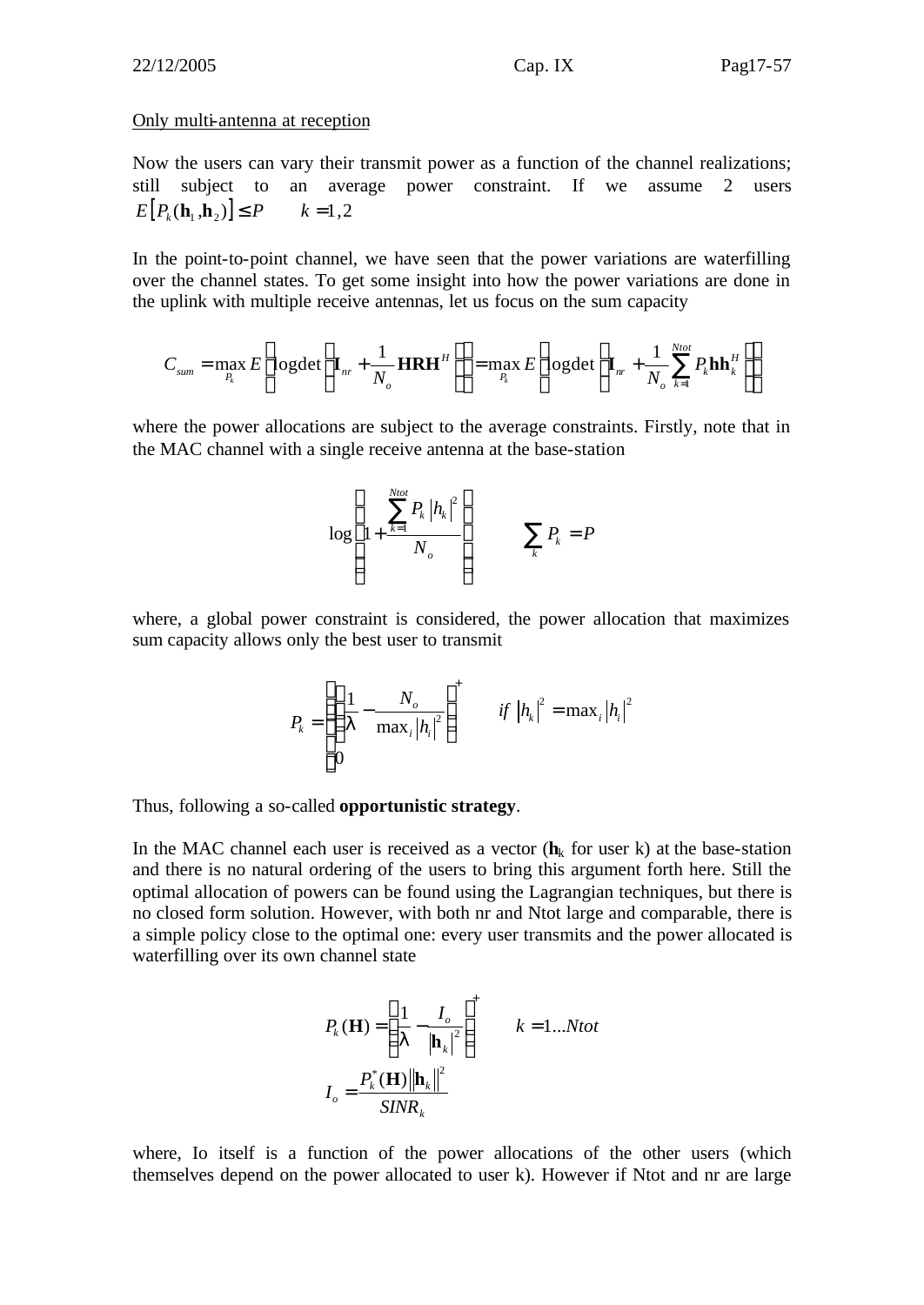enough, Io converges to a constant in probability. As usual, the water level  $\lambda$  is chosen such that the average power constraint is met.

If we compare the last proposed waterfilling allocation with the opportunistic one with one receive antenna. The important difference is that when there is only one user transmitting, waterfilling is done over the channel quality with respect to the background noise. However, here all the users are simultaneously transmitting, using a similar waterfilling power allocation policy. The waterfilling is done over the channel quality (the receive beamforming gain) with respect to the background interference plus noise: this is denoted by the term Io. Note that the multiuser diversity gain is lost, which is called **hardening effect**. The traditional receive beamforming power gain is balanced by the loss of the benefit of the multiuser diversity gain (which is also a power gain) due to the "hardening" of the effective fading distribution:  $\|\mathbf{h}_k\|^2 \approx n_r$ . In particular, at high SNR the waterfilling policy simplifies to the constant power allocation at all times (if nr>Ntot).

A different result is obtained if nr is fixed and Ntot goes to infinite. In this case we can still talk of multiuser diversity gain, which is achieved by carrying out an opportunistic policy based on the users SNIR, and it is the basis of many practical schedules as we are going to see in the section dedicated to the BC channel.

#### **IX.3. MIMO BROADCAST CHANNEL.**

In our discussion of receiver architectures for point-to-point communications and the MAC channel, we boosted the performance of linear receivers by adding successive cancellation. Is there something analogous in the BC channel as well?

#### **IX.3.1. Sum capacity in SISO BC channel**

This section characterizes the sum capacity of a class of Gaussian vector broadcast channels where a single transmitter with multiple transmit terminals sends independent information to multiple receivers. Coordination is allowed among the transmit terminals, but not among the receive terminals. The sum capacity is shown to be a saddle-point of a Gaussian mutual information game, where a signal player chooses a transmit covariance matrix to maximize the mutual information and a fictitious noise player chooses a noise correlation to minimize the mutual information.

The sum capacity is achieved using a precoding strategy for Gaussian channels with additive side information noncausally known at the transmitter. The optimal precoding structure is shown to correspond to a decision-feedback equalizer that decomposes the broadcast channel into a series of single-user channels with interference pre-subtracted at the transmitter.

The figure illustrates a N user (out of Ntot users) BC channel, where independent messages are jointly encoded by the transmitter x, and the receivers are each responsible for decoding the messages, respectively.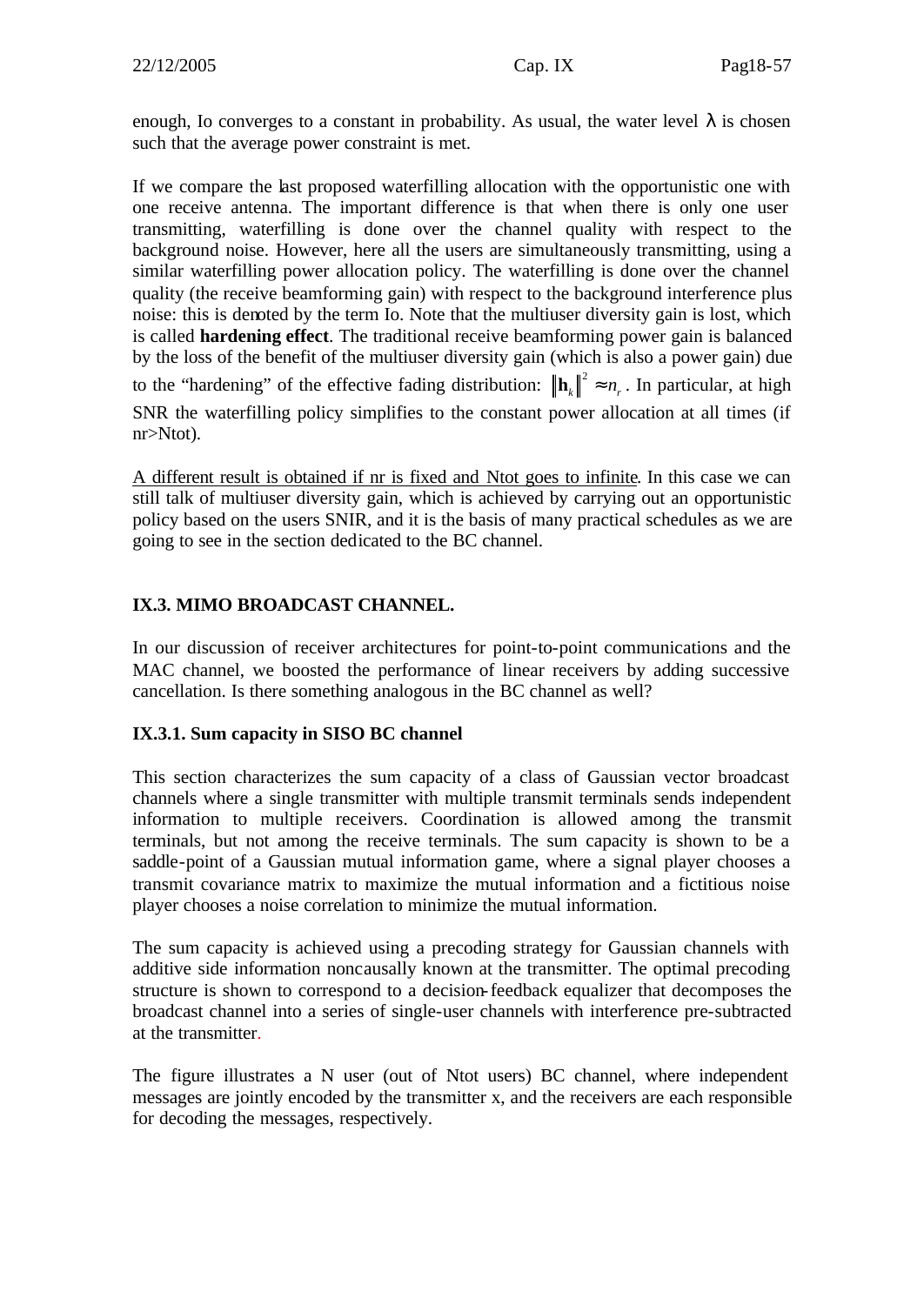

Broadcast channel

The sum capacity result has also been obtained in simultaneous and independent work by D.Tse and A. Goldsmith These two separate pieces of work arrive at essentially the same result via a duality relation between the multiple-access channel capacity region and the dirty-paper precoding region for the broadcast channel. The proof technique contained in this section is different in that it reveals an equalization structure for the optimal broadcast strategy. This decision-feedback equalizer viewpoint leads directly to a path for implementation, thus connecting with the structures that have been given in chapter VI. It also makes the capacity result amenable to practical coding schemes.

Further, the result in this section is in fact more general than that of D. Tse and A. Goldsmith. The presented results apply to broadcast channels with arbitrary convex input constraints, while the results of Tse and Goldsmith appear to be applicable for broadcast channels with a total power constraint only. First we address the sum capacity optimization, the capacity region for the vector broadcast channel is addressed later on in this section.

The BC channel can be formulated as

$$
\mathbf{y}_1 = \mathbf{H}_1 \mathbf{x} + \mathbf{z}_1 = \mathbf{H}_1 (\mathbf{x}_1 + \mathbf{x}_2) + \mathbf{z}_1
$$
  

$$
\mathbf{y}_2 = \mathbf{H}_2 \mathbf{x} + \mathbf{z}_2 = \mathbf{H}_2 (\mathbf{x}_1 + \mathbf{x}_2) + \mathbf{z}_2
$$

or, under a superuser formulation (where the number of scheduled users N coincides with the total number of users Ntot)

$$
\mathbf{y}_{n,Nx1} = \mathbf{H}_{(nrxN)x} m \mathbf{X}_{ntx1} + \mathbf{Z}_{n,Nx1}
$$
\n
$$
\mathbf{y} = \begin{bmatrix} \mathbf{y}_1 \\ \mathbf{y}_2 \end{bmatrix} \quad \mathbf{H} = \begin{bmatrix} \mathbf{H}_1 \\ \mathbf{H}_2 \end{bmatrix} \quad \mathbf{x} = \begin{bmatrix} \mathbf{x}_1 \\ \mathbf{x}_2 \end{bmatrix} \quad \mathbf{z} = \begin{bmatrix} \mathbf{z}_1 \\ \mathbf{z}_2 \end{bmatrix}
$$

This section characterizes the maximum sum rate  $R1+R2$ . The development here is restricted to the two-user case for simplicity.

When a Gaussian broadcast channel has a scalar input and scalar outputs, it can be regarded as a degraded broadcast channel (see chapter VI) for which the capacity region is well established. Intuitively, this means that one user's signal is a noisier version of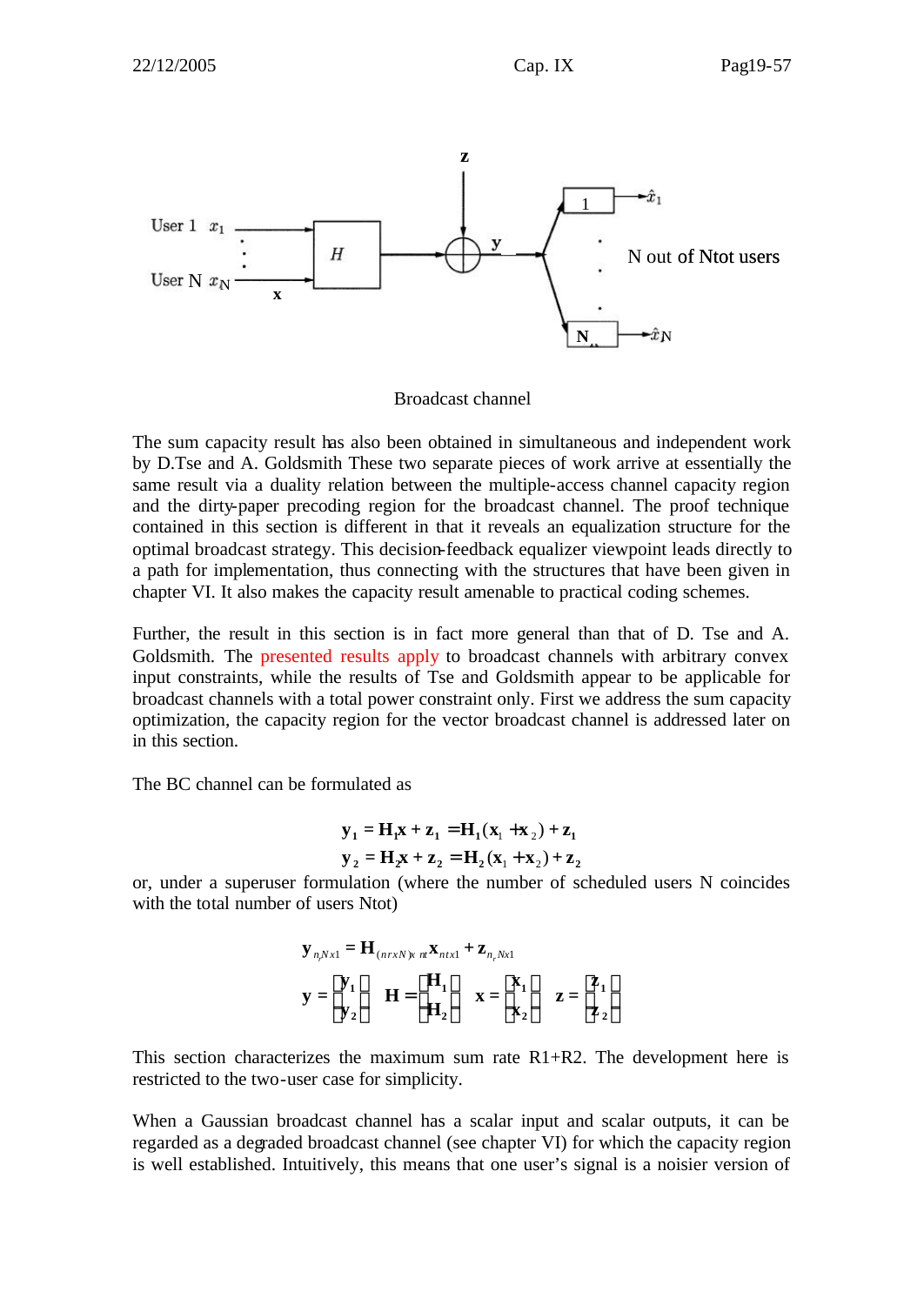the other user's signal. The capacity region for a degraded broadcast channel is achieved using a superposition coding and interference subtraction scheme due to Cover. The "dirty paper" result by Costa gives us another way to derive the degraded Gaussian BC channel capacity. Let us go first for the Cover's scheme. Consider the Gaussian scalar broadcast channel

 $y1=x+z1$  $y2=x+z2$ 

where x is the scalar transmitted signal subject to a power constraint P. Assume that  $s_1 < s_2$ . Then, z2 can be rewritten as z2=z1+z', where z' is  $N(0, s_2^2 - s_1^2)$  is independent of z1. Since z2' has the same distribution as z2, y2 is now equivalent to  $y1+z'$ . Thus, y2 can be regarded as a degraded version of y1. The capacity region for a degraded broadcast channel si achieved by dividing the total power into  $P1=AP$  and  $P2=(1-a)P(0 \le a \le 1)$  and to construct two independent messages, one codeword is chosen from each codebook, and their sum is transmitted. Because y2 is a degraded version of y1, the codeword intended for y2 can also be decoded by y1. Thus, y1 can subtract the effect of the codeword intended for y2 and can effectively get a cleaner channel with noise power  $\mathbf{s}_1^2$  instead of  $\mathbf{s}_1^2 + P_2$ .

Recalling chapter VI, the following rate pair is achievable:

$$
R2 = \frac{1}{2} \cdot \log \left( 1 + \frac{P_2}{\mathbf{s}_2 + P_1} \right)
$$

$$
R1 = \frac{1}{2} \cdot \log \left[ 1 + \frac{P_1}{\mathbf{s}_1} \right]
$$

It can be shown that, when  $s_1 > s_2$ , the above rate region is smaller than the true capacity region formulated next

$$
R1 = \frac{1}{2} \cdot \log \left( 1 + \frac{P_1}{\mathbf{s}_1 + P_2} \right)
$$

$$
R2 = \frac{1}{2} \cdot \log \left[ 1 + \frac{P_2}{\mathbf{s}_2} \right]
$$

Thus, the decoding order matters. This successive cancellation scheme can be carried out at the transmitter instead of doing it at the receiver, thus resulting the so-called Dirty Paper coding. It was proposed by Costa and it also achieves capacity in the BC SISO channel. In DP, the code for x2 is written on a paper got in dirt by the code of signal x1. In this way, the degraded channel is not necessary.

When a Gaussian BC channel has a vector input and vector outputs, it is no longer necessarily degraded, and superposition coding is no longer capacity achieving. For instance, if a linear superposition of signals is transmitted at the base-station

$$
\mathbf{x}(m) = \sum_{k=1}^{Ntot} u_k(m) \mathbf{b}_k
$$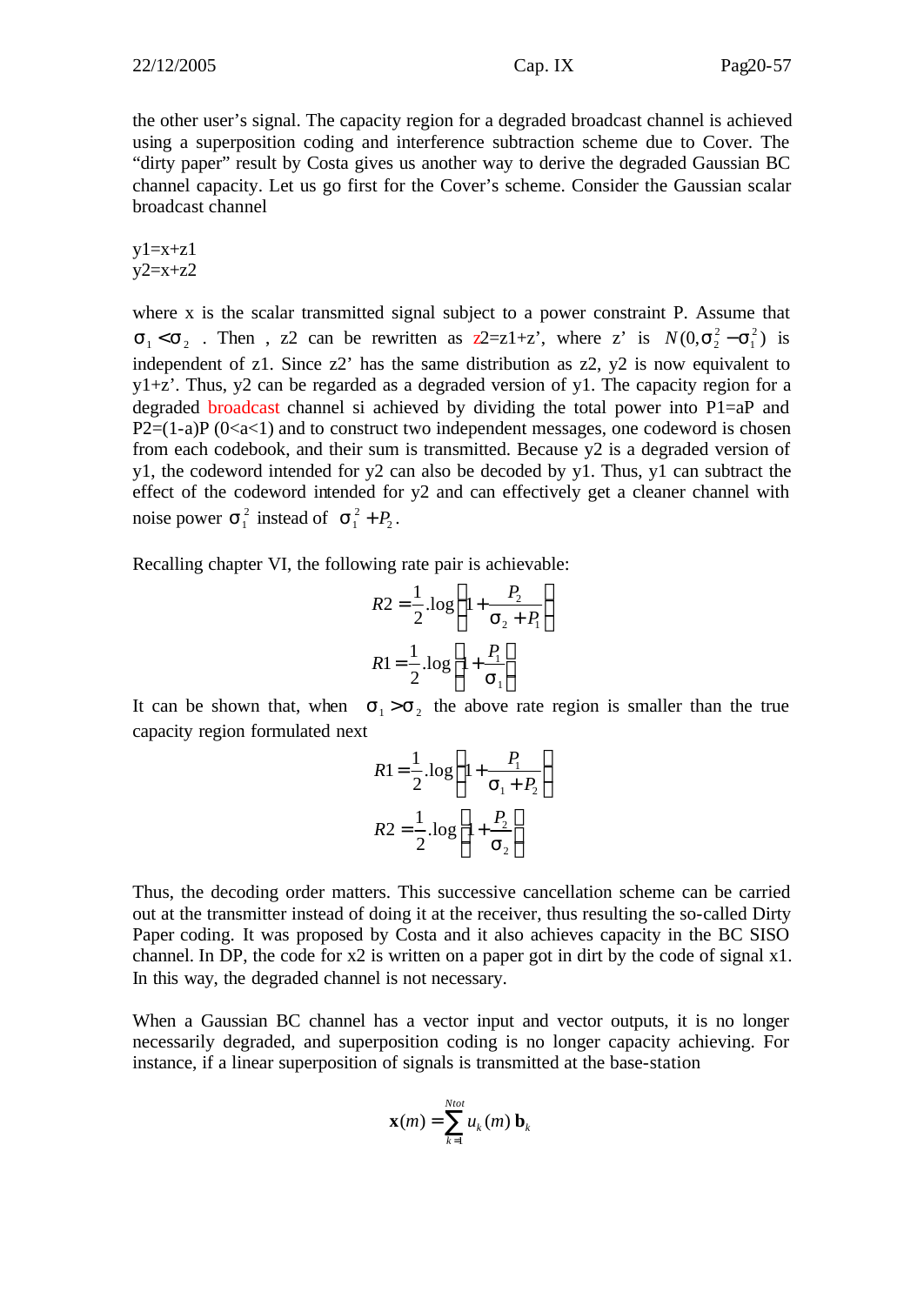Then each user's signal will be projected differently onto different users, and there is no guarantee that there is a single user who would have sufficient SIRN to decode everyone else's data. However, the "dirty-paper" result by Costa can be extended to the vector case to presubtract multiuser interference at the transmitter, again with no increase in transmit power. Next, the rest of the section is devoted to obtain the precoding scheme that emulates dirty paper coding, thus achieving the sum capacity in a broadcast channel:

- **First**, we establish the relationship between the BC sum capacity and that in a cooperative scheme, both for MIMO. As a result, the optimal transmitter correlation matrix is designed.

- **Second**, from the optimal **R**x, a capacity lossless precoder is designed in order to obtain independent reception process for each signal xi, thus suitable for BC. The final scheme is called DP precoder and is based on the GDFE.

- **Third**, the optimal power loading at the transmitter is obtained

- **Finally**, we obtain the sum capacity as an aggregation of each stream rate and comment its relationship with the MAC sum capacity thanks to the existing duality among them.

#### **IX.3.2. BC sum capacity and cooperative sum capacity for MIMO**

Let us consider a 2 user BC channel

$$
\begin{bmatrix} \mathbf{y}_1 \\ \mathbf{y}_2 \end{bmatrix} = \begin{bmatrix} \mathbf{H}_1 \\ \mathbf{H}_2 \end{bmatrix} \begin{bmatrix} \mathbf{x}_1 \\ \mathbf{x}_2 \end{bmatrix} + \begin{bmatrix} \mathbf{z}_1 \\ \mathbf{z}_2 \end{bmatrix}
$$
  
\nor  
\n
$$
\mathbf{y}_i = \mathbf{H}_1 \mathbf{x} + \mathbf{z}_i \qquad i = 1, 2
$$
  
\n
$$
\mathbf{y}_1 = \mathbf{H}_1 (\mathbf{x}_1 + \mathbf{x}_2) + \mathbf{z}_1 = \mathbf{s}_1 + \mathbf{a} \mathbf{s}_2 + \mathbf{z}_1
$$
  
\n
$$
\mathbf{y}_2 = \mathbf{H}_2 (\mathbf{x}_1 + \mathbf{x}_2) + \mathbf{z}_2 = \mathbf{a} \mathbf{s}_1 + \mathbf{s}_2 + \mathbf{z}_2
$$

Because y1 and y2 cannot coordinate in a broadcast channel, the BC capacity does not depend on the joint noise distributions and only on the marginals. This is so because two broadcast channels with the same marginals but with different joint distribution can use the same encoder and decoders and maintain the same probability of error.

Let us first show an example that illustrates Sato's bound: the least favourable noise correlation depends on the structure of the channel (as  $\alpha$  depends on the channel).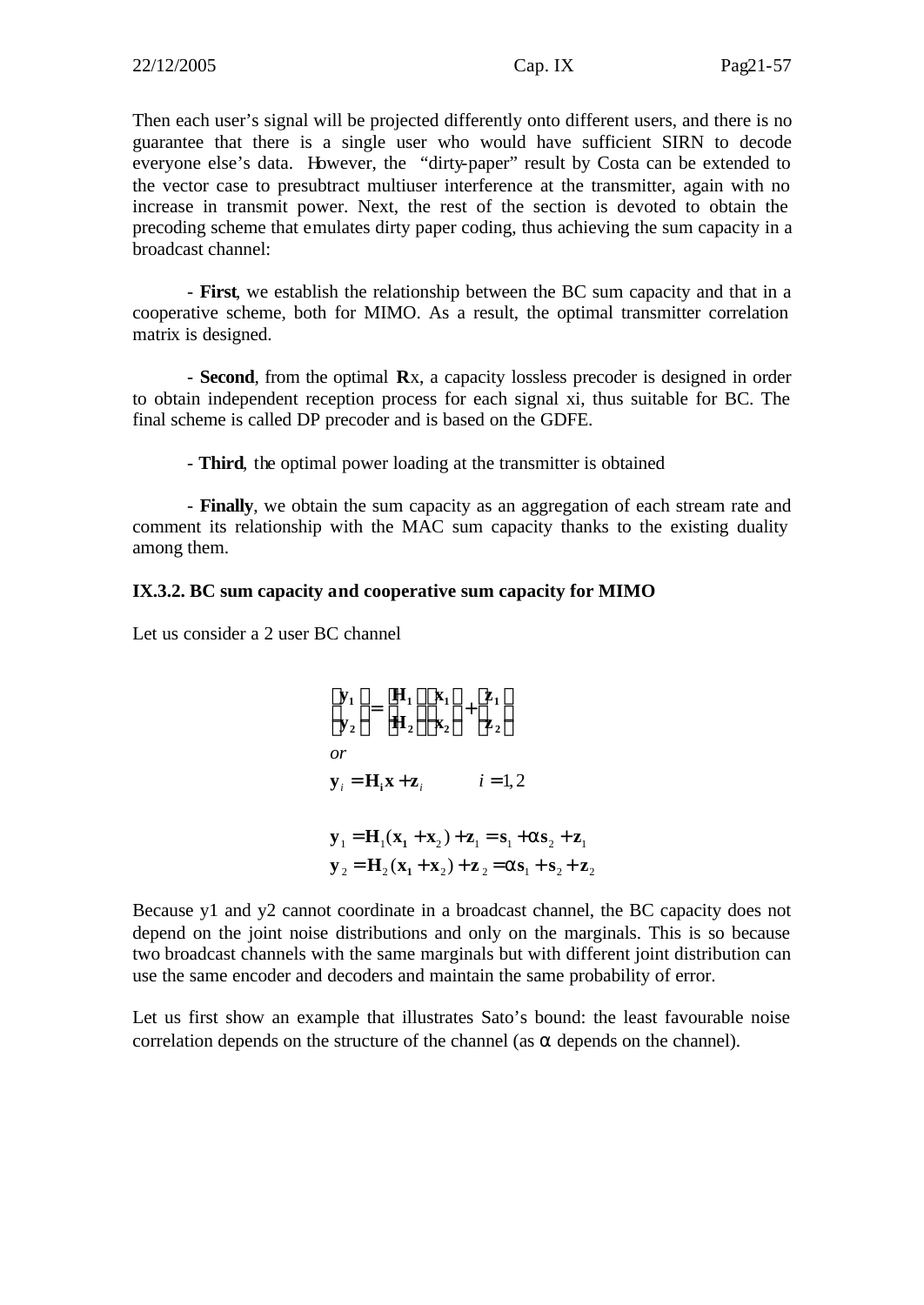

Simple BC channel

Consider the two-user two-terminal broadcast channel shown in above figure where the channel from s1 to y1 and the channel from s2 to  $\sqrt{2}$  have unit gain, and the crossover channels have a gain a. Assume that s1 and s2 are independent Gaussian signals and z1 and z2 are Gaussian noises all with unit variance. The broadcast channel capacity is clearly bounded by  $I(X1,X2;Y1,Y2)$ . This mutual information is a function of the crossover channel gain and the correlation coefficient  $\bf{r}$  between  $\bf{z}1$  and  $\bf{z}2$ . Consider the case  $\alpha$ =0. In this case, the least favourable noise correlation is r=0. This is because if z1 and z2 were correlated, decoding of y1 would reveal z1 from which z2 can be partially inferred. Such inference is possible, of course, only if y1 and y2 can cooperate. In a broadcast channel, where receivers  $y1$  and  $y2$  cannot take advantage of such correlation, the capacity with correlated and is the same as with uncorrelated  $z1$  and  $z2$ . Thus, regardless of the actual correlation between z1 and z2 , the broadcast channel capacity is bounded by the mutual information evaluated assuming uncorrelated noise. Consider another case  $\alpha=1$ . The least favourable noise here is the perfectly correlated noise with  $r=1$ . This is because r=1 implies z1 and z2 equals. So, one of y1 and y2 is superfluous. If z1 and z2 were not perfectly correlated, collectively would reveal more information than y1 or y2 alone would. Since  $r=1$  is the least favourable noise correlation, the broadcast channel sum capacity is bounded by the mutual information assuming  $r=1$ .

The previous explanation justifies that the cooperative capacity of the Gaussian vector channel with a least favourable noise bounds the capacity for the Gaussian broadcast channel

$$
R_1 + R_2 \leq \min I(X;Y) = \min_{p(z)} I(X;HX + Z)
$$

Sato's outer bound states that the broadcast channel sum capacity is bounded by (cannot be better than) the capacity of any discrete memoryless channel whose noise marginal distributions are equal to  $p(z)$ . The tightest outer bound is then the capacity of the channel with the least favourable noise correlation. Therefore,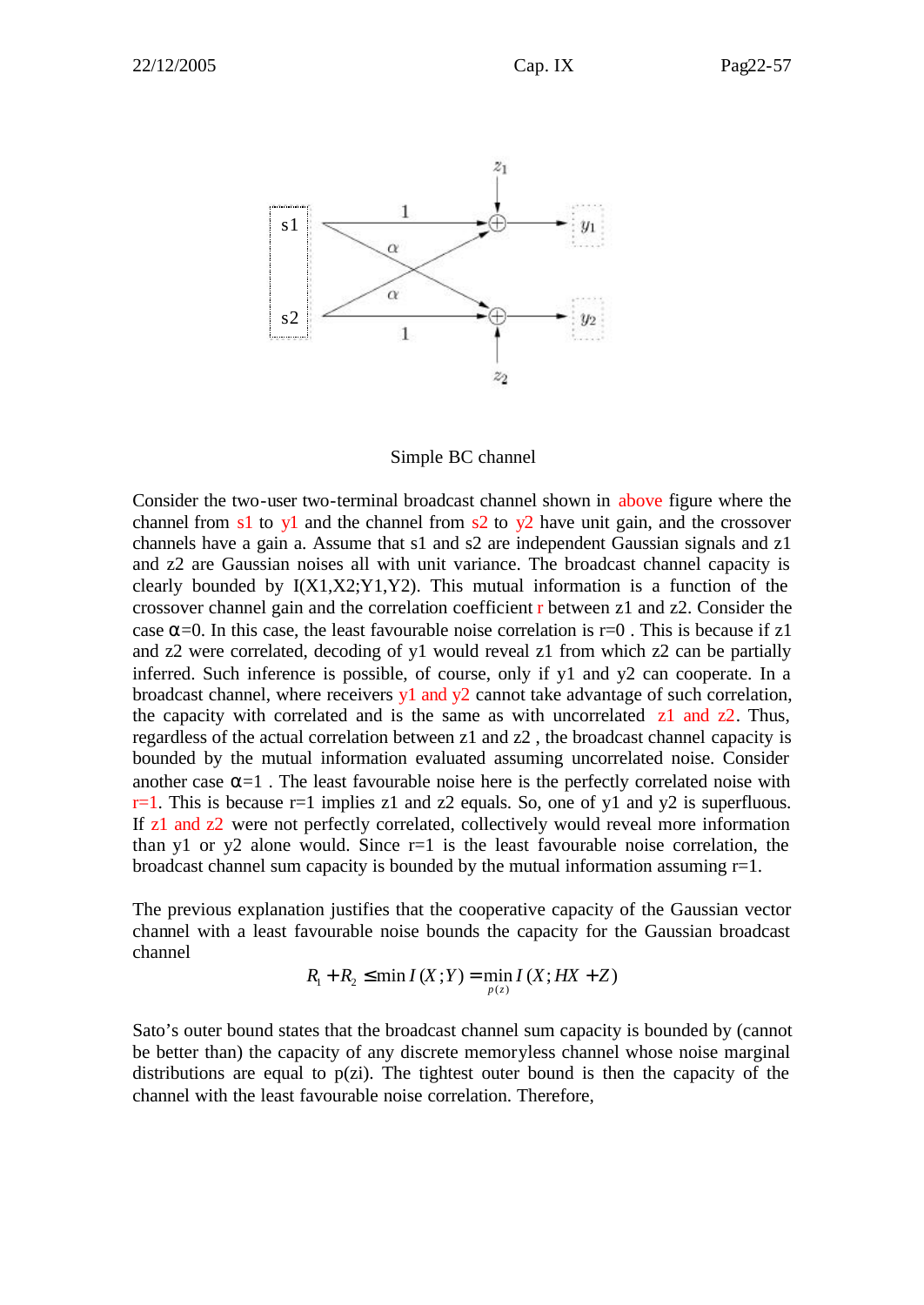$$
C_{sum}^{BC} \leq \min_{R_z} \max_{R_x} \frac{1}{2} \log \frac{|\mathbf{HR}_x \mathbf{H}^T + \mathbf{R}_z|}{|\mathbf{R}_z|} = \min_{R_z} C_{sum}^{Coop}
$$
  
s.t.  $tr(\mathbf{R}_x) \leq P$   

$$
\mathbf{R}_{z_i} known
$$
  

$$
\mathbf{R}_x, \mathbf{R}_z \geq 0
$$

Additionally, although the actual noise distribution may not have the same joint distribution as the least favourable noise, because the marginal distributions are the same, a precoder designed for the worst noise and to require independent receivers, is oblivious of the correlation between zi's and performs as well as with the actual noise. Therefore,

$$
C_{sum}^{BC} \ge \underset{R_x}{\text{max}} \underset{R_z}{\text{min}} \frac{1}{2} \log \frac{\left| \mathbf{HR}_{x} \mathbf{H}^{\mathrm{T}} + \mathbf{R}_{z} \right|}{\left| \mathbf{R}_{z} \right|}
$$

If the function is convex-concave it has a saddle point and therefore  $\min_{x} \max_{y} f(x, y) = \max_{y} \min_{x} f(x, y)$ . This is our case<sup>3</sup>, therefore

$$
C_{sum}^{BC} = \underset{R_x}{\text{max}} \underset{R_z}{\text{min}} \frac{1}{2} \log \frac{\left| \mathbf{HR_xH}^T + \mathbf{R}_z \right|}{\left| \mathbf{R}_z \right|}
$$

In order to obtain the optimal transmitter correlation matrix the max-min problem has to be solved.

The task of finding the least favourable noise correlation can be formulated as the following optimization problem.

$$
\min_{R_z} \frac{1}{2} \log \frac{\left| \mathbf{H} \mathbf{R_x} \mathbf{H}^T + \mathbf{R}_z \right|}{\left| \mathbf{R}_z \right|}
$$
  
s.t.  $\mathbf{R}_z^{(i)} = \mathbf{I}$   $i = 1..N$   
 $\mathbf{R}_z \ge 0$ 

To solve the problem we derive the Lagrangian

l

$$
L = \log \left| \mathbf{HR}_{x} \mathbf{H}^{T} + \mathbf{R}_{z} \right| - \log \left| \mathbf{R}_{z} \right| + \sum_{i=1}^{2} tr \left( \mathbf{F}_{i} \left( \mathbf{R}_{z}^{(i)} - \mathbf{I} \right) \right) - tr(2 \mathbf{R}_{z})
$$

$$
\frac{\partial L}{\partial R_{z}} = 0 = \left( \mathbf{HR}_{x} \mathbf{H}^{T} + \mathbf{R}_{z} \right)^{-1} - \mathbf{R}_{z}^{-1} + \left[ \mathbf{F}_{1} \quad 0 \atop 0 \quad \mathbf{F}_{2} \right] - 2
$$

and the least favourable noise is when its correlation matrix fulfils that

<sup>3</sup> The function 
$$
\frac{1}{2} \log \frac{|\mathbf{HR}_x \mathbf{H}^T + \mathbf{R}_z|}{|\mathbf{R}_z|}
$$
 is concave in Rz and  $\min_{R_z} \frac{1}{2} \log \frac{|\mathbf{HR}_x \mathbf{H}^T + \mathbf{R}_z|}{|\mathbf{R}_z|}$  is convex in Rx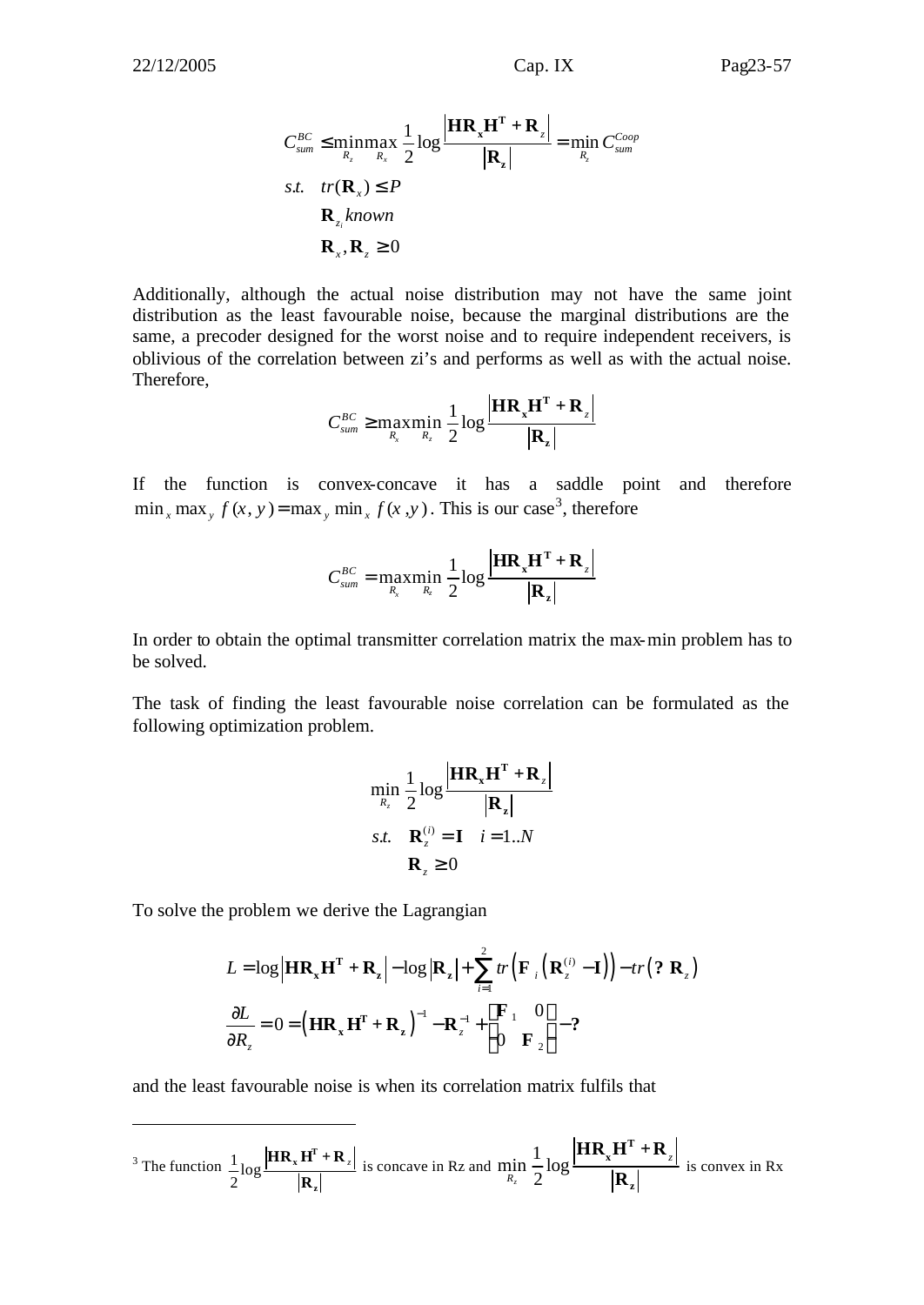$$
\mathbf{R}_{z}^{-1} - \left(\mathbf{H}\mathbf{R}_{x}\mathbf{H}^{\mathrm{T}} + \mathbf{R}_{z}\right)^{-1} = \begin{bmatrix} \mathbf{F}_{1} & 0 \\ 0 & \mathbf{F}_{2} \end{bmatrix}
$$

or equivalently

$$
\mathbf{R}_{z} + \mathbf{R}_{z} \left( \mathbf{H} \mathbf{R}_{x} \mathbf{H}^{\mathrm{T}} \right)^{-1} \mathbf{R}_{z} = \begin{bmatrix} \mathbf{F}_{1}^{-1} & \mathbf{0} \\ \mathbf{0} & \mathbf{F}_{2}^{-1} \end{bmatrix}.
$$

Note that although the actual noise distribution may not have the same joint or cross distribution as the least favourable noise, the marginal distributions coincide. To interpret the obtained condition we can rewrite it in terms of the equivalent channel

$$
\tilde{\mathbf{H}} = \mathbf{R}_{\mathbf{z}}^{1/2} \mathbf{H} \text{ as } \left( \mathbf{I} + \tilde{\mathbf{H}} \mathbf{R}_{\mathbf{x}} \tilde{\mathbf{H}}^{\mathrm{T}} \right)^{-1} = \begin{bmatrix} \mathbf{F}_{1} & \mathbf{0} \\ \mathbf{0} & \mathbf{F}_{2} \end{bmatrix}. \text{ Then the condition can be seen as}
$$

imposing block diagonal structure on the correlation matrix of the received signal after the whitening filter.

In order to find **R**x, note that the presented optimization problem suggests the following game-theoretical interpretation for the Gaussian vector broadcast channel. There are two players in the game. A signal player chooses an Rx to maximize the mutual information I(X;HX+Z) subject to the constraint tr(Rx) $\leq$ -P. A noise player chooses a fictitious noise correlation  $Rz$  to minimize the mutual information subject to the constraint  $Rzi=I$ . A Nash equilibrium in the game is a set of strategies such that each player's strategy is the best response to the other player's strategy. The Nash equilibrium in this mutual information game exists, and the Nash equilibrium corresponds to the sum capacity of the Gaussian vector broadcast channel.

This max min scheme can be easily solved whenever a saddle point exist. Such a saddle point will be the Gaussian Broadcast channel sum capacity, and its calculations depend on both Rx and Rz. The saddle-point property of the Gaussian broadcast channel sum capacity implies that the capacity achieving is such that Rx is the water-filling covariance matrix for Rz ,and Rz is the least favourable noise covariance matrix for Rx. In fact, the converse is also true. This is because the mutual information is a concave– convex function, and the two KKT conditions, corresponding to the two optimization problems are, collectively, sufficient and necessary at the saddle-point. Thus, the computation of the saddle-point is equivalent to simultaneously solving the water-filling problem and the least favourable noise problem.

One might suspect that the following algorithm can be used to find a saddle-point numerically. The idea is to iteratively compute the best input covariance matrix for a given noise covariance, then compute the least favourable noise covariance matrix for the given input covariance. If the iterative process converges, both KKT conditions are

satisfied, and the limit must be a saddle-point of  $\frac{1}{2}$  log 2 *z* **T x z**  $\mathbf{HR}_{\mathbf{x}}\mathbf{H}^{\mathrm{T}} + \mathbf{R}$ **R** . Although such an

iterative min-max procedure is not guaranteed to converge for a general game even when the payoff function is concave–convex, the iterative procedure appears to work well in practice for this particular problem. The convex–concave nature of the problem also suggests that general-purpose numerical convex programming algorithms can be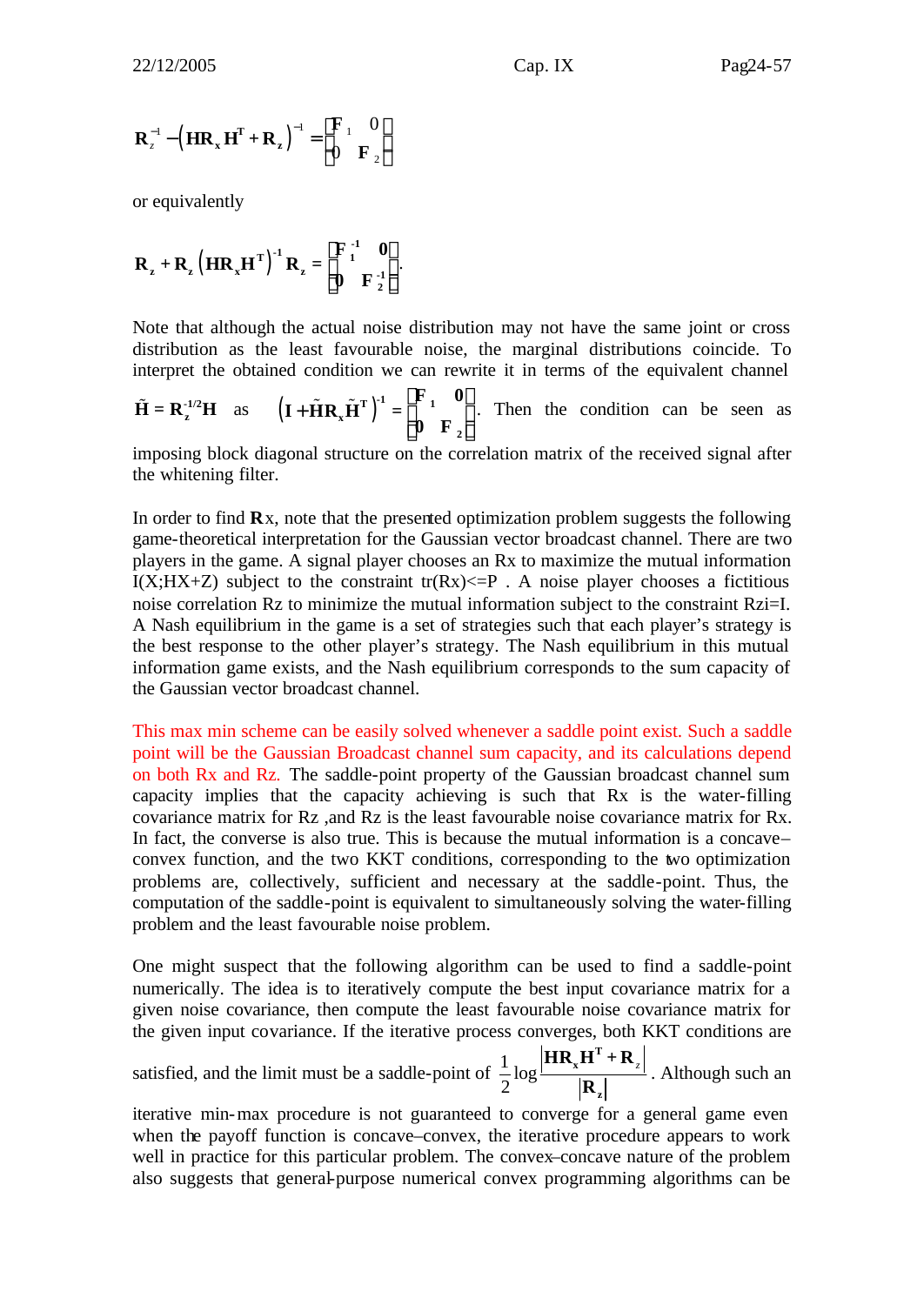used to solve for the saddle-point with polynomial complexity. Finally, the main sum capacity result can be easily generalized to broadcast channels with an arbitrary convex input constraint. This is so because the saddle-point for the mutual information expression is Gaussian as long as the input and noise constraints are convex.

Once Rx and Rz have been obtained by convex optimization, as for instance using the interior-point method, it just remain to make a connection between the transmitted symbols and the input data u, this is accomplished by the precoding matrix B.

#### **IX.3.3. Precoder design**

#### IX.3.3. 1. Towards non-cooperative receivers

Consider a Gaussian vector channel  $\mathbf{v} = \mathbf{Hx} + \mathbf{z}$ . Assume that H is a square matrix. If the noise covariance matrix Rz is not block-diagonal, a noise whitening filter is required as a first step at reception. Suppose that the noise covariance matrix has an eigenvalue decomposition

$$
\mathbf{R}_{z} = \mathbf{Q}^{T} \mathbf{?} \mathbf{Q}
$$

If in addition, the transmitter covariance matrix Rx is also not block-diagonal, then a Gaussian source **u** and a transmit filter **B** can be created such that **R**u=**I** and **x=Bu**. Let the SVD of the optimal **R**x obtained in the previous section be

$$
\mathbf{R}_{x} = \mathbf{V} \mathbf{S} \mathbf{V}^{T} = \mathbf{B}^{\mathbf{H}} \mathbf{B}
$$

The appropriate transmit filter has the form

$$
\mathbf{B} = \mathbf{V} \sqrt{\mathbf{S}} \mathbf{M}
$$

where **M** is an arbitrary orthonormal matrix. It consists on a beamforming matrix **V**, a power allocation matrix **S** and a precoding matrix **M** whose whole is to carry out a proper interference cancellation in order to achieve capacity by decoupling the BC channels. The dimensions of **M** are the same dimension as  $\mathbf{R}_z$ , thus, number of receiving antennas. So, the rank of  $\mathbf{R}_x$  is always equal to or lower than the rank of the superuser channel. When **R**x is of strictly lower rank, zeros can be padded in the channel to make the effective channel matrix a square matrix

$$
\mathbf{R}_{\mathbf{x}} = \mathbf{V}\mathbf{S}_{\mathbf{o}}\mathbf{V}^{\mathbf{T}} \qquad \mathbf{S} = [\sqrt{\mathbf{S}}_{0} \ 0]
$$

In order to design **B**, let us take the configuration of the figure with MMSE reception, which is capacity lossless. The goal is to obtain a precoder **B** such that reception can be independently done by each receiver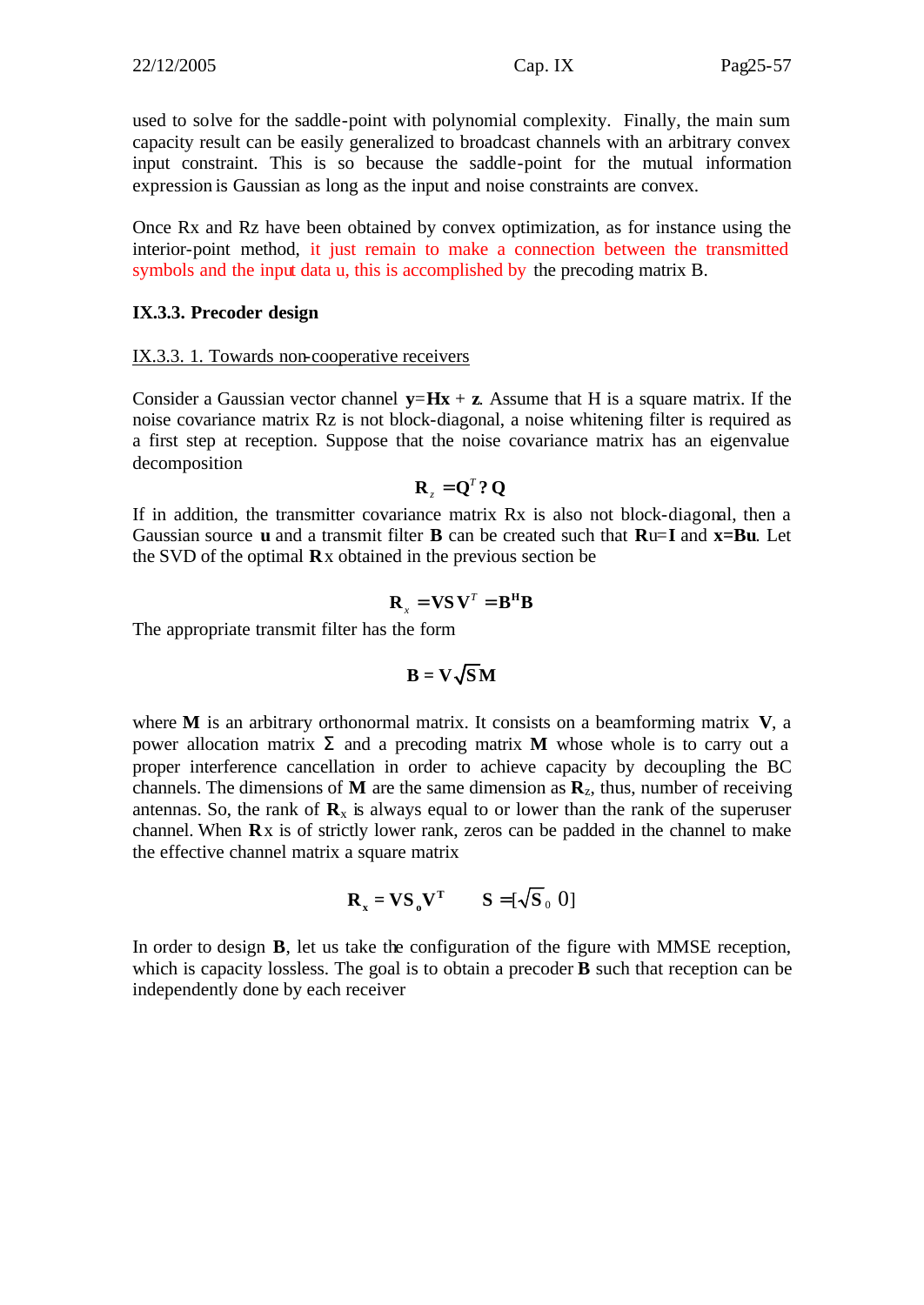

Figure: MMSE configuration

Note that the transmit filter and the noise whitening filter create the following effective channel

## $\tilde{\mathbf{H}} = ? \cdot 1/2$ **OHV** $\sqrt{SM}$

Intuitively, the transmitting matrix **M** should transform this equivalent channel into a block diagonal channel so that each receiver could carry out independent reception. This is precisely the condition that we have obtained in order to solve the maxmin problem formulated before, where

$$
\left(I + \tilde{H}R_x\tilde{H}^T\right)^{-1} = \begin{bmatrix} F & 0 \\ 0 & F \end{bmatrix}
$$

being **F**i the dual variables of the optimization problem.

If the DFE receiver of the figure is considered because it allows maximal rate transfer to each parallel channel, then the whole system up to obtaining signal v is block diagonal (a more detailed solution of the problem is described in Appendix A).



#### Figure: DFE receiver

There are still one question to answer before obtaining a complete precoding design:

- to complete the decoupled receiver design by transferring  $G^{-1}$  to the transmitter if possible.

IX.3.3.2. Complete decoupled receiver design that achieves Csum: GDFE precoder versus DP precoder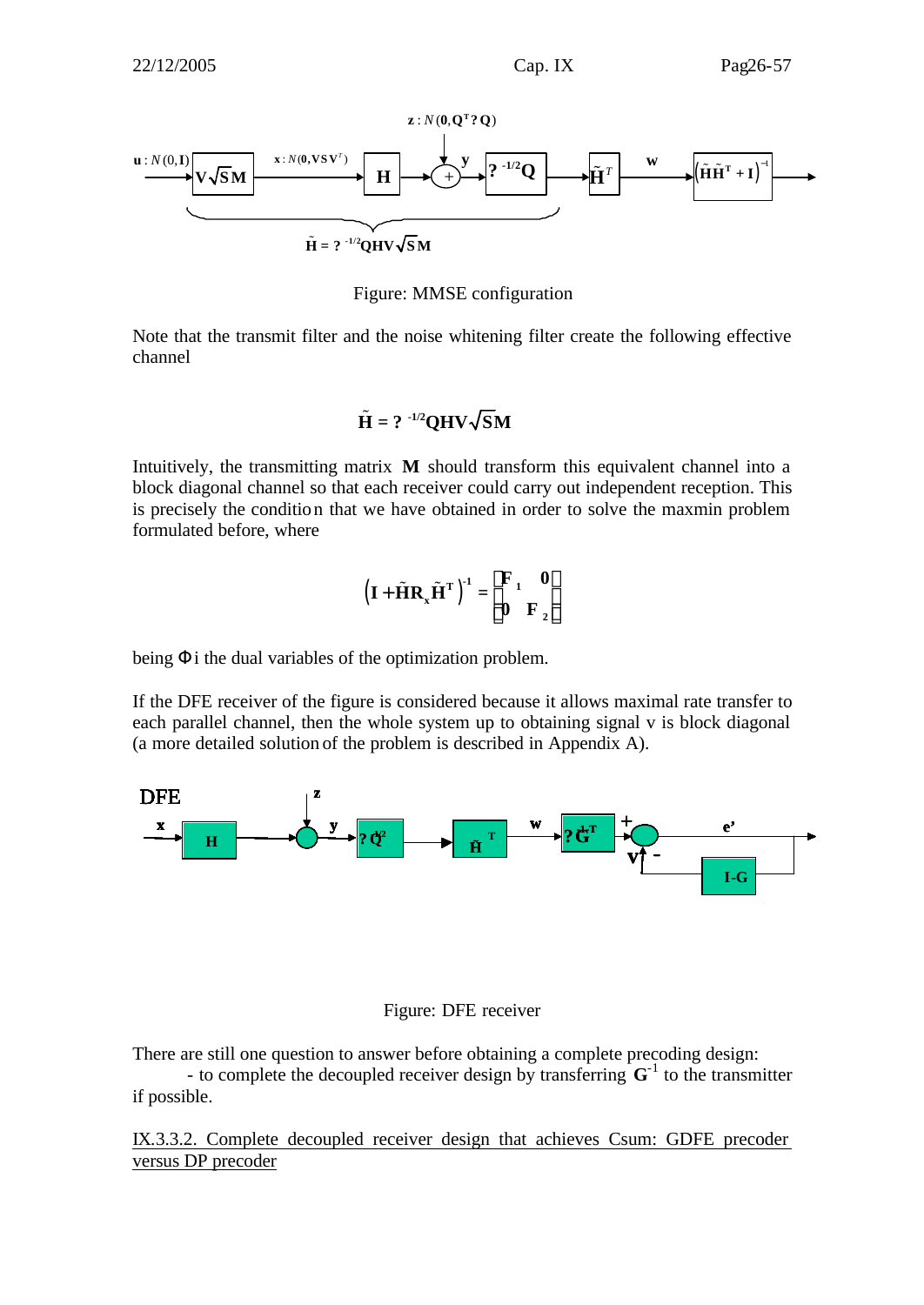In order to finally get a decoupled receiver design, the feedback filtering at reception can be transferred to the transmitter side, so called **decision feedback precoder**, which results in a similar concept to DP coding.

The final design of the transmitter is then the one proposed in the figure



GDFE precoder and matrix **B** for achieving BC sum capacity

Therefore, matrix **B** is completed with  $G^{-1}$  implemented in a feedback way, in order to preserve capacity as appendix B shows. Thanks to the feedback implementation, the precoder follows a Dirty Paper philosophy. For instance, the transmitter first picks a codeword for receiver 2 with full (noncausal) knowledge of the codeword intended for receiver 1. Therefore, receiver 2 does not see the codeword intended for receiver 1 as interference. Similarly, the codeword for receiver 3 is chosen such that receiver 3 does not see the signals intended for receivers 1 and 2 as interference. This process continues for all K receivers. Receiver 1 subsequently sees the signals intended for all other users as interference, receiver 2 sees the signals intended for users 3 to K as interference, etc. Note that the ordering of the users clearly matters in such a procedure.

There is one aspect left and it is regarding the question whether the structure of the GDFE precoder is capacity lossless or not. The answer is yes, it is capacity loss-less and the prove can be found in the work done by Cioffi and also considered in the appendix B of this chapter.

To sum up, with the least favourable noise, there exists a GDFE structure with a block – diagonal feedforward filter. This, together with a precoder B, eliminates the need for coordination at the receiver. **Thus, the precoding GDFE achieves the BC sum capacity and the precoding matrix B has been obtained**.

#### **Algorithm for achieving Csum at broadcast:**

- 1. Solved the maxmin problem and get the best **R**x for the worst **R**z
- 2. From the convex optimization problem get the dual variables **F** *<sup>i</sup>*
- 3. From **R**x and **F**<sub>*i*</sub>, obtain **B** = **V** $\sqrt{SM}$  that decouples in an optimal way part of the lossless MMSE receiver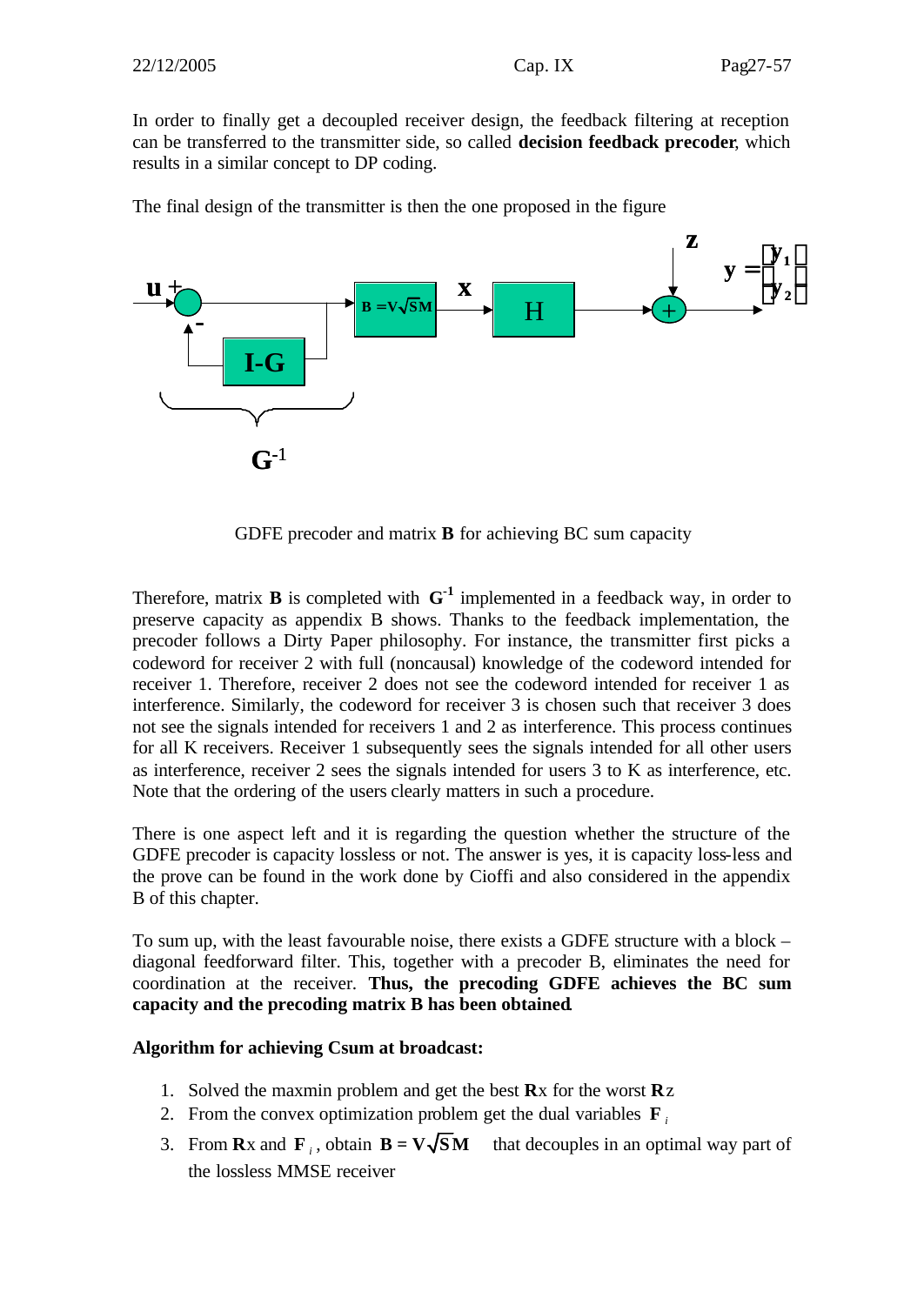4. The rest of the receiver is  $G^{-1}$ , which is moved to the transmitter. When implemented as a feedbackward filtering, the final transmitter structure emulates the DP precoding philosophy. Recall that:

$$
\mathbf{G} = \begin{bmatrix} \mathbf{I} & \left( \mathbf{R}_{\mathbf{x}}^{.1} + \mathbf{H}_{1}^{\mathrm{T}} \mathbf{H}_{1} \right)^{1} \mathbf{H}_{1}^{\mathrm{T}} \mathbf{H}_{2} \\ \mathbf{0} & \mathbf{I} \end{bmatrix}^{1}
$$

#### **IX.3.4. BC sum capacity and MAC-BC duality**

The DFE transmit filter **B** designed for the least favourable noise also identifies the set of sum capacity-achieving **R**i. For example, for the 2 user case,

$$
R_{1} = \frac{1}{2} \log \frac{\left| \mathbf{H}_{1} \mathbf{R}_{1} \mathbf{H}_{1}^{T} + \mathbf{H}_{1} \mathbf{R}_{2} \mathbf{H}_{1}^{T} + \mathbf{R}_{z1} \right|}{\left| \mathbf{H}_{1} \mathbf{R}_{2} \mathbf{H}_{1}^{T} + \mathbf{R}_{z1} \right|} = I(X_{1}; Y)
$$

$$
R_{2} = \frac{1}{2} \log \frac{\left| \mathbf{H}_{2} \mathbf{R}_{2} \mathbf{H}_{2}^{T} + \mathbf{R}_{z2} \right|}{\left| \mathbf{R}_{z2} \right|} = I(X_{1}; Y / X_{2})
$$

which are the rates that are obtained in the appendix B for DFE precoding (reversing the orders of user 1 and 2) and are also called dirty paper rates.

For the general case of K users, the rate for user i that achieves sum capacity is

$$
R_{i} = \frac{1}{2} \log \left| \mathbf{H}_{i} \left( \sum_{k=i}^{K} \mathbf{R}_{k} \right) \mathbf{H}_{i}^{T} + \mathbf{I} \right|
$$

$$
\mathbf{H}_{i} \left( \sum_{k=i+1}^{K} \mathbf{R}_{k} \right) \mathbf{H}_{i}^{T} + \mathbf{I}
$$

where users are ordered in increasing order. One important feature to notice about the dirty paper rate equations is that the rate equations are neither a concave nor a convex function of the covariance matrices. This makes finding the dirty paper region very difficult, because generally the entire space of covariance matrices which meet the power constraint must be searched over. This justifies our focus under a filtering perspective that departs from the MAC channel instead of directly obtaining the precoders for each user from the general maxmin problem.

The sum capacity is

$$
C_{sum}^{BC} = \sum_{i=1}^{Ntot} R_i
$$

resulting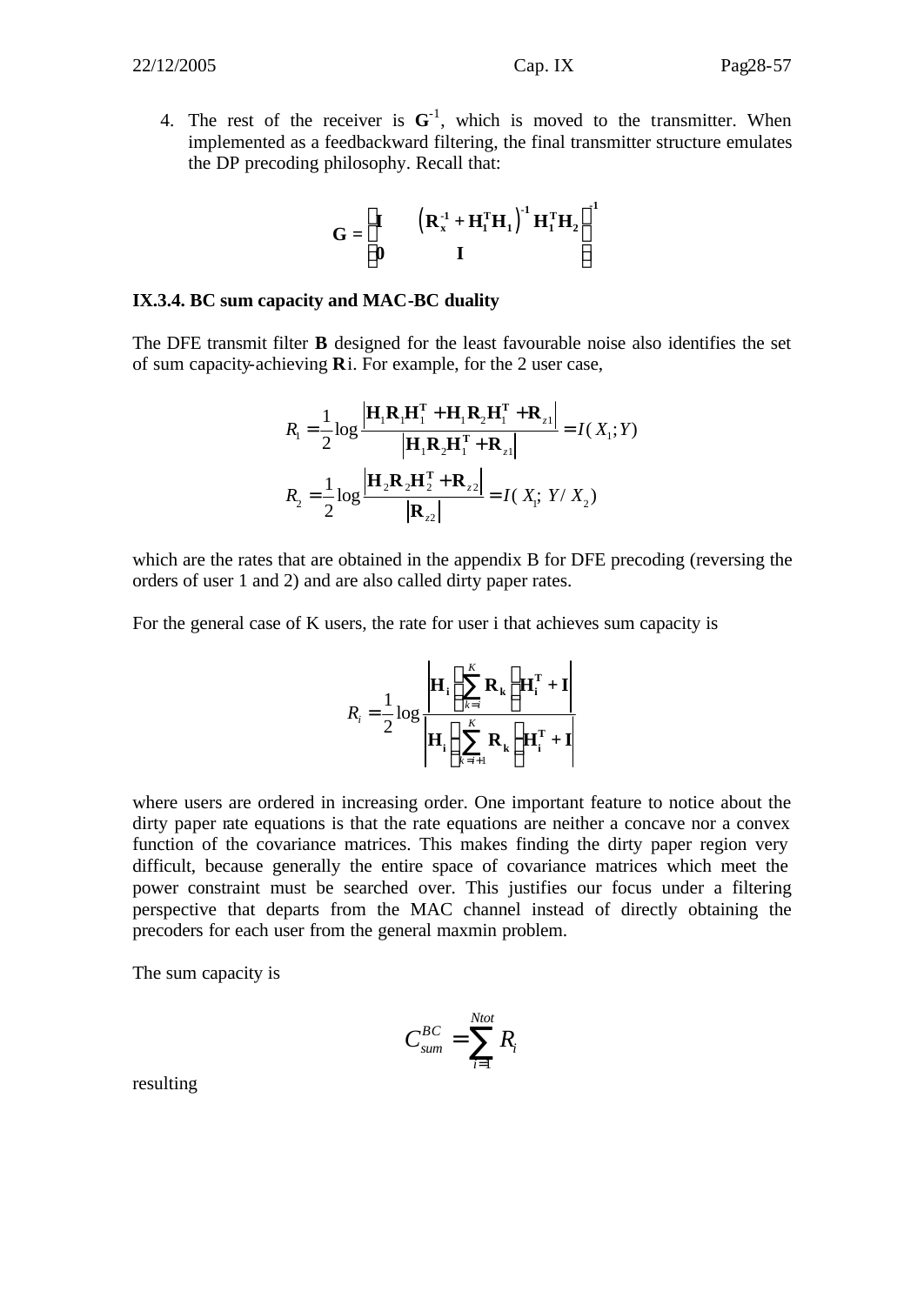$$
C_{sum}^{BC} = \sum_{i=1}^{N_{tot}} R_i = \log \left| \mathbf{I} + \mathbf{H}_{Ntot}^{\mathrm{H}} \mathbf{R}_{Ntot} \mathbf{H}_{Ntot} \right| + ... + \log \frac{\left| \mathbf{I} + \mathbf{H}_1^{\mathrm{H}} \left( \sum_{i=1}^{N_{tot}} \mathbf{R}_i \right) \mathbf{H}_1 \right|}{\left| \mathbf{I} + \mathbf{H}_1^{\mathrm{H}} \left( \sum_{i=1}^{N_{tot}-1} \mathbf{R}_i \right) \mathbf{H}_1 \right|}
$$
  
=  $\log \left| \mathbf{I} + \sum_{i=1}^{N_{tot}} \mathbf{H}_i^{\mathrm{H}} \mathbf{R}_i^{MAC} \mathbf{H}_i \right|$  with  $\sum_i Tr \left[ \mathbf{R}_i^{MAC} \right] \le P_T$ 

Note also that the same rates sum capacity was obtained for the MAC channel with DFE reception. This is also called MAC-BC duality [44]: the capacity region of the BC channel can be obtained with the union of MAC capacity regions with equal average power constraints and not allowing to the transmitters to cooperate in the MAC. One key point is that to achieve the same rate vector in the BC and MAC, the decoding order must in general be reversed, i.e., if user 1 is decoded last in the BC then user 1 is decoded first in the MAC. Exploiting duality, in [43], Goldsmith proposes an alternative algorithm for the iterative design of the precoder in a MIMO BC channel.

In order to get some insight into the sum rate expression, note that in the case of only multiple antenna at the transmitter with MMSE decoding, the sum rate results in

$$
R^{DP} = \sum_{i=1}^{Ntot} \log \left( 1 + \frac{|w_{ii}|^2}{1 + \sum_{j>i} |w_{ij}|^2} \right) = \sum_{i=1}^{Ntot} \log \left( 1 + SNIR_i^{DP} \right) \qquad \mathbf{x} = \mathbf{B} \mathbf{u} \quad w_{ij} = [\mathbf{H}\mathbf{B}]_{ij}
$$
\n
$$
(*)
$$

Being the last term of the equality very useful when designing practical precoding schemes for BC with the aim of sum rate maximization. Caire and Shamai proposed in [7], for the case of only antennas at transmission, that the components of u should be generated by successive dirty-paper encoding with Gaussian codebooks and B should maximized (\*\*) over all precoding matrices B satisfying the trace or power constraint. For the 2 user case with 1 antenna per user they obtained that

$$
R\begin{cases} \log(1+|\mathbf{h}_1|^2 A) & A \le A_1 \\ \log\frac{\left(A|\mathbf{H}\mathbf{H}^H| + trace(\mathbf{H}\mathbf{H}^H)\right)^2 - 4|\mathbf{h}_2 \mathbf{h}_1^H|^2}{4|\mathbf{H}\mathbf{H}^H|} & A > A_1 \end{cases}
$$

where  $|\mathbf{h}_1|^2 \geq |\mathbf{h}_2|^2$  and 2  $\vert \cdot \vert^2$  $_1$  –  $\mu_2$  $A_{\rm l} = \frac{|{\bf r} \cdot {\bf r}|}{\|{\bf r} \cdot {\bf r} \|}$ − =  $\mathbf{h}_{1}^{\perp}$  -  $\vert \mathbf{h}_{2} \vert$ **HH**

As a conclusion,

$$
C_{SUM} = R^{DP} = \max_{k=1..N} \sum_{\sum_{k=1}^{N} Tr\Sigma_k \le P} \text{logdet} \left( \mathbf{I} + \sum_{k=1}^{N} \mathbf{H}_k \mathbf{S}_k \mathbf{H}_k^{\mathbf{H}} \right)
$$
  

$$
\mathbf{S}_k = E \left\{ \mathbf{x}_k \mathbf{x}_k^{\mathbf{H}} \right\} = \mathbf{B}_k \mathbf{P}_k \mathbf{B}_k^{\mathbf{H}} \quad \mathbf{B}_k : DFE \text{ preceding (or DP)}
$$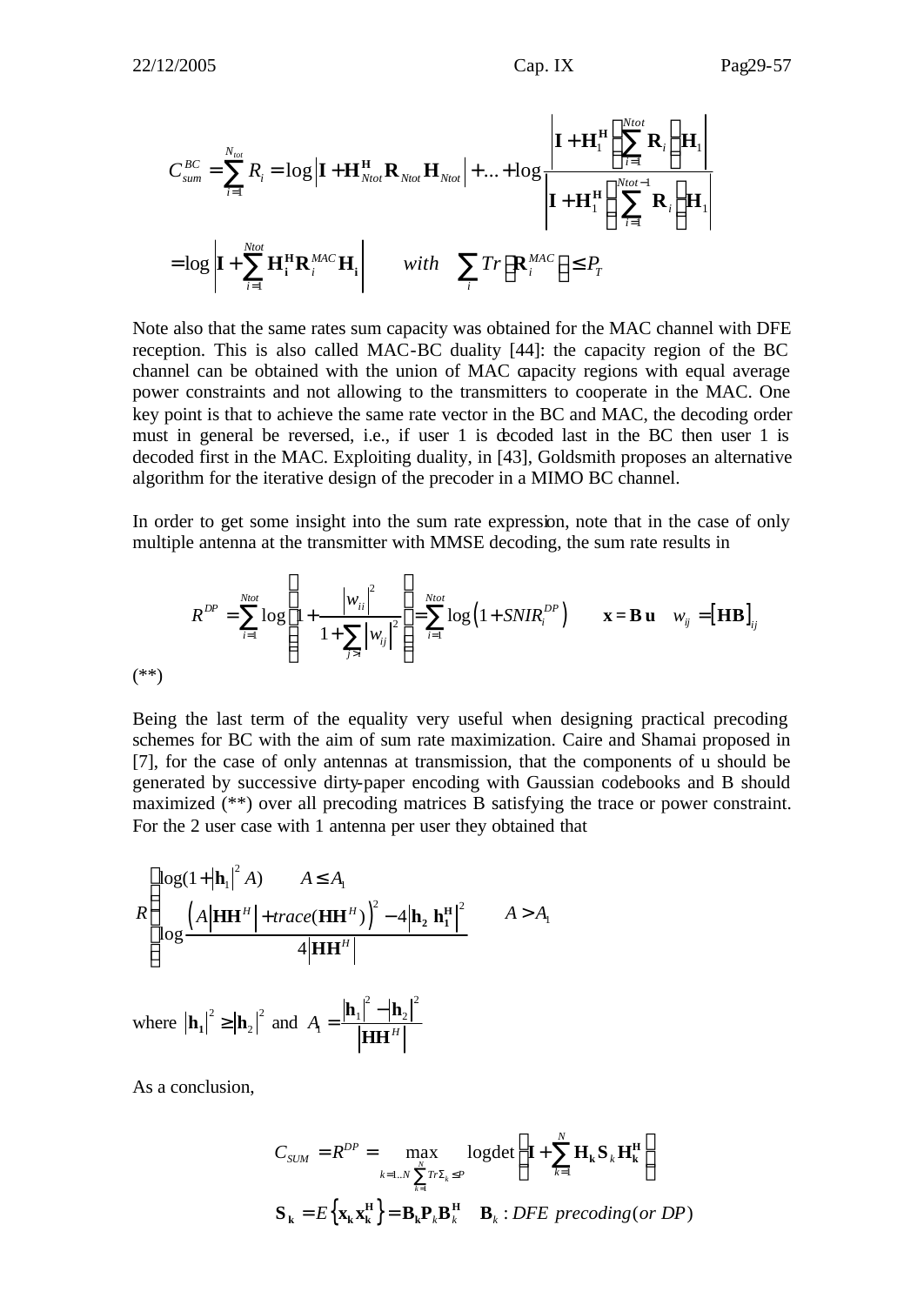or in the case of just multiple antenna at the transmitter

$$
C_{SUM} = R^{DP} = \max_{\substack{N \\ p_1, p_2, \dots \sum_{k=1}^{N} p_k \le NP}} log \det \left( \mathbf{I} + \sum_{k=1}^{N} \mathbf{h}_k p_k \mathbf{h}_k^H \right)
$$

#### Multiuser diversity

If both the transmitter and receivers know the channel perfectly in a BC with Ntot single-antenna receivers with average transmit power of nt SNR and the transmitter has nt antennas, then for sufficiently large Ntot, the sum rate capacity scales like

$$
C_{\text{SUM}}\big|_{\text{Ntot}\to\infty} \approx E\big\{C_{\text{sum}}\big\}_{\text{Ntot}\to\infty} \approx nt \log\log(\text{Ntot SNR})
$$

Where nt and SNR are fixed.

In order to prove it observe that

$$
E\left\{\max_{p_1, p_2, \dots, \sum_{k=1}^{N} p_k \le NP} \log \det \left(\mathbf{I} + \sum_{k=1}^{N_{tot}} \mathbf{h}_k p_k \mathbf{h}_k^{\mathbf{H}} \right)\right\}
$$
  
\n
$$
\le nt E\left\{\max_{p_1, p_2, \dots, \sum_{k=1}^{N} p_k \le NP} \log \left(1 + \frac{\sum_{k=1}^{N_{tot}} Tr(\mathbf{h}_k \mathbf{h}_k^{\mathbf{H}} p_k)}{nt}\right)\right\}
$$
  
\n
$$
\le nt E\left\{\max_{p_1, p_2, \dots, \sum_{k=1}^{N} p_k \le NP} \log \left(1 + \frac{\max_{1 \le i \le N_{tot}} Tr(\mathbf{h}_k \mathbf{h}_k^{\mathbf{H}}) \sum_{k=1}^{N_{tot}} p_k}{nt}\right)\right\}
$$
  
\n
$$
= nt E\left\{\log \left(1 + P \max_{1 \le i \le N_{tot}} Tr(\mathbf{h}_k \mathbf{h}_k^{\mathbf{H}})\right)\right\}
$$

Where we have used the inequality  $\det(A_{M \times M}) \leq \left(\frac{tr(A)}{1 - e^{2\pi i}}\right)^M$ *MxM tr*  $\mathbf{A}_{M \times M}$ )  $\leq \left(\frac{tr(\mathbf{A})}{M}\right)^M$ . As Ntot goes to inf. the max behaves like log Ntot+O(log log Ntot).

Compared to the single user capacity of nt  $log(1+SNR)$ , we observe that the sum-rate increases double-logarithmically in Ntot.. Thus, the multiuser diversity gain increases SNR by a factor of logNtot. This is precisely the basis of the so-called opportunistic schemes, which just need SNIR feedback instead of the whole knowledge of **H**. Due to its importance in practical scheduler we devote later on a specific section to study these schemes.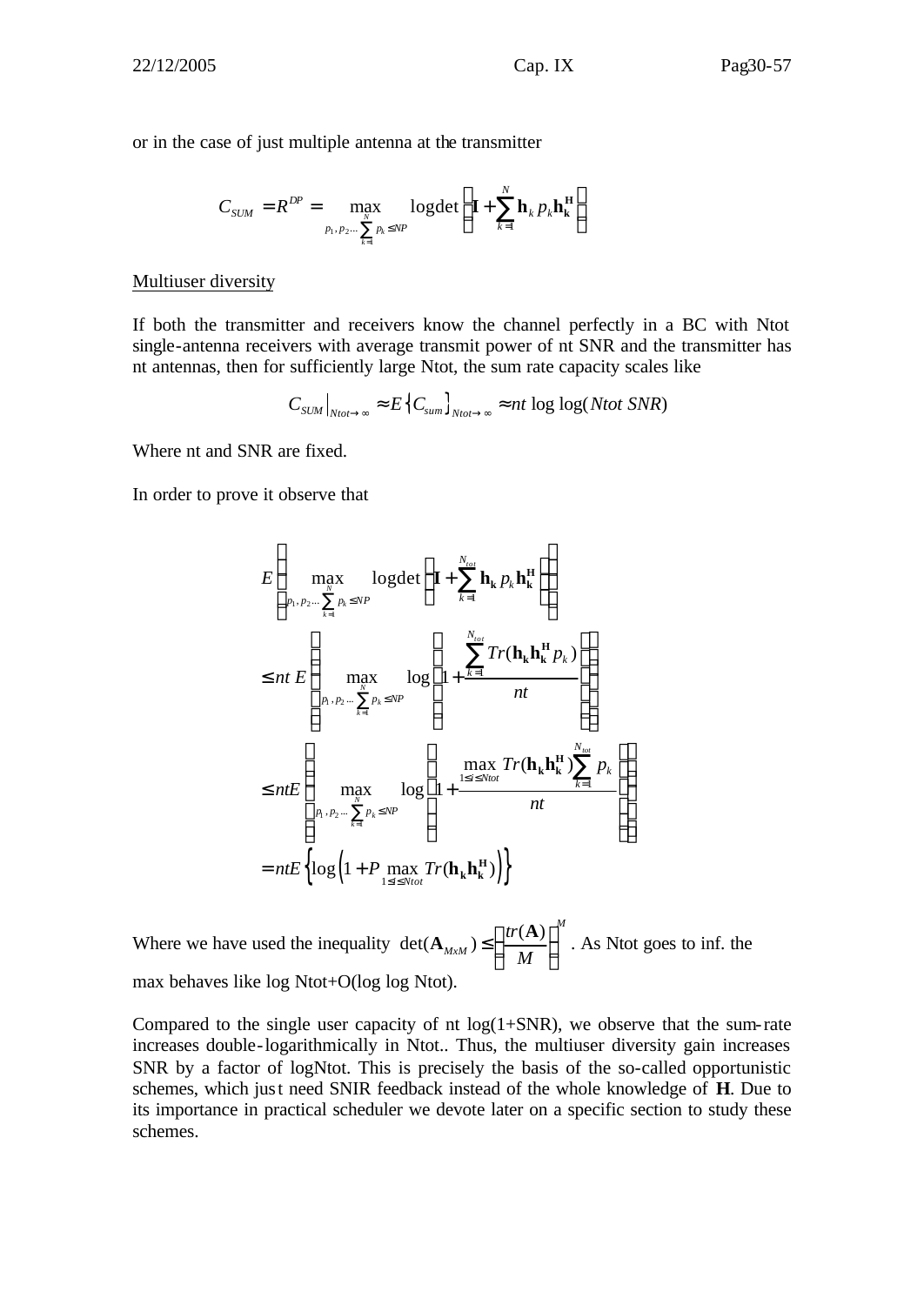Next low complexity alternatives to the optimal precoding are proposed. Note that if only the transmitter can be designed taking into account the superuser channel **H**, a two matrix decomposition of the channel is desirable, rather than a 3 matrix decomposition as the SVD. Cholesky, QR or LU decompositions are possible candidates that may lead to designs different from the one proposed. When full CSIR or CSIT is available, optimal structures in MAC or BC carry out a successive interference cancellation or signal encoding respectively. However, other solutions can be found in between that trade-off performance and complexity in implementation and in required CSI. When studying these alternative schemes, note that duality between MAC and BC can be carried out, thus transferring receiving filters to the transmitter and the other way round. When doing that one must be careful in not incurring in any capacity loss or transmitting power increase.

#### **IX.3.5. Low complexity precoding structures**

Chapter VI was precisely devoted to this subject. Low complexity precoding structures were obtained based on the idea extending the "dirty paper" concept of the degraded BC to the non-degraded one (that appears when either multiantenna are present at transmission or reception). Intuitively, this extension relates with moving the feedbackward part of the DFE at the transmitter. This implies a "triangular interference cancelling", that allows for interference suppression without increase in the transmitted power, in contrast to a straight forward Zero Forcing precoding. Matching intuition with theory, this section has shown the optimality, in terms of BC sum capacity, of moving the feedbackward filtering of the DFE to the transmitter and has given the optimal design procedure for the precoding.

Due to the design complexity of the optimal precoding, in the literature there are various different practical implementation schemes. Although Chapter VI sums up the basics of these different schemes, we comment on some examples.

#### **Tomlinson-Harashima**

The basis of most of the practical precoders is the structure used by the Tomlinson-Harashima precoder. In that case, an alternative to design the DFE precoding is by considering a **QR decomposition of the channel**

$$
\mathbf{H} = \mathbf{Q}^{\mathrm{H}} \mathbf{R}
$$

Being **R** lower triangular and modifying the receiver design accordingly to next figure where now the output is **w** 



 $w = GQHx + GQz = GQQ^HRx + GQz = GRx + GQz = s + GQz$  if  $B=(GR)^{-1}$  $\mathbf{G}$ =diag $\{\mathbf{r}_{ii}\}$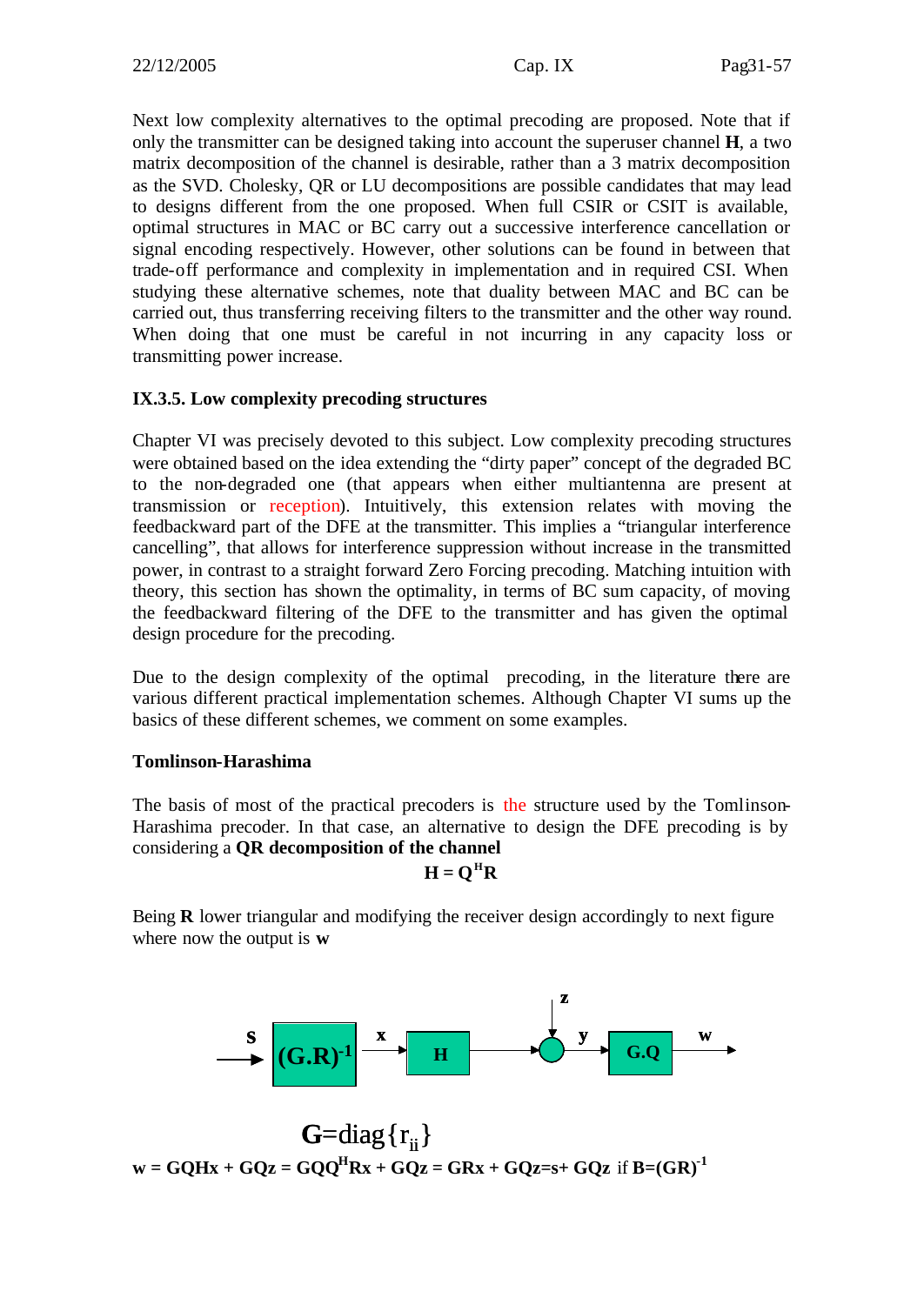In order to study if it is capacity lossless the correlation of the error **e=w-s** should be studied. Observe that  $\mathbf{R}_{e} = \mathbf{G} \mathbf{Q} \mathbf{Q}^{H} \mathbf{G}^{H} \mathbf{s}^{2}$ , thus diagonal and capacity lossless. However, if we want to obtain parallel receivers, the RQ decomposition of the channel should be considered, the lower triangular matrix R changes, and a different precoding structure is obtained, where the receivers are decoupled, thus suitable for the broadcast channel

#### $H = RQ<sup>H</sup>$

where **R** is a lower triangular matrix of dimension (Ntot x m) and  $Q^H$  is unitary of dimension m x nt (where m=rank(**H**))



where now the output is **w**'

### $\mathbf{w}$  '= GHFx + Gz = GRQ<sup>H</sup>Qx + Gz = GRx + Gz=s+Gz if  $\mathbf{B}=(\mathbf{GR})^{-1}$

still being capacity lossless.

#### **Zero Forcing precoder**

Other examples are the studies of Caire and Shamai who compare different possibilities for the case of nt transmitting antennas and N users, with 1 antenna per user. In the precoding scheme, **x**=**Bu**, they obtained **u** by successive dirty-paper encoding so that nulling the interference terms  $\infty$ , while the remaining  $i\le j$  terms are forced to zero by letting **B**=**Q**, where **Q** is the unitary matrix that results from the QR decomposition of the channel,  $H=RQ$  (where  $R$  is lower triangular). This suboptimal ZF-DP coding strategy is shown to achieve asymptotically optimal throughput for high SNR if the channel matrix has full row rank, while for vanishing SNR, it reduces to simple maximal ratio combining beamforming to the best user, which is shown to be also optimal in general, for low SNR. Next figure (figure 5 from [7]) plots some comparative results for nt=4 and N=4 users and depicts the importance of channel knowledge at the transmitter. Note that ZF beamforming consists of inverting the channel matrix at the transmitter in order to create orthogonal channels between the transmitter and the receivers without receivers' cooperation. Although it was one of the first BC architectures to be studied in the literature because of it simplicity, it is not optimal as the figure shows. We will come to the problem of transmit beamforming design later on.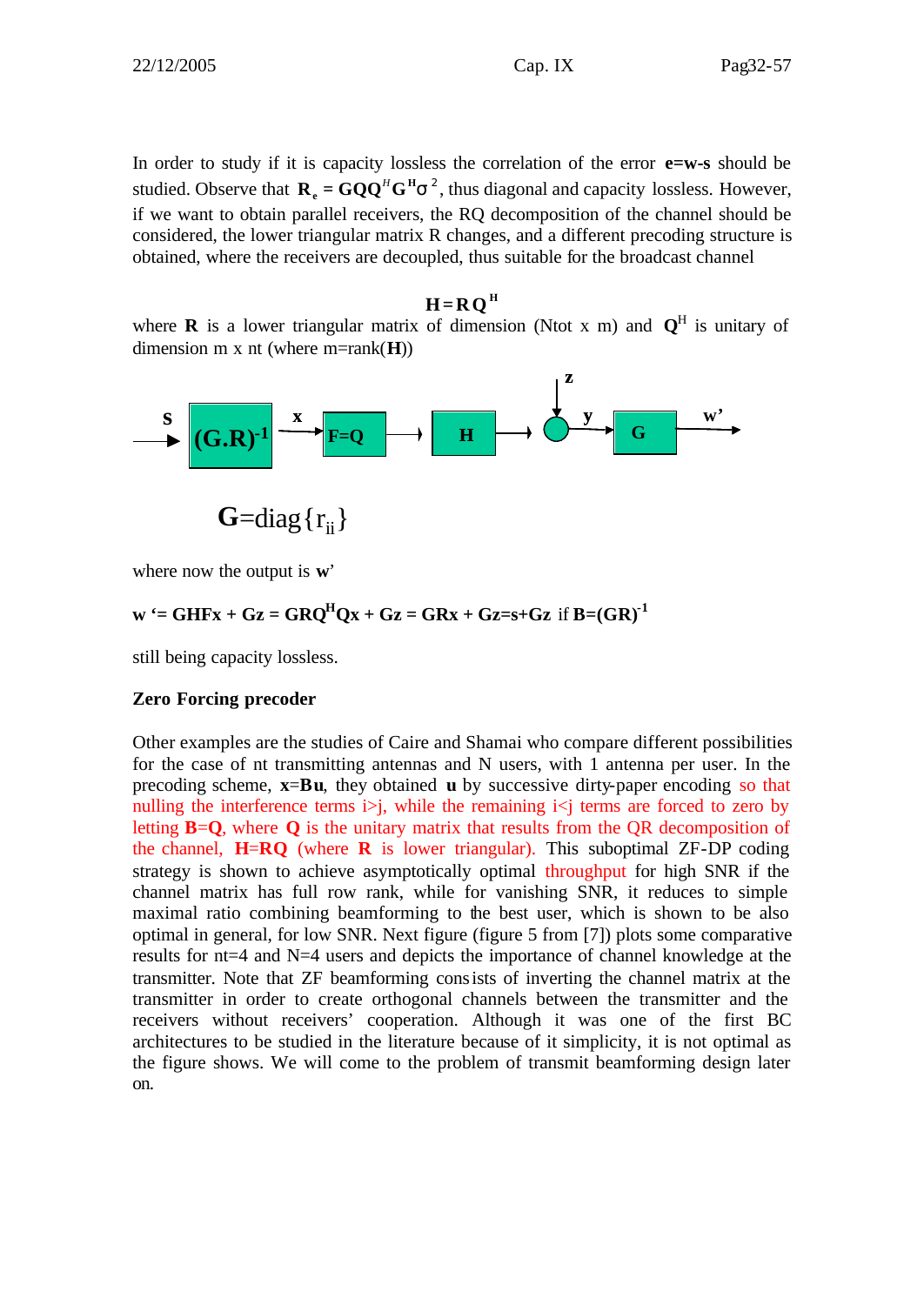

Throughput versus SNR comparison

The practical implementation not only cares about the complexity and the tractability of the designed precoders/receivers, but also on the other system aspects as system fairness, users access control and system delay. For instance, next table (from [38]) compares ZF, DP-QR (with random ordering of users) and SVD precoding (called cooperative in the table). In all of them uniform power allocation is considered. The appendix compares the aforementioned techniques for the instantaneous channel case.

| Technique                   | Gain | Mean                                    | <b>Standard Deviation</b>                                                                    | Asymptotic IF |
|-----------------------------|------|-----------------------------------------|----------------------------------------------------------------------------------------------|---------------|
| Cooperative $\lambda_k^2/K$ |      | Q/K                                     | $\sqrt{Q/K}$                                                                                 | $1/(1 + \xi)$ |
| Dirty Paper                 |      |                                         | $d_k^2/K$ $(2Q-K+1)/2K$ $\sqrt{Q+\frac{1}{12}(K-5)(K-1)/K}$ $(2-\xi)^2/[ (2-\xi)^2+\xi^2/3]$ |               |
|                             |      | Zero Forcing $\alpha_k^2/K$ $(Q-K+1)/K$ | $\sqrt{Q-K+1/K}$                                                                             |               |

Comparative mean SNR and variance among users, Q is the number of antenna and N the number of users

#### Fairness

One of the aspects in the table is the index of fairness (IF), which is defined as the ratio between the mean and the variance. Although ZF is the precoder with worst performance it is the most fair among users. When getting into multiuser systems, a new aspect to study is the global performance of the system versus the individual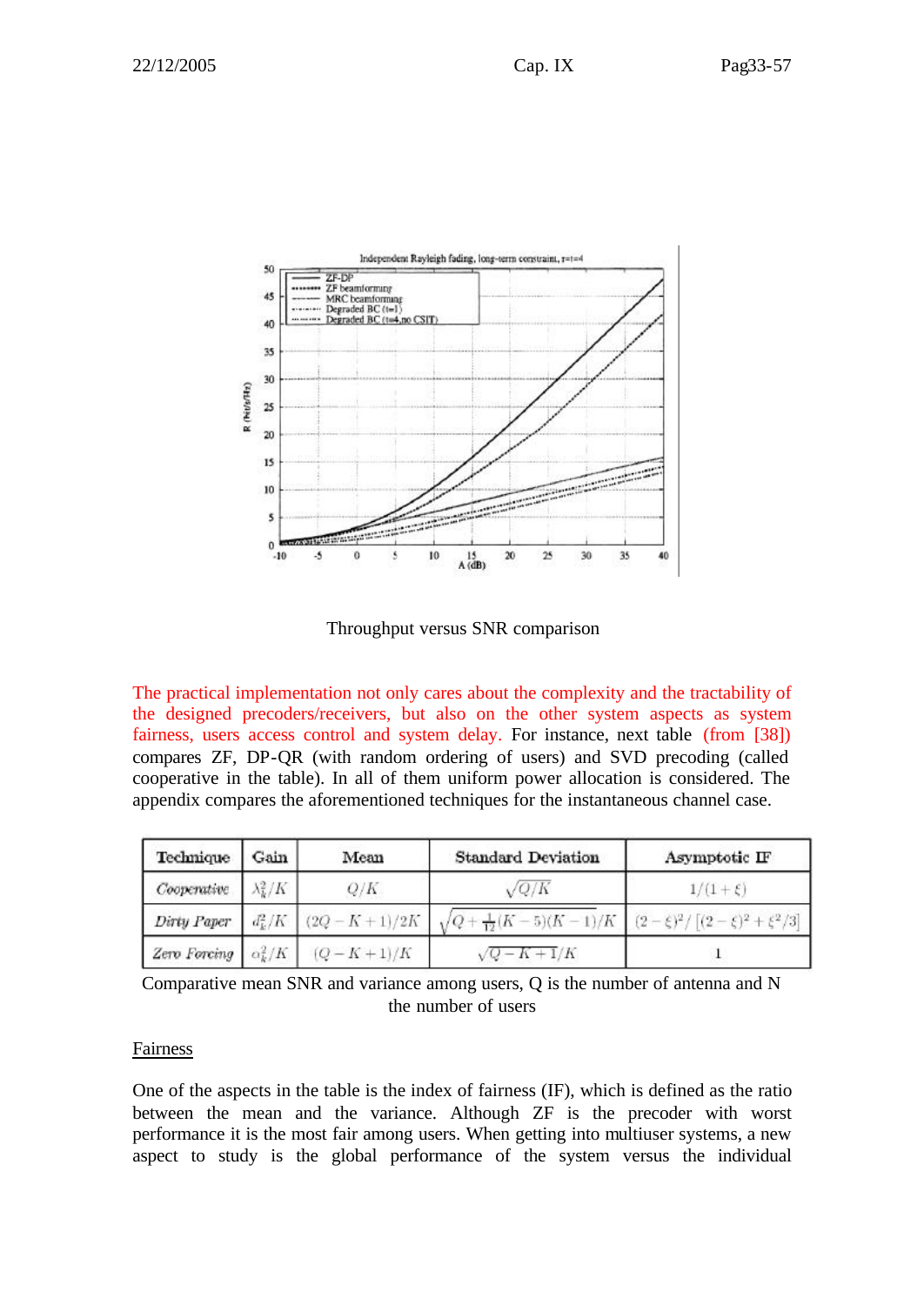performance. Depending on the desired fairness, different criteria design are to be chosen, which will not necessary coincide with the maximization of the sum rate.

Next figure is an example of the performance of the three precoders. Again, although the cooperative technique is the one that offers better performance for a specific SNR, it is also the most unfair among users. In the scheduling section, which takes into account system practical aspect, we come back to this fairness issue.



Comparative results for 5 users and varying number of antenna.

When considering practical precoders one aspect to design is the power allocated to each user. Next figure compares the sum rate results when a ZF precoder is used with different design criteria.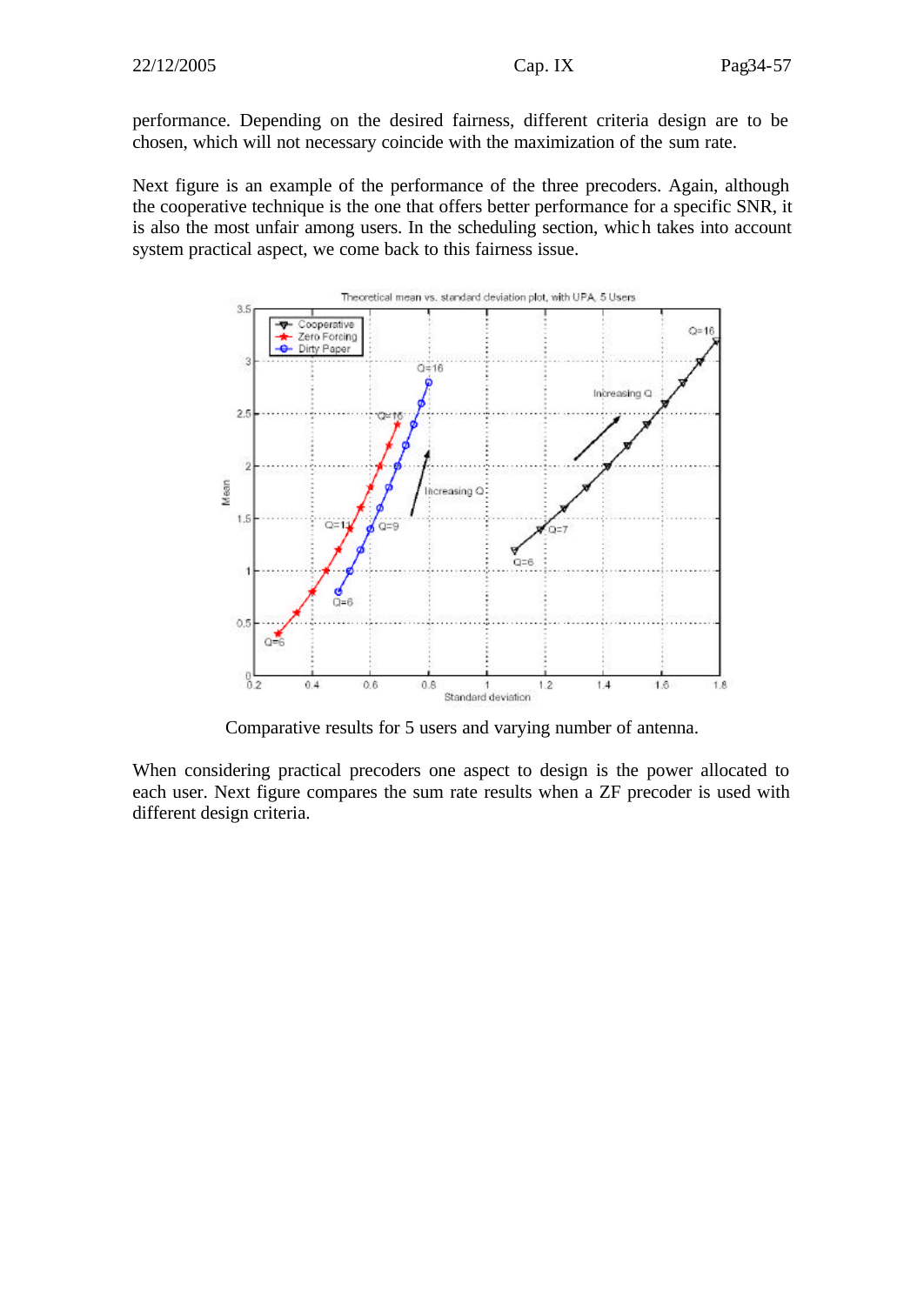

Outage mean rate vs. the approximation of the standard deviation at 90% of SNR

Note that the sum rate criterion is not necessarily the best one if fairness issues are to be taken into account. Note also that when designing the precoder in MIMO transmission the global system performance in terms of rate do not give the same results as if BER were the goal and it is important to know how to use the spatial degrees of freedom properly in terms of both, diversity and multiplexing (or rate) gain. In SISO transmission this aspect was not a concern because better BER implied better rate and the other way round.

#### Access Control

In a cooperative transmission, since for any unitary matrix **Q** (permutation matrices are unitary), the matrix **QH** has the same singular values of **H**, the sum capacity in a cooperative system is independent of the user ordering. On the other hand, ZF beamforming depends on the choice of the unordered active user set and ZF-DP depends on the ordered active user set. Note that in both cases, only m=rank(**H**) users can be served simultaneously. The access control or user selection problem is still to be solved in many practical situations and offers an important degree of freedom that can be exploited in order to improve the performance of suboptimal systems. Ideally, if the number of users goes to infinite, a subset of users with mutually orthogonal spatial signatures could be found and ZF beamforming would amount to a unitary transformation, thus involving no power penalty and perfect user separation. This can be seen as another manifestation of the ubiquitous principle of multiuser diversity, that plays a central role in multiuser channels with fading as we will seen later on. In [38;46, 47] the authors address the problem when ZF is applied. Note that the grouping of users requires an exhaustive search over the entire user set. This makes a low complexity implementation of the optimal ZF challenging and userful.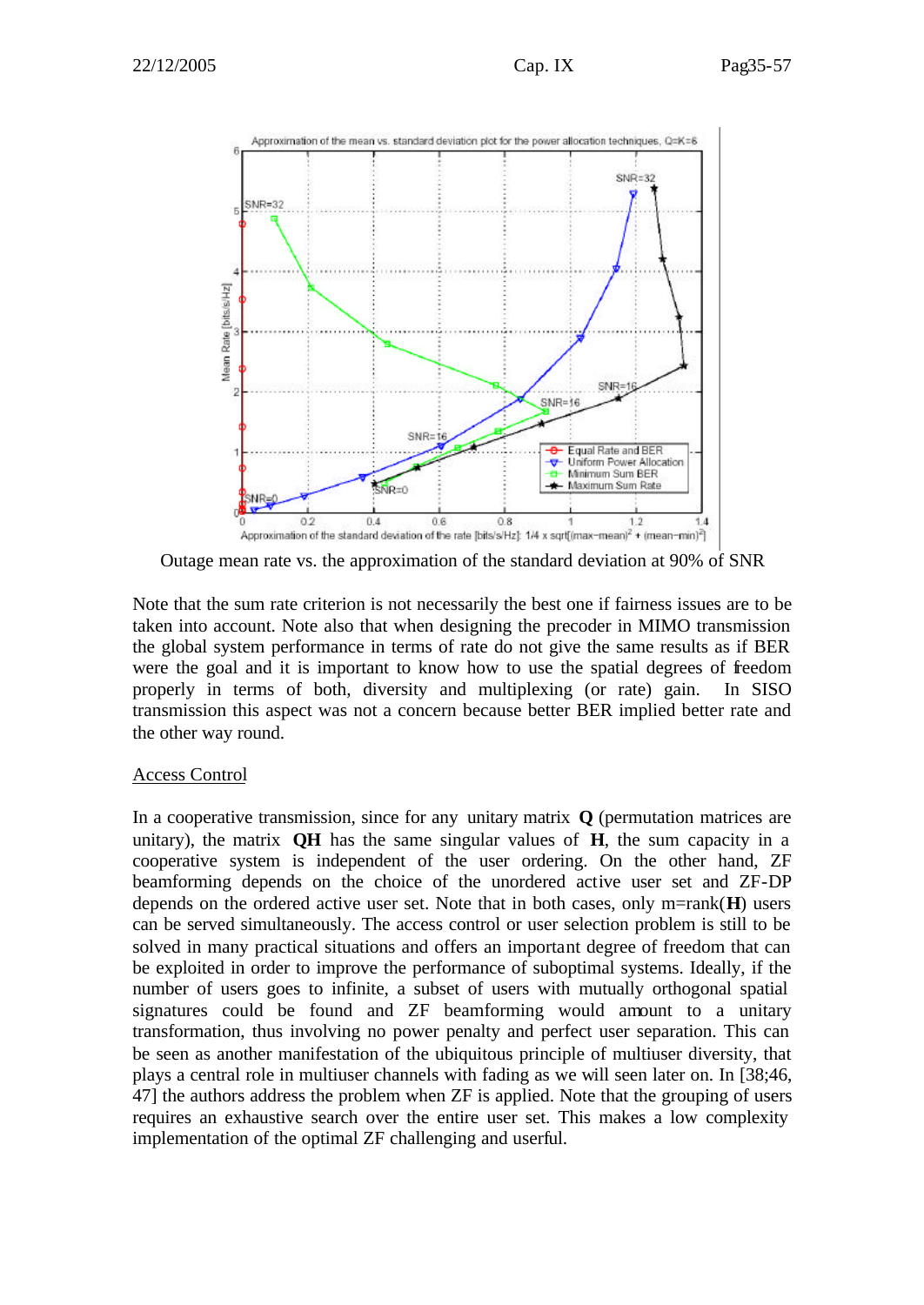To finish this section, next, diversity optimizing techniques or transmit beamforming are presented.

#### **Transmit beamforming**

In the literature, practical schemes concentrate on the diversity advantage, that means, the increase of the effective SNIR at the receivers. Moreover, they are not based on information-theoretic issues, but rather strategies that could be currently implemented. In these schemes, the transmitted signal **x** has been substituted by a beamforming matrix **B**. The general SNIR for the kth user in the multiuser MISO system, γk, can be expressed as

$$
\boldsymbol{g}_k = \frac{\mathbf{b}_k^H \mathbf{R}_k \mathbf{b}_k}{\sum_{i \neq k} \mathbf{b}_i^H \mathbf{R}_k \mathbf{b}_i + \mathbf{S}_k^2}
$$

The different strategies consist on transmit beamforming design and power assignment. The optimal beamforming strategy [46] in terms of rate is the one that

$$
R_{BF} = \max_{b_k, P_k} \sum_{i=1}^{Ntot} \log(1 + SNIR^{BF})
$$
  
s.t. 
$$
\sum_{i=1}^{Ntot} |\mathbf{b}_k|^2 P_k \le P
$$

which is optimal for large number of users, as it achieves the same rate as DP coding [46]

$$
E\big\{R_{BF}\big\} \approx nt\log(1+\frac{P}{nt}\log Ntot)
$$

but it is difficult to carry out in practice. Note that the SINR of each user in the BC depends in general on all the transmit signatures of the users. Hence, it is not meaningful to pose the problem of choosing the transmit beamformers to maximize each of the SINR separately. A more sensible formulation is to minimize the total transmit power needed to meet a given set of SINR requirements.

$$
\min_{b_k} \sum_{k=1}^{K} \mathbf{b_k^H} \mathbf{b_k}
$$
  
s.t.  $\mathbf{g}_k \geq \mathbf{g}_{thres}$   $k = 1...K$ 

The optimal transmit signatures balance between focusing energy in the direction of the user of interest and minimizing the interference to other users. This transmit strategy can be thought of as performing transmit beamforming. Implicit in this problem formulation is also a problem of allocating powers to each of the users.

Taking into account the uplink-downlink duality (see appendix C), the transmit beamforming problem can be solved by looking at the uplink dual. Since for any choice of transmit signatures, the same SINR can be met in the uplink dual using the transmit beamformer as receive filters and the same total transmit power, the BC problem is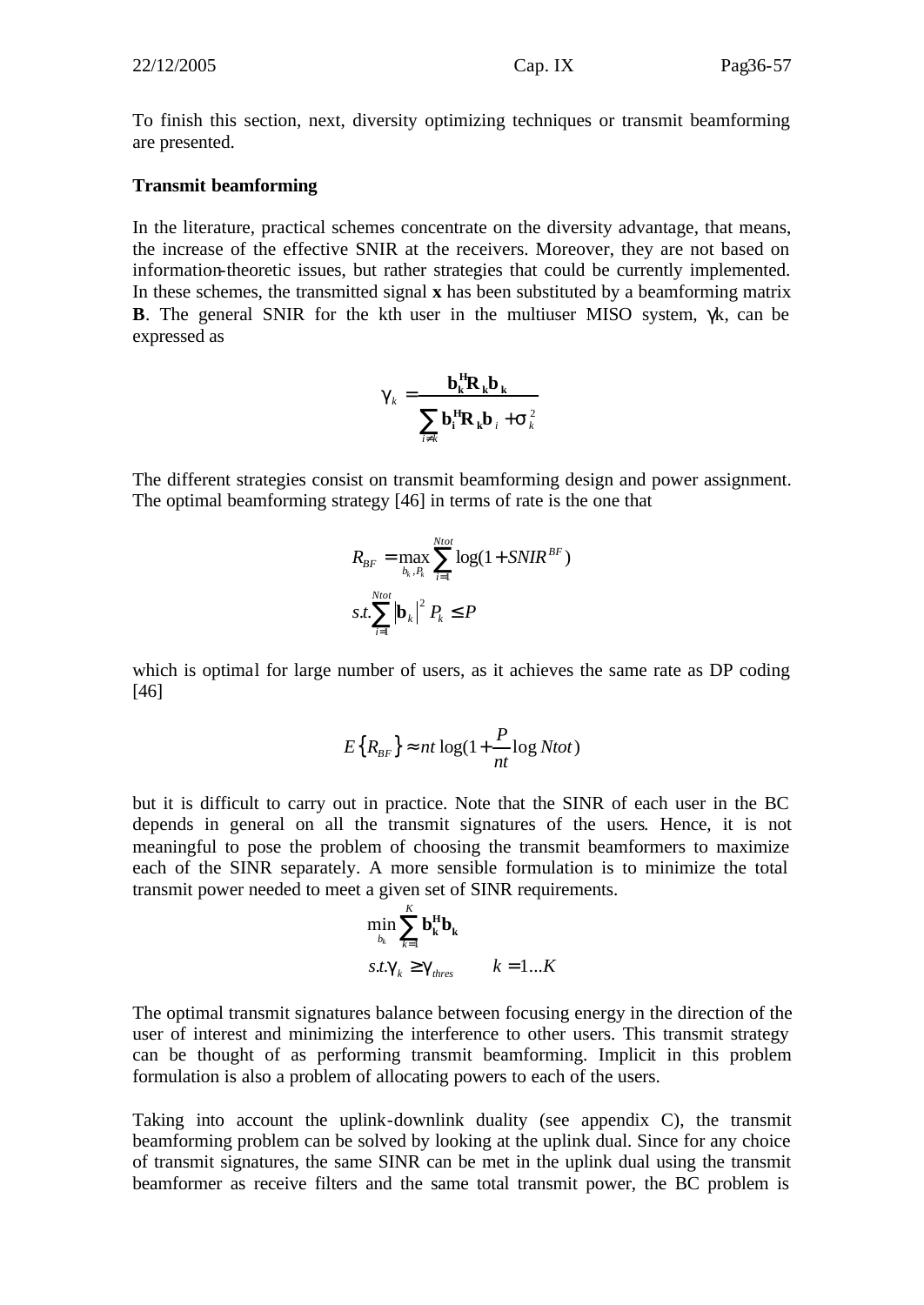solved if we can find receive filters that minimize the total transmit power in the uplink dual. The receive filters are always chosen to be the MMSE filters given the transmit powers of the users; the transmit powers are iteratively updated so that the SINR requirement of each user is just met. This MMSE beamformers can now be used as the optimal transmit beams in the BC and afterwards the optimal power allocation can be found. The optimal beamforming in MAC and BC are the same if power constraint is the same, the difference between both channels is the power that has to be allocated to each user. This duality is going to be used to obtain the BC capacity region in next section.

Note that if fairness issues come into play, other strategies are possible as that in [38; 48] the design is based on the maximization of the minimum SINR subject to a power constraint

$$
\max_{b_k} \min_k \mathbf{g}_k
$$

$$
\sum_{k=1}^K p_k \le P
$$

#### **Conclusions**

Along this section we have shown that aside from the theoretical analysis, practicality aspects are really important in multiuser MIMO systems. The main aspects are:

- The ordering of the users clearly matters in such a procedure and needs to be optimized in the capacity computation
- For latency and degrees of freedom reasons (N< Ntot). Then the throughput can be further optimized with respect to the active user set and SDMA (Spatial diversity multiple access) has to be combined with other strategies, as for instance TDMA. These aspects refer to access control policies
- The real situation is to have partial CSIT, which make optimal strategies such as DP unfeasible, thus requiring also for an access control policy.
- When not only optimality but users priority and QoS come into play, fairness has to be considered.
- Finally, in delay is also an important parameter to control in the network and come into play when users queues of finite length are considered. Although it is out of the scope of this chapter, the multiuser MIMO system design is narrowly related with the users buffer control. Some examples are shown in the last section of the chapter that considers the scheduling problem.

Basically, in the design of a scheduler or practical broadcast system 3 questions have to be answered:

- Transmitter architecture
- Power allocation
- Access control (i.e. number of users to give access and order)

In the section devoted to scheduling these aspects are going to be considered. Next, before getting into the problem of partial CSIT we study the BC capacity region.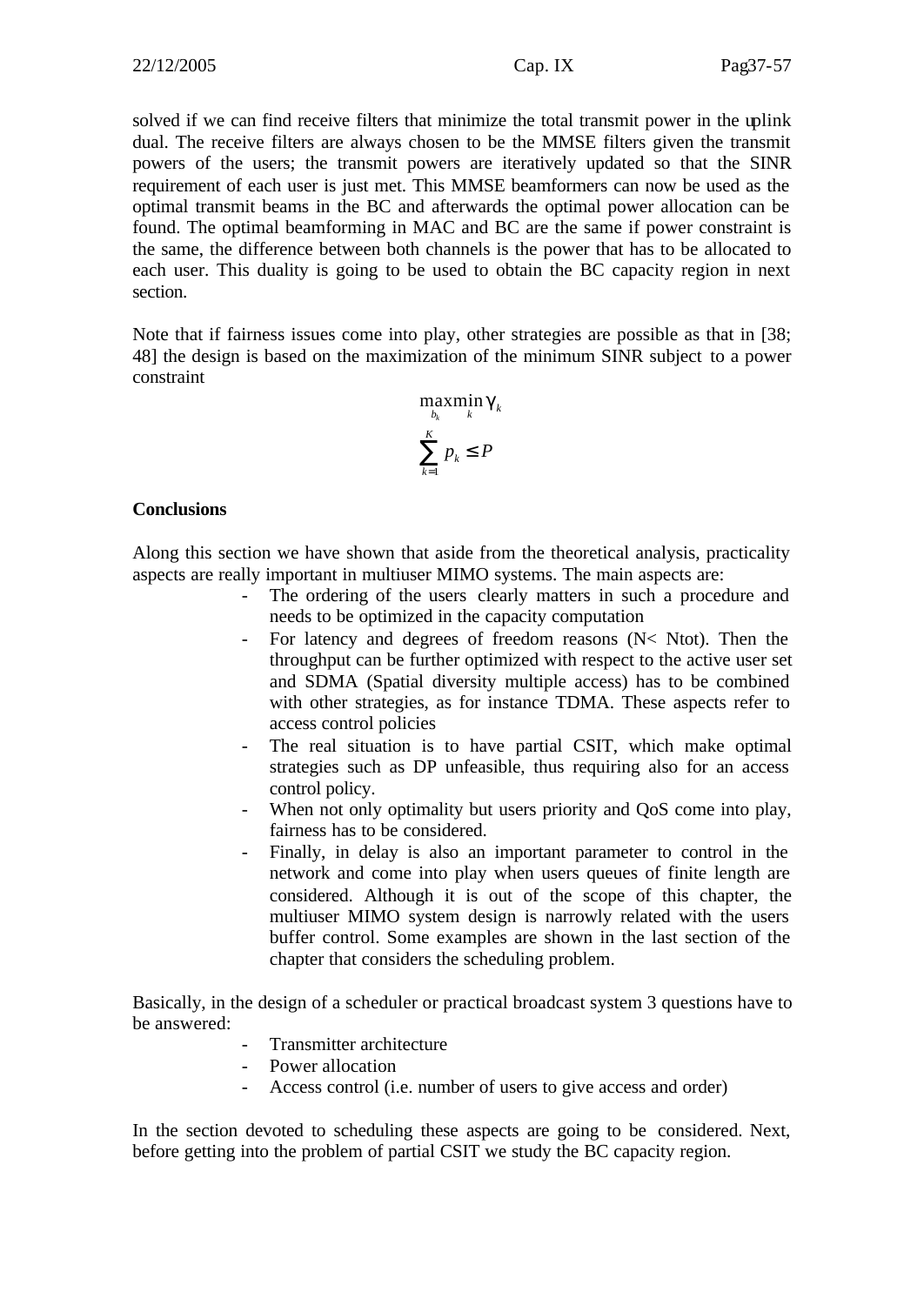#### **IX.3.6. BC capacity region**

When multiple users share the same channel, the channel capacity can no longer be characterized by single number. Since there is an infinite number of ways to divide the channel between many users, the multiuser channel capacity is characterized by a rate region.

We have seen that in the MIMO BC, DP coding can be applied at the transmitter when choosing codewords for different users. The ordering of the users clearly matters in such a procedure, and needs to be optimized in the capacity calculation. Let  $\mathbf{p}$ (.) denote a permutation of the user indices and  $\mathbf{R}_{\rm x} = [\mathbf{R}_{\rm 1} \dots \mathbf{R}_{\rm K}]$  denote a set of positive semidefinite covariance matrices with  $Tr (\mathbf{R}_1 + ... + \mathbf{R}_K) \leq P$ . Under DP coding, if user  $\mathbf{p}(1)$ is encoded first, followed by user  $\mathbf{p}(2)$ , etc., then the following rate vector is achievable

$$
R(\mathbf{p}, \mathbf{R}_{i}) : R_{p(k)} = \frac{1}{2} \log \frac{\left| \mathbf{H}_{p(k)} \left( \sum_{j=k}^{K} \mathbf{R}_{p(j)} \right) \mathbf{H}_{p(k)}^{T} + \mathbf{I} \right|}{\left| \mathbf{H}_{p(k)} \left( \sum_{j=k+1}^{K} \mathbf{R}_{p(j)} \right) \mathbf{H}_{p(k)}^{T} + \mathbf{I} \right|} \qquad k = 1, ..., K
$$

The capacity region C is then the convex hull of the union of all such rates vectors over all permutations and all positive semi-definite covariance matrices satisfying the average power constraints

$$
C_{BC}(P, \mathbf{H}) = Co\left(\bigcup_{p, R} R(p, \mathbf{R})\right)
$$

The transmitted signal is  $\mathbf{x} = \mathbf{x}_1 + \dots + \mathbf{x}_K$ . The DP coding implies that  $\mathbf{x}_1, \dots, \mathbf{x}_K$  are uncorrelated, and thus  $\mathbf{R}_{\mathbf{x}} = \mathbf{R}_{1} + \dots + \mathbf{R}_{\mathbf{K}} \leq P$ 



Capacity region for the BC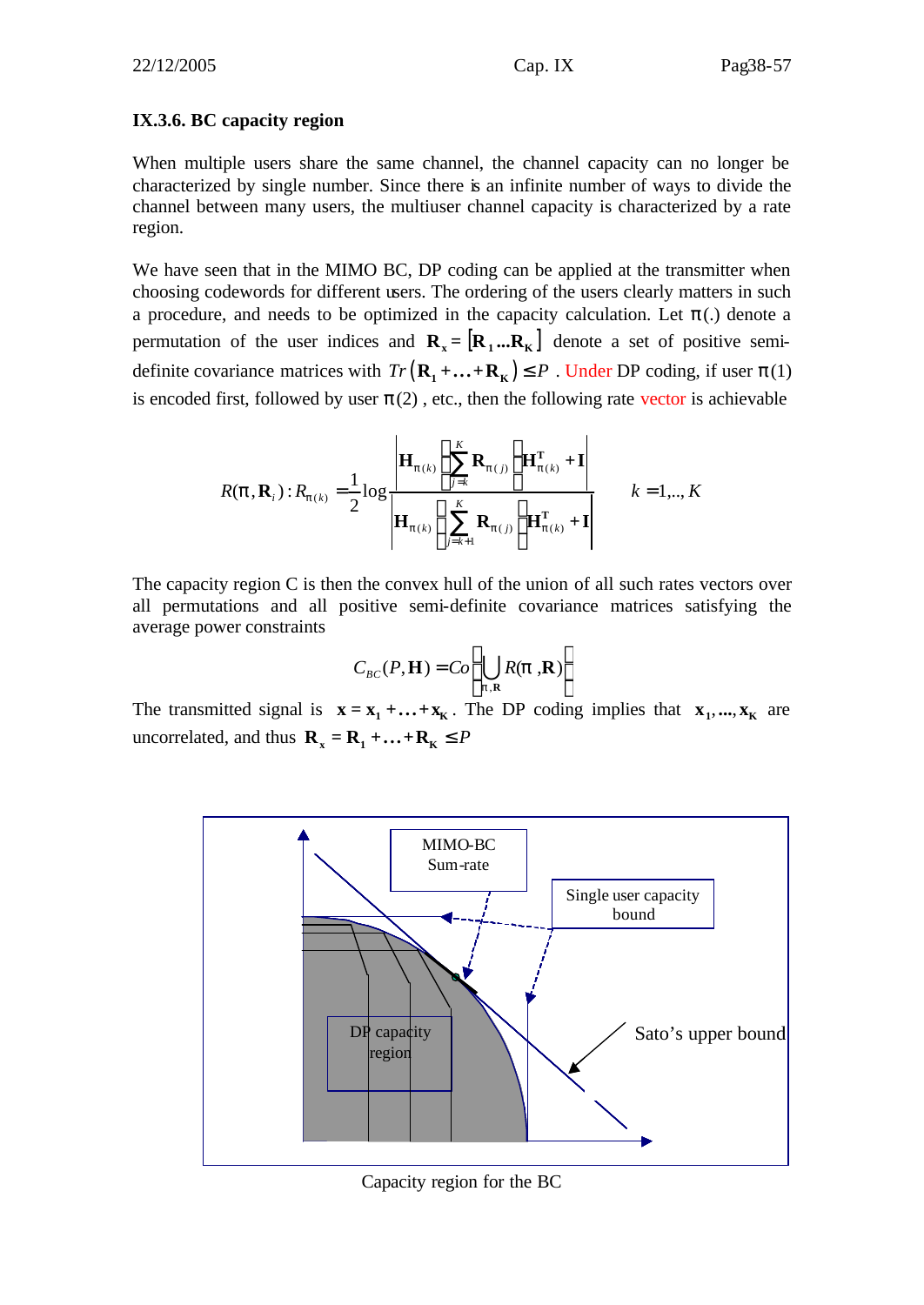As we have already commented, one important feature to notice about the rate equations is that they are neither a concave nor convex function of the covariance matrices. However, by exploiting the duality between the MIMO BC and the MIMO MAC that can be exploited to greatly simplify this calculation. The figure outlines the capacity region for the BC. In a separated way, Tse (uplink-downlink duality) proved that the DP or DFE achievable region achieves the sum rate capacity of the MIMO Gaussian BC. Also Shamai (Enhanced channel and Minkowski's inequality) showed that DP coding or DFE precoding achievable rate region is the capacity region of the Gaussian MIMO BC.

The capacity region for the BC is obtained as the union of capacity regions of the dual MAC, where the union is taken over all individual power constraints that sum up to the BC power constraints

$$
C_{BC}(\overline{P}, \mathbf{H}) = \bigcup_{\{P_i\}_{i}^K \colon \sum_{i=1}^K P_i \leq \overline{P}} C_{MAC} \left\{ \mathbf{R}_1, \dots, \mathbf{R}_K; \mathbf{H} \right\}
$$

This leads to the conclusion that the uplink (MAC) and downlink (BC) channels differ only due to the fact that power constraints are placed on each transmitter in the MAC instead of on all transmitters jointly. As shown in the figure, every point on the boundary of the BC capacity region is a corner point of the dual MAC for some set of powers with the same sum power. **Thus, the dirty paper BC achievable region equals the sum power MIMO MAC capacity region.** Successive encoding in the transmitter or successive decoding in the receiver is then required to separate the different signals that are superimposed at the channel output in a BC or MAC channel, respectively. The fundamental trade-off between users is here parameterized by two components: I) the poser allocation, which should be performed jointly, and ii) the encoding/decoding order, with Ntot! Possible orderings of the users. The figure depicts that dirty paper coding achieves the Sato upper bound, and therefore, equals the sumrate cpacity of the MIMO BC [48].

Interestingly, both capacity regions are exactly the same (duality property) **as soon as the power constraint is set on the total transmitted power**.

The boundary of the global capacity region can be traced out by means of a set of relative priority coefficients  $\sum x_k = 1$  $\sum_{k}$ *x*<sub>k</sub> = 1, which control practical aspects such as fairness and priority aspects that appear in multiuser systems when sharing resources. Since the MAC capacity region is convex, it is well known from convex theory that the boundary of the capacity region can be fully characterized by maximizing the function  $x_1 R_1 + ... + x_k R_k$  over all rate vectors in the capacity region and for all nonnegative priorities. Each boundary point of the capacity region maximizes the linear combination of the user rates  $R_{\mathbf{x}} = \sum_{k} \mathbf{x}_{k} R_{k}$  $R_x = \sum_k x_k R_k$ . The maximum aggregate rate is known to be

$$
R_{\mathbf{x}} = \sum_{k=1}^{Ntot} \mathbf{x}_k \log_2 \left( 1 + SNIR_k \right)
$$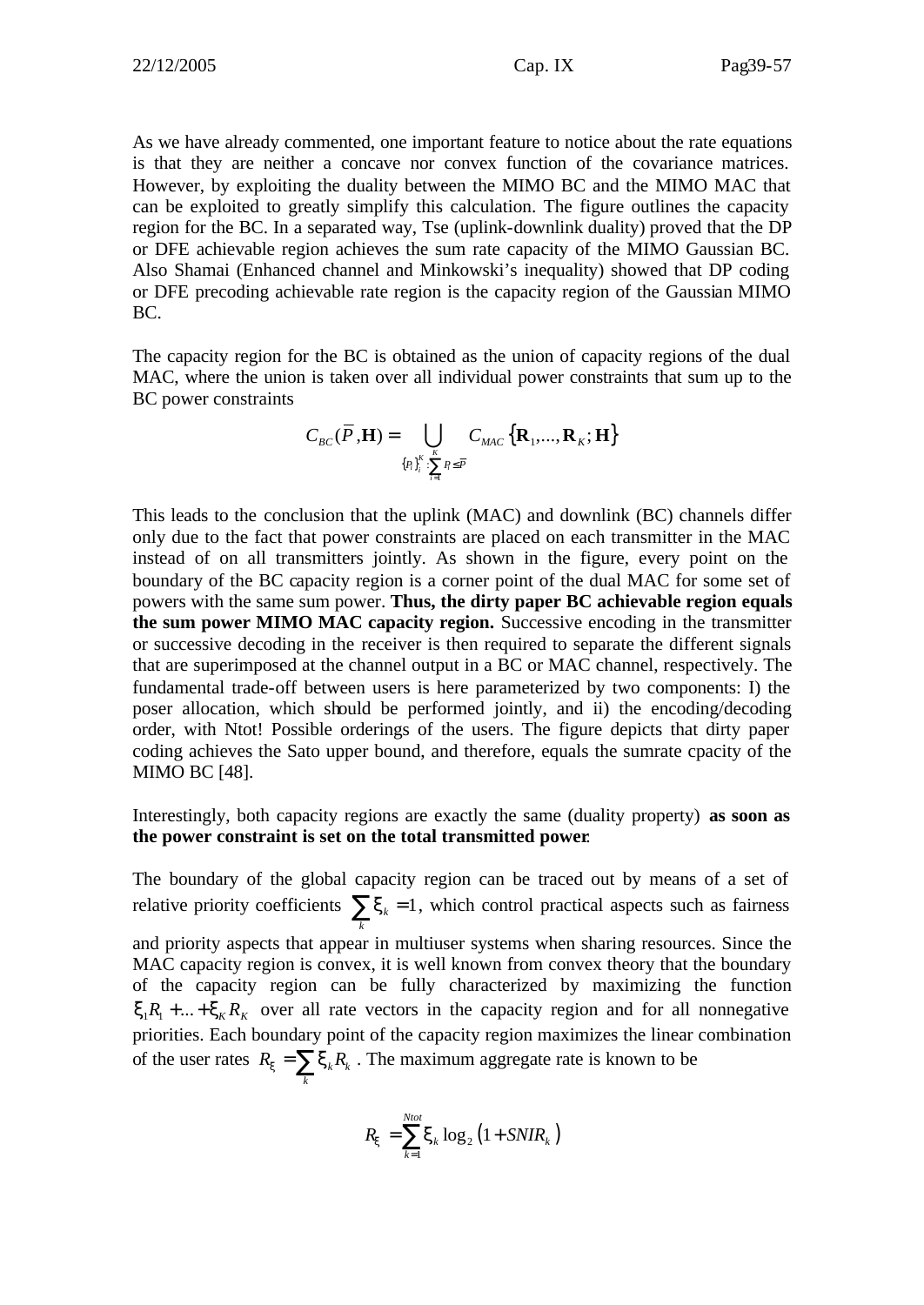For the BC capacity region, the same applies by duality.

For a fixed set of priorities, this is equivalent to finding the point on the capacity region boundary that is tangent to a line whose slope is defined by the priorities. The structure of the MAC capacity region implies that all boundary points of the capacity region are corner points of polyhedrons corresponding to different sets of correlation matrices. Furthermore, the corner point should correspond to successive decoding in order of increasing priority, i.e., the user with the highest priority should be decoded last and, therefore, sees no interference. Thus, the problem of finding the boundary point on the capacity region associated with priorities  $\mathbf{x}_{1} \cdot \mathbf{x}_{K}$  assumed to be in descending order.



Figure: Two-user capacity region and specific points of the boundary

In the next figure, the boundary of the capacity region is the curve ABCDEF. The extreme points F and A, on this boundary, correspond to the single-user capacities  $R_{11}$ and  $R_{12}$  of users 1 and 2, respectively. Point E, with a local tangent at 45 degrees, gives the maximum sum-rate max  $(R1 + R2)$ . This setting generally results in unfair situations where the users with the best channels have a much higher rate than the others, which is not desirable in practical applications. Point B, on the other hand, gives the maximum common rate or symmetric capacity. When the single-user rates are very different, the common rate constraint is generally a waste of resources as it forces the users with the best channels to lower their rate dramatically to reach the level of the weakest channels. The balanced capacity, given by point D, satisfies the relation  $R1=R_{11} = R2=R_{12}$ . It appears as a smart compromise between the symmetric capacity B and the maximum sum-rate E. The line AGF represents the rate distributions obtained by using Time-Division Multiple-Access (TDMA). Balanced rates  $0.5R_{11}$  and  $0.5R_{12}$  are obtained if time slots of equal duration are allocated to each user (point G). Higher balanced rates (point D) can be achieved by allowing a simultaneous transmission of signals by all users, with an appropriate power an spectrum allocation. In any case, the maximum balanced rates can be written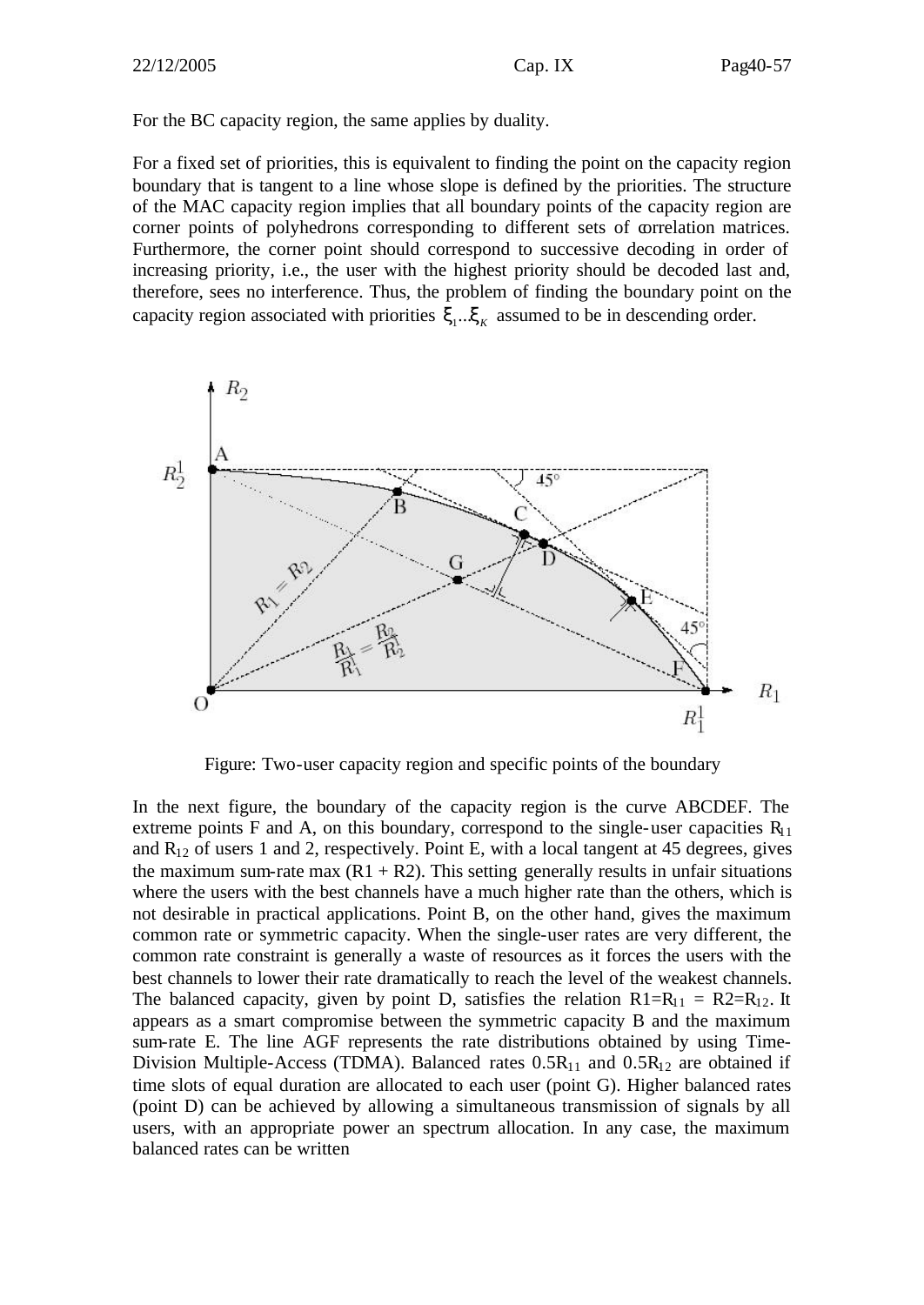$$
R_k = g \frac{R_k^1}{Ntot}
$$

Additional requirements in terms of minimum throughput should be considered for some applications, where customers could pay for a minimum guaranteed service (e.g: a video connection), plus a best-effort service (e.g: Internet connection) with a variable rate that depends on network conditions. The balanced capacity criterion could then be applied on the variable rate only.

#### **IX.3.7. The fading channel**

With full CSI, both the base-station and the users track the channel fluctuations and, in this case, the extension of the linear beamforming strategies combined with Costa precoding to the fading channel is natural. Now we can vary the power and transmit signature allocations of the users, and the Costa precoding order as a function of the channel variations. Linear beamforming combined with Costa precoding achieves the capacity of the fast fading downlink channel with full CSI, just as in the time-invariant downlink channel.

Due to the duality, we have a connection between the strategies for the downlink channel and its dual uplink channel.

Next, aspects related with the practical implementation, as partial CSIT and real-time schedulers as fairness and access control are considered. Fairness comes to the scene when optimality has to be trade-off with users' priorities. Concerning access control, note that up to now we have not addressed the problem of real-time access and how users can be ordered in practice when partial CSIT is only available, thus dirty paper implementation is not realistic.

As we have already said, in the design of a scheduler or practical broadcast system 3 questions have to be answered:

- Transmitter architecture
- Power allocation
- Access control (i.e. number of users to give access and order)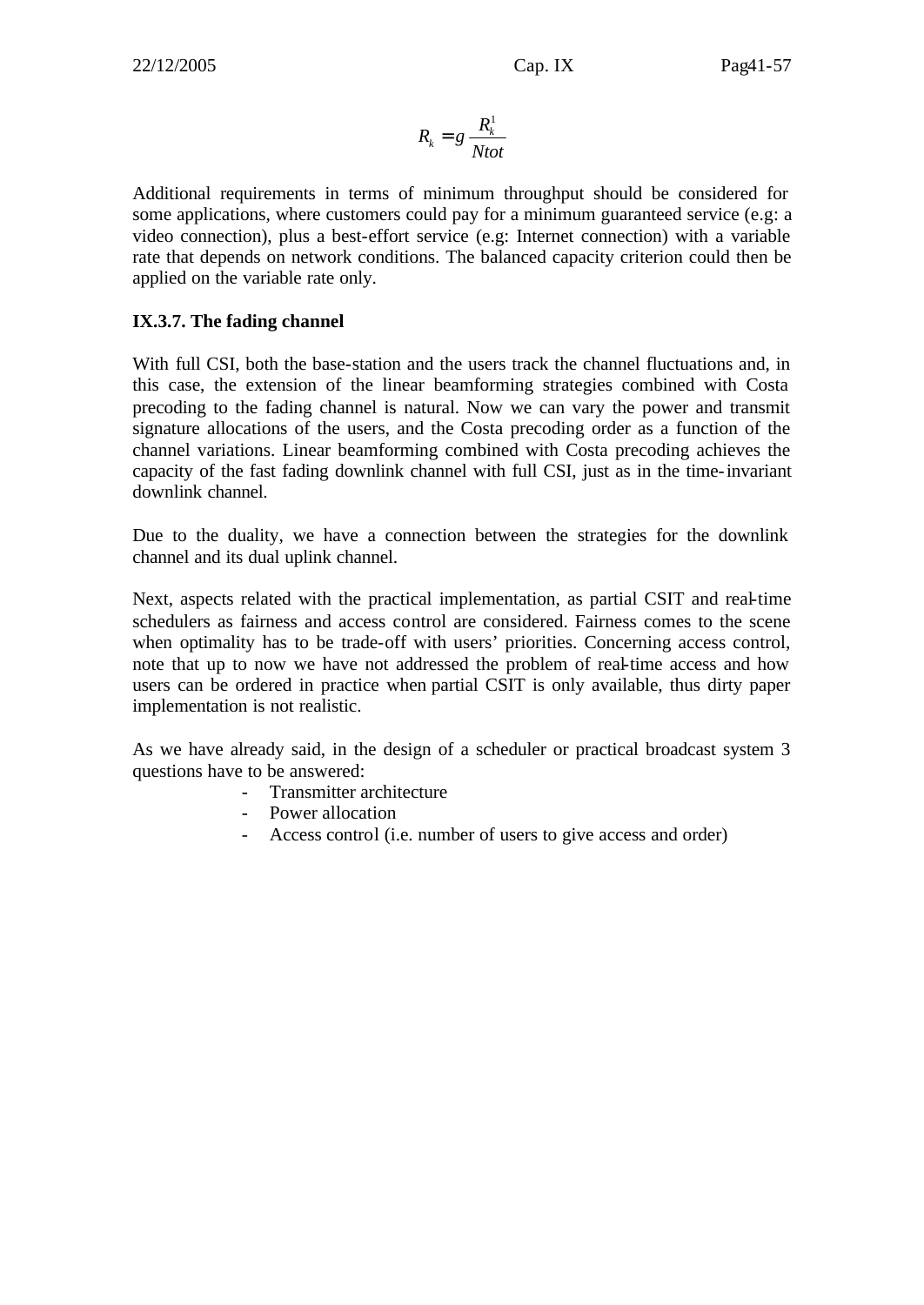#### **IX.3.8. Sum capacity with partial CSIT**

When studying the sum rate in the BC channel we obtained that when the number of users goes to infinite and only nt antennas are at the transmitter, the dirty paper precoding behaves as

$$
E\left\{R^{DP}\right\}\bigg|_{\text{Ntot}\to\infty} \approx nt \text{ loglog } r\text{Ntot}
$$

Thus offering not only multiplexing diversity but also multiuser diversity.

Another comment on the asymptotic behaviour if Ntot goes to infinite is that the optimal transmitter structure that maximizes the sum capacity in multiuser MIMO is then the beamforming [46].

However, having full CSIT requires a lot of feedback and practically it is unrealistic. This motivates the question of how much partial side information is needed in the transmitter that provides us a linear scaling of the throughput with nt and reduces the amount of feedback. If we resort to the asymptotic analysis for Ntot going to infinite, it would be desirable that the new scheme would also take advantage of the multiuser diversity. This is precisely the basis of the so-called opportunistic schemes, which just need SNIR feedback instead of the whole knowledge of **H**.

#### **Multiuser diversity and opportunistic transmission**

R. Knopp obtained in [41] that the power control scheme that maximizes the information ergodic capacity of the MAC in a SISO multiuser communication, is such that only the user with best channel transmits at a time. Note that for a scalar BC channel the same result applies. In the conventional TDMA scheme, the base station transmits to only a single user at a time. In this case, the maximum sum-rate, achieved by sending to the user with the largest channel gain, is given by

$$
R_{TDMA} = \max_{k \in \{1...Ntot\}} \log \left(1 + P \left|\mathbf{h}_k\right|^2\right)
$$

and if Ntot goes to infinite, we observe that the sum-rate increases doublelogarithmically in Ntot; thus, taking advantage of the Multiuser diversity. The multiuser diversity effect comes from the fact that when there are many users that fade independently, at any one time there is a high probability that one of the users will have a strong channel. By allowing only that user to transmit, the shared channel resource is used in the most efficient manner and the total system throughput is maximized (see fogire). The larger the number of users, the stronger tends to be the best channel, and the more the multiuser diversity gain.

The work by Knopp set the basis of the so-called opportunistic schemes: the sender opportunistically transmits only when its channel is near its peaks ("riding the peaks"). These schemes are the only implementable schedulers or BC schemes in the actual systems. Therefore, one section is devoted to them, which will comment on the main system issues when implementing them. Opportunistic schemes are the best proof of the benefit of letting PHY and MAC layer interact to face the problems of the mobile channel.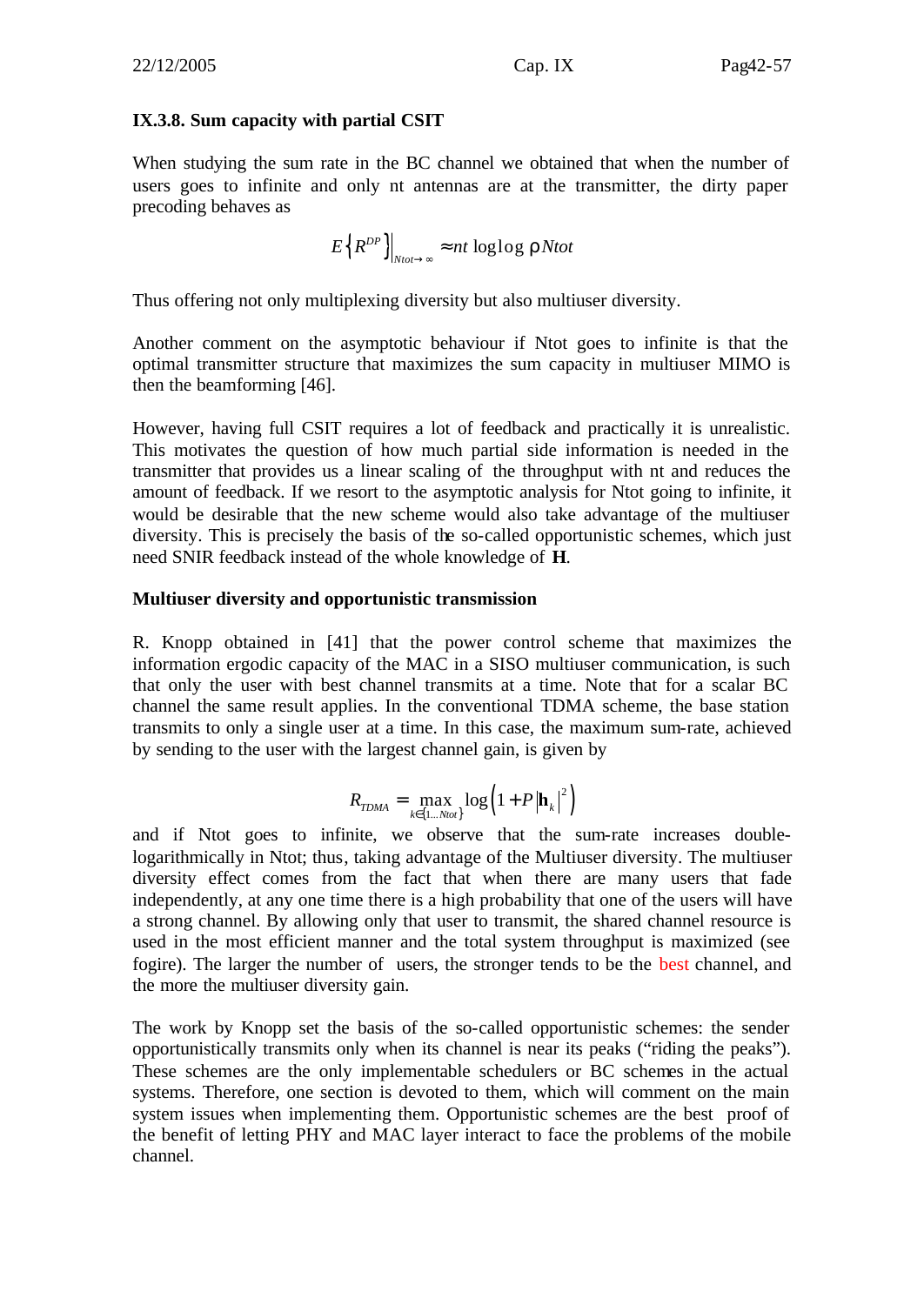

Figure: Opportunistic principle for 2 users

The question we pose now is if we can extend the opportunistic waterfilling to MIMO BC channels? Can the MIMO BC channel enjoy of both Multiuser diversity and multiplexing gain? The answer is given by Hassibi in the so-called opportunistic orthogonal SDMA, that extends the opportunistic results of SIMO to the MIMO case.

#### **Opportunisitc SDMA and single antenna receivers**

The conceptual idea is to have multiple beams, each orthogonal to one another, at the same time. Separate pilot symbols are introduced on each of the beams and the users feedback the SINR of each beam. Transmissions are scheduled to as many users as there are beams at each time slot. If there are enough users in the system, the user who is beamformed with respect to a specific beam (and orthogonal to the other beams) is scheduled on the specific beam.

Let us consider

$$
\mathbf{y}_{Nx1} = \mathbf{A}_{N}^H \mathbf{x}_{(nrxN)} \mathbf{H}_{(nrxN)xn} \mathbf{x}_{ntx1} + \mathbf{w}_{Nx1}
$$

Let us consider Ntot>=nt, otherwise, we use only Ntot of the transmit antennas. Under this considerations we specify N as the number of served users. Note that usually, the number of served users is nt, smaller than Ntot, thus requiring an access control mechanism, which is provided in a natural and low complexity way by the opportunistic scheme that is going to be introduced. On the other hand, although in the DFE precoders Ntot users can be served simultaneously the user ordering stage implies a lot of computational effort.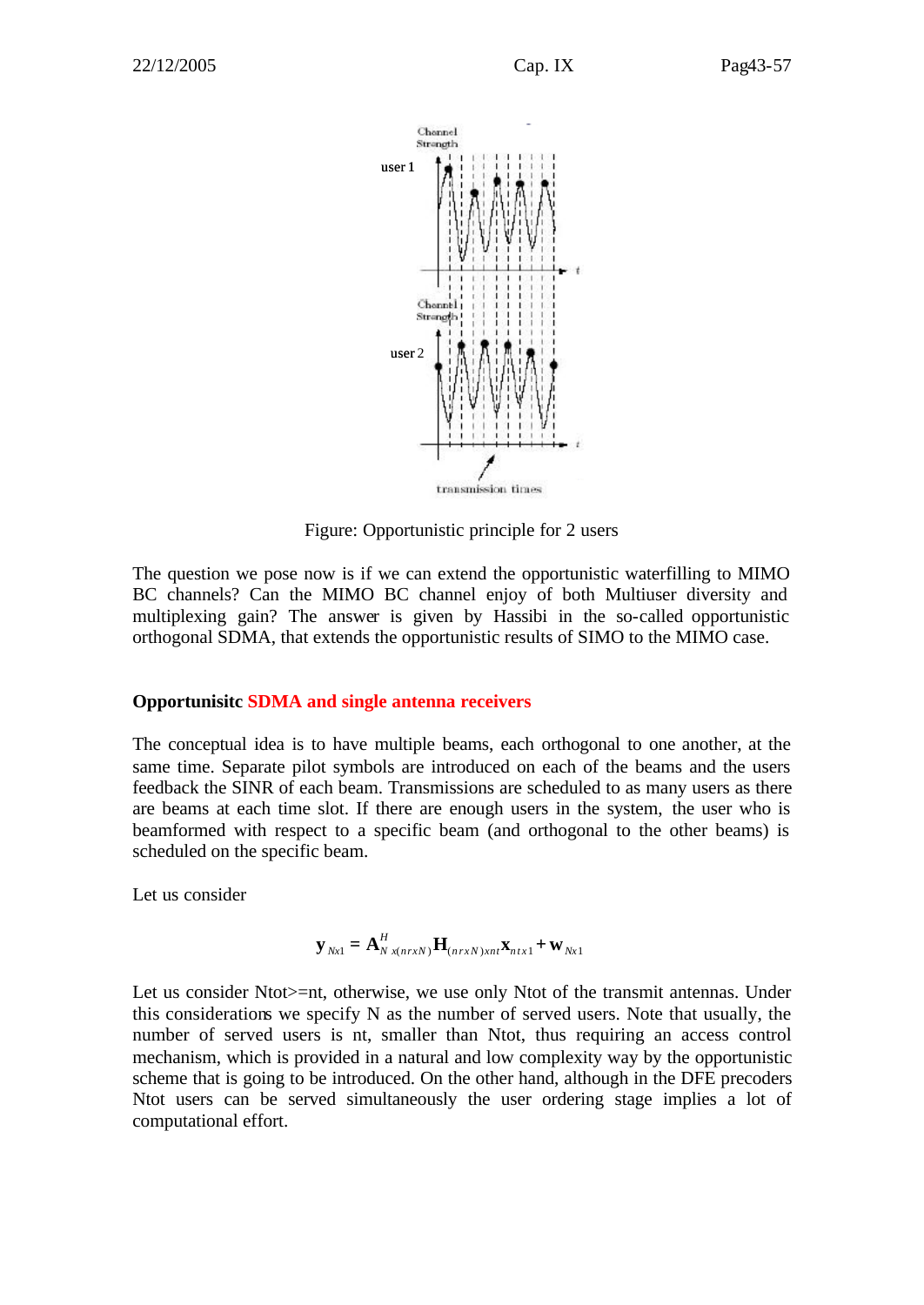At each time m, let  $\mathbf{B}(m) = [\mathbf{b}_1(m),...,\mathbf{b}_m(m)]$  be an nt x nt beamforming unitary matrix, with the columns or beams orthogonal. The vector signal sent out from the antenna array at time m is

$$
\mathbf{x}_{ntxN} = \mathbf{B}(m)\mathbf{u} = \sum_{m=1}^{m} \mathbf{b}_{m}(m)u_{m}
$$

The unitary matrix  $\mathbf{B}(m)$  is varied such that the individual components do not change abruptly in time. For simplicity we consider the scenario when the channel coefficients are not varying over the time-scale of communication (slow fading)

The ith rx knows (**H**i **b**m) m=1..nt (by training). Therefore, the ith rx can compute the following nt SINRs by assuming that the um is the desired signal and the other signals are interference as follows

$$
SINR_{i,m} = \frac{|\mathbf{H}_{i}\mathbf{b}_{m} u_{im}|^{2}}{1/SNR + \sum_{u \neq m} |\mathbf{H}_{i}\mathbf{b}_{m} u_{im}|^{2}} \quad m = 1...nt
$$

Note that on average the SINRs behave like

$$
SINR_{i,n} \approx \frac{1}{\frac{1}{SNR} + (nt-1)} \approx \frac{1}{nt-1}
$$

Therefore if the beams are assigned randomly, the rate or throughput will be

$$
R = E\left\{\sum_{i=1}^{nt} \log\left(1 + SINR_{i,m}\right)\right\} \le nt \log\left(1 + \frac{1}{nt - 1}\right) \approx 1
$$

Observe that there is no nt-fold in the system throughput and, therefore, CSIT is crucial. As an alternative Hassibi presented an scheme where nt orthogonal beams are assigned to nt users depending on the feedback SINR's. In that case the same asymptotic multiplexing and diversity gain as dirty paper is obtained when Ntot goes to infinite.

$$
R = E\left\{\sum_{i=1}^{nt} \log\left(1 + \max_{1 \le i \le N \text{tot}} SINR_{i,m}\right)\right\} \approx ntE\left\{\log\left(1 + \max_{1 \le i \le N \text{tot}} SINR_{i,m}\right)\right\}
$$

Intuitively, if the number of users is large the probability of finding nt users placed at the pointing directions of the nt orthogonal beams is high, thus almost nulling the interference among them

$$
ntE\left\{\log\left(1+\max_{1\leq i\leq Ntot} SINR_{i,m}\right)\right\} \approx ntE\left\{\log\left(1+P\max_{1\leq i\leq Ntot}Tr(\mathbf{h_kh_k^H})\right)\right\}
$$

Next figure compares the result of the opportunistic SMDA scheme with those of an opportunistic beamforming that serves one user at a time. Note that the opportunistic SDMA does not obtain higher throughput than the single beamformer if the number of users is small, this is due to the interference cased by the simultaneous nt beams.

There are some system requirements to support multiple beams. First, multiple pilot symbols have to be inserted (one for each beam) to enable coherent downlink reception;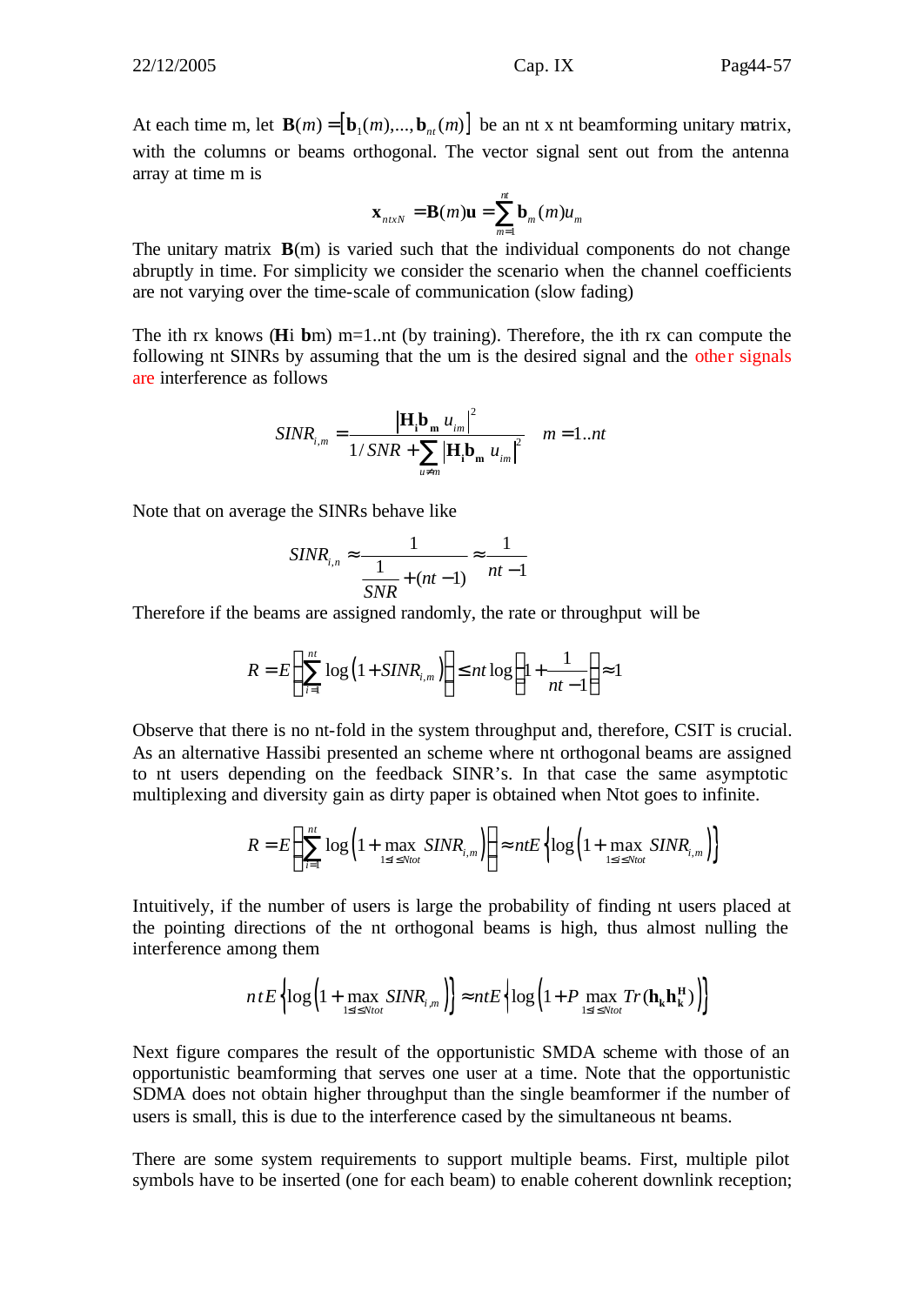thus, the fraction of pilot symbol power increases. Second, the receivers now track nt separate beams and feedback SINR of each on each of the beams. On a practical note, the receivers could feedback only the best SINR and the identification of the beam that yields this SINR; this restriction probably will not degrade the performance by much. Thus, with affordable feedback the proposed opportunistic SDMA utilizes all the spatial degrees of freedom.



Figure: Opportunistic SDMA vs. opportunistic single beam.

The amount of multiuser diversity gain depends crucially on the tail of the fading distribution SNIRk: the heavier the tail, the more likely there is a user with a very strong channel, and the larger the multiuser diversity gain. For instance, because of the line-ofsight component, the Rician fading distribution is less "random" and has a lighter tail that the Rayleigh distribution with the same average channel gain. As a consequence, it can be seen that the multiuser diversity gain is significantly smaller in the Rician case compared to the Rayleigh case.

Finally, the opportunistic schemes that chose the best transmitting antenna would be optimal in those situations where maximal ratio combining transmission is optimal (e.g.if users are located in orthogonal positions) and for each user there is a predominant antenna in the equivalent channel response. Otherwise, these antenna selection schemes are suboptimal in multiuser scenario. However, due to its practicality and also due to the fact that they can help to diminish the hardening effect, they are an interesting option. In point to point MIMO antenna selection arise as optimal also when there is partial channel state information at the transmitter and rate is to be optimized. The same might happen in the multiuser case and it is a topic to be further researched.

#### **Partial CSIT and Multi-antenna transmitters and receivers**

In particular, we can ask what impact multiple receive antennas have on multiuser diversity, an important outcome. In general, any deterministic component that would be introduced in the system (e.g. receiving beamforming in a BC channel) reduces the multiuser gain and therefore, the benefit of using opportunistic schemes (the so-called hardening effect of the fading distribution).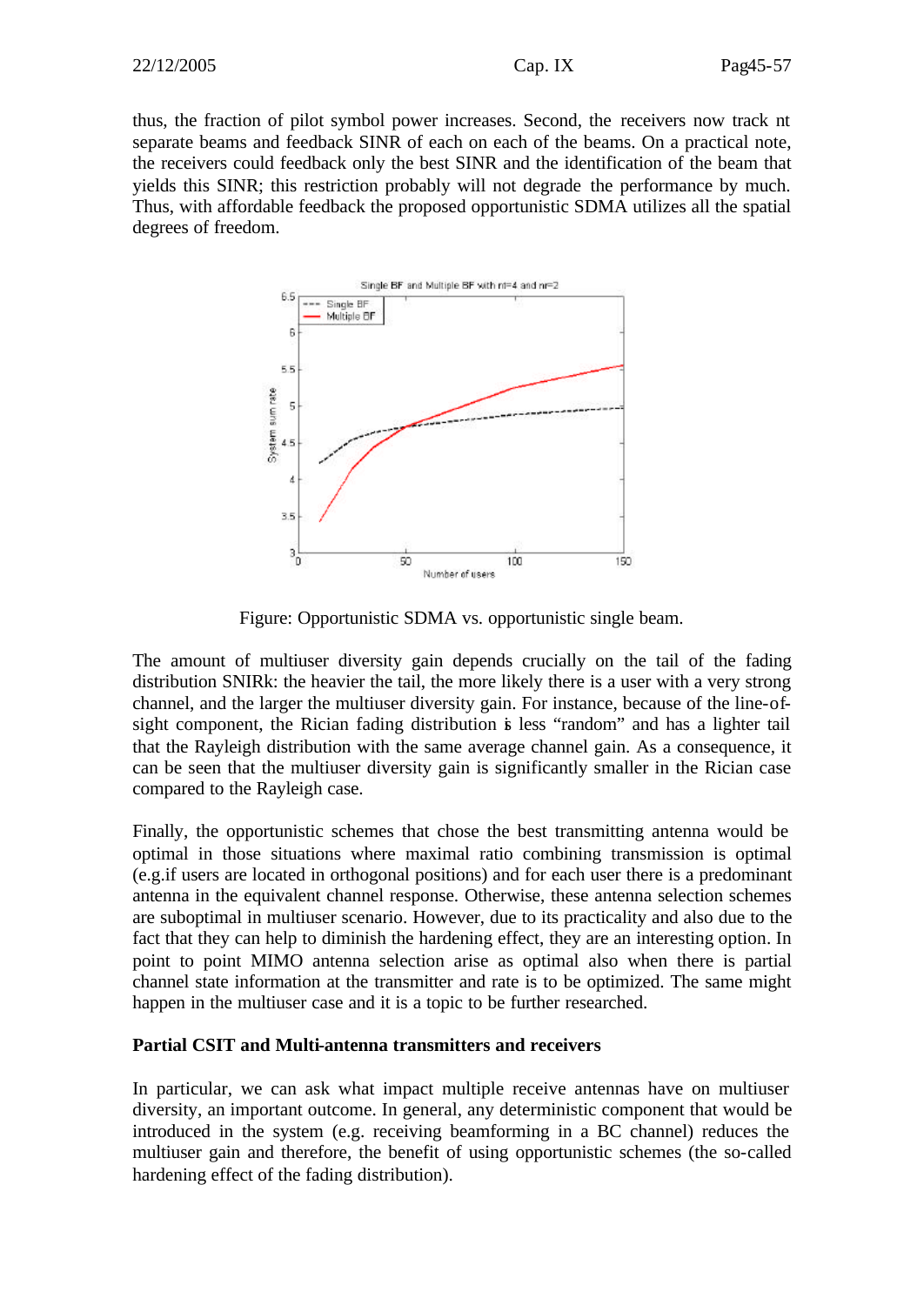With multiple transmit antennas at the base-station and multiple receive antennas at each of the users, with full CSI we split the information for user k into independent data streams, modulates them on different spatial signatures and then transmit them. The spatial signatures and power allocation to the users (and the further allocation among the data streams within a user) can be done as a function of the channel fluctuations. Linear strategies can be carried out or, if computational complexity is not a problem, Costa precoding (i.e., dirty paper or DFE precoding) can be incorporated.

Without CSI (i.e., only CSIR) the transmitter has no access to the channel fluctuations. One of the important conclusions is that time sharing among the users achieves the capacity region in the symmetric BC channel with CSIR alone. Note that since the statistics of the user channels are identical, if user k can decode its data reliably, then all the other users can also successfully decode user k's data, concluding that the sum of the rates at which the users are being simultaneously reliably transmitted is bounded by

$$
\sum_{i=1}^{Ntot} R_i \le E \left[ \log \left( 1 + \frac{SNR |\mathbf{h}|^2}{nt} \right) \right]
$$

This implies that the total spatial degrees of freedom in the BC channel are restricted to one instead of the min (nt, Ntot) that can be reached with full CSIT. Thus lack of CSI at the base station causes a drastic reduction in the degrees of freedom of the channel.

With partial CSIT opportunistic schemes are an attractive alternative but it would be desirable to obtain intermediate solutions between those schemes and the optimal DP. To that purpose we recall the superuser transmitter formulation of precoding matrix **B**

$$
\mathbf{B}_{ntxN} = \mathbf{V}_{ntxN} \sqrt{\mathbf{S}}_{ntxN} \mathbf{M}_{NxNtot}
$$

Where we extend the design of each of the matrixes as follows: **V** is the beamforming matrix, build up with no channel state information. It can contain either nt orthogonal beams; thus, N=nt, or more than nt beams. In this case, Grassmanian manifold can be used to optimized the design of the quasiorthogonal beams. The role of more beams than antennas is when the low number of antennas hinders capacity and transmission to more users than antennas increase capacity if thanks to multiantennas at reception allow for interference cancellation at the receiver.

Matrix **S** accounts for the power allocation, which is a topic still unaddressed in opportunistic SDMA. Finally matrix **M** controls the selection of users and the association of each user with a transmitting beam. For instance, in an opportunistic system **M** will chose those users whose spatial channel is as much orthogonal as possible, thus achieving null interference.

Next figure plots a MIMO BC system with nt transmit antennas and Ntot $>$ = nt users each with Nk receive antennas. The plot shows the proposed general scheduler.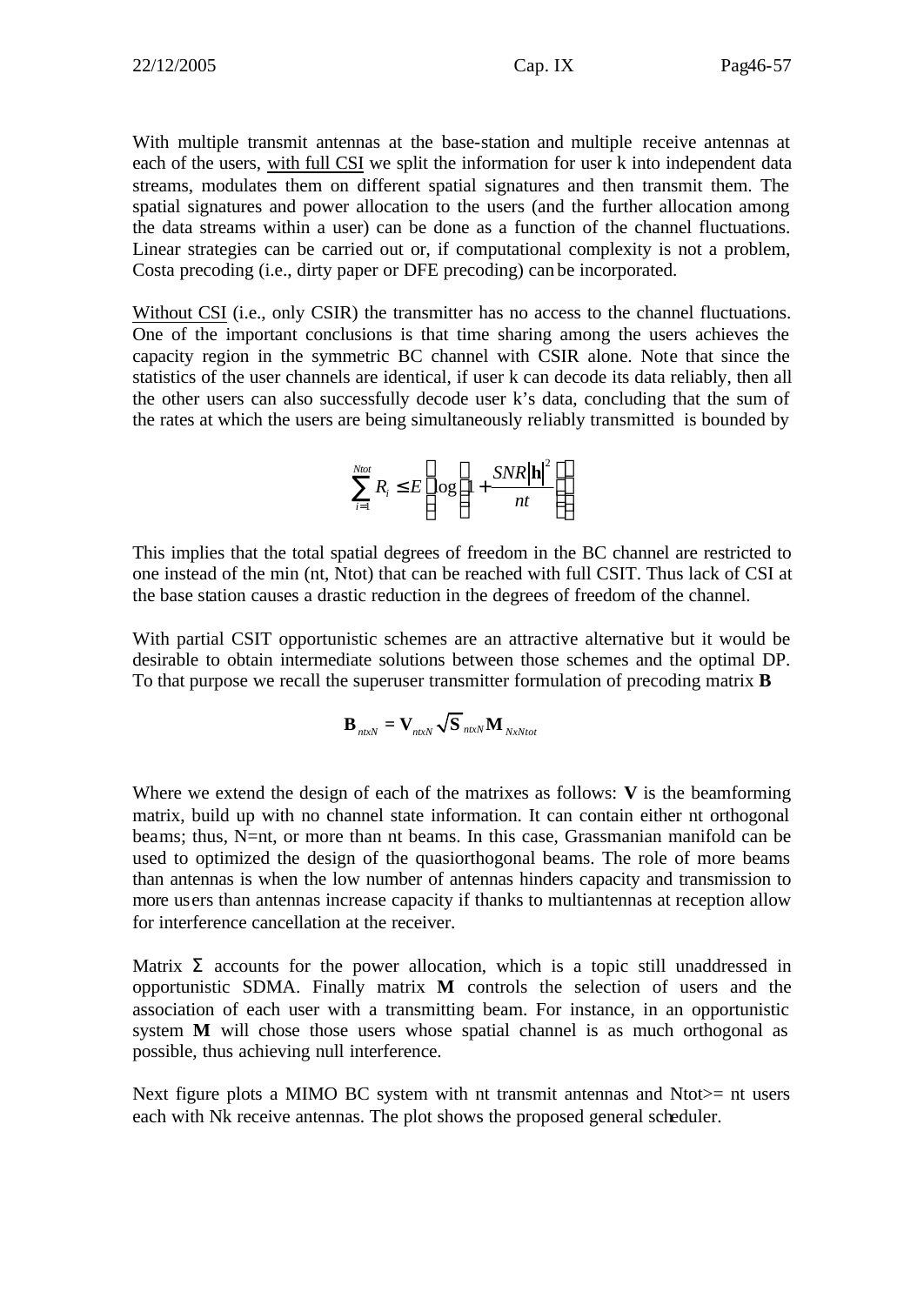

Figure: MIMO BC scheduler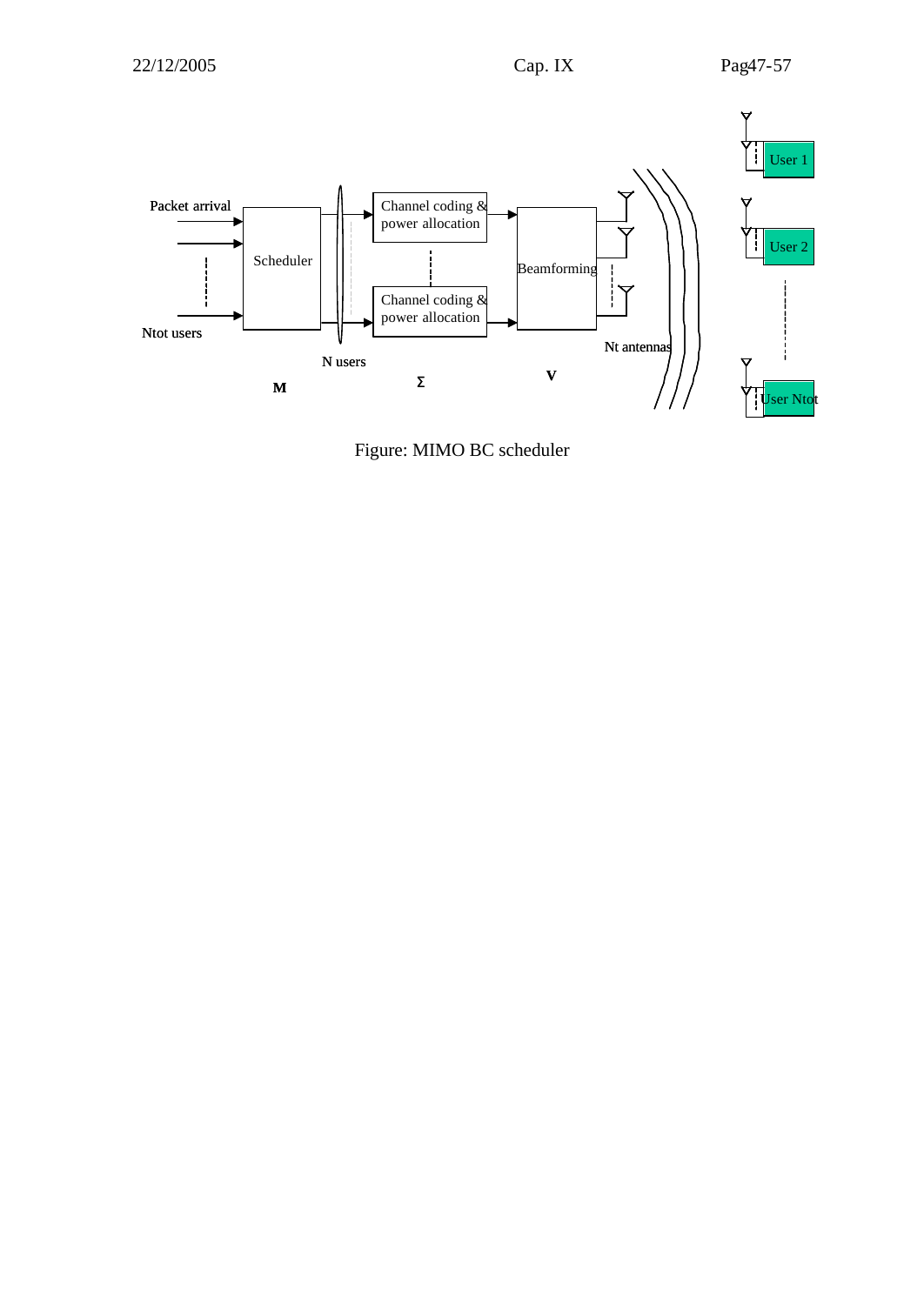#### **IX.5. CONCLUSIONS**

While the wealth of references and results gives the impression that the problem of MIMO multiuser is by now mature from both the information theory and communications aspects. We believe that such an interpretation is misleading. In fact the many unsolved problems, some strongly motivated by practical applications and implications remain and some, such as the role of the CSI at the transmitted and optimal MIMO BC strategies in the presence of partial CSI , are explicitly mentioned in the sequel. We believe that this topic still calls for intensive research addressing many fundamental problems, which are not yet fully understood.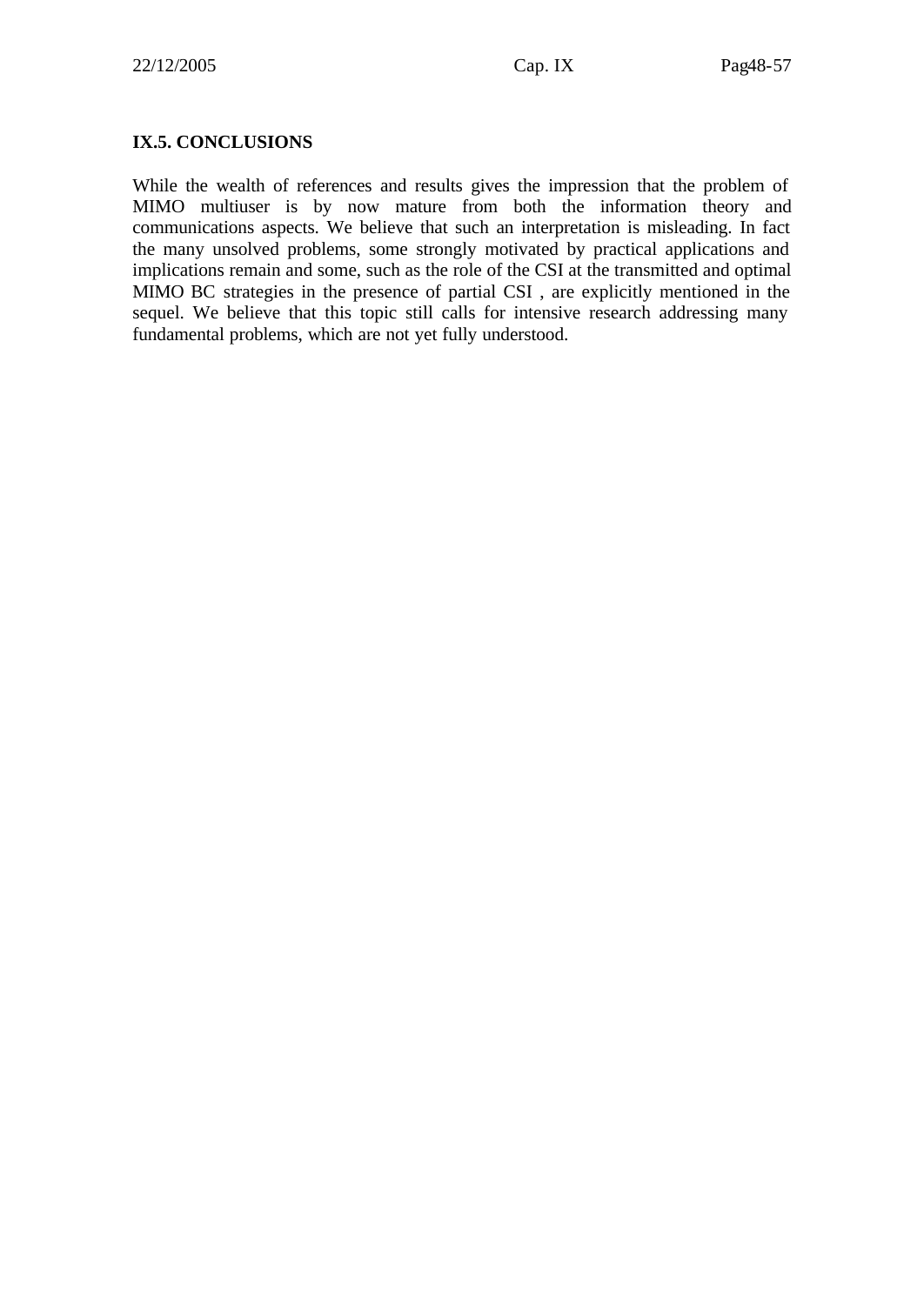#### **APPENDIX A. Detailed computation of the optimal precoding in BC**

Departing from section IX.3.3.1 and before getting into the design, let us reformulate the MMSE noise correlation matrix  $(\tilde{H}^T \tilde{H} + I)^{-1}$ . Let us consider the Cholesky factorization of the MMSE noise matrix

 $({\bf G}^{-1}$ ?  ${}^{-1}{\bf G}^{-T} = (({\bf \tilde{H}}^{\rm T}{\bf \tilde{H}} + {\bf I})^{\rm T} = (({\bf M}^{\rm T}\sqrt{{\bf S}}{\bf V}^{\rm T}{\bf H}^{\rm T}{\bf Q}^{\rm T})$ ?  ${}^{-1}{\bf Q}{\bf H}{\bf V}\sqrt{{\bf S}}{\bf M} + {\bf I})^{\rm T}$ 

Now, choose a square matrix **C**, such that

$$
\mathbf{C}^{\mathrm{T}}\mathbf{C} = (\sqrt{\mathbf{S}}\mathbf{V}^{\mathrm{T}}\mathbf{H}^{\mathrm{T}}\mathbf{Q}^{\mathrm{T}} \mathbf{?}^{-1}\mathbf{Q}\mathbf{H}\mathbf{V}\sqrt{\mathbf{S}} + \mathbf{I})^{\mathrm{T}}
$$

in general **C=UR**, where **U** is an orthonormal matrix and **R** an upper triangular one.

Then the Cholesky factorization can be written as

$$
\mathbf{G}^{\text{-1}} \mathbf{?} \text{-}^{\text{-1}} \mathbf{G}^{\text{-T}} = \mathbf{M}^{\text{T}} \mathbf{R}^{\text{T}} \mathbf{U}^{\text{T}} \mathbf{U} \mathbf{R} \mathbf{M}
$$

where **URM** is upper triangular.

Now the GDFE is used for the receiver implementation. Although, we show later in section IX.3.3. 2.and IX.3.3. 3. that GDFE has nice optimal features, note that the GDFE error e'i that is obtained when recovering each of the transmitted signals is decoupled, in contrast to the MMSE error. Therefore, we expect that GDFE would help in the decoupled receiver design better than the MMSE.

Recall that the feedforward filter, which we call **F** is

$$
\mathbf{F} = ?^{-1} \mathbf{G}^{-T} \tilde{\mathbf{H}}^{T} ?^{-1/2} \mathbf{Q}
$$



Figure: GDFE reception

Then, it can be further computed as follows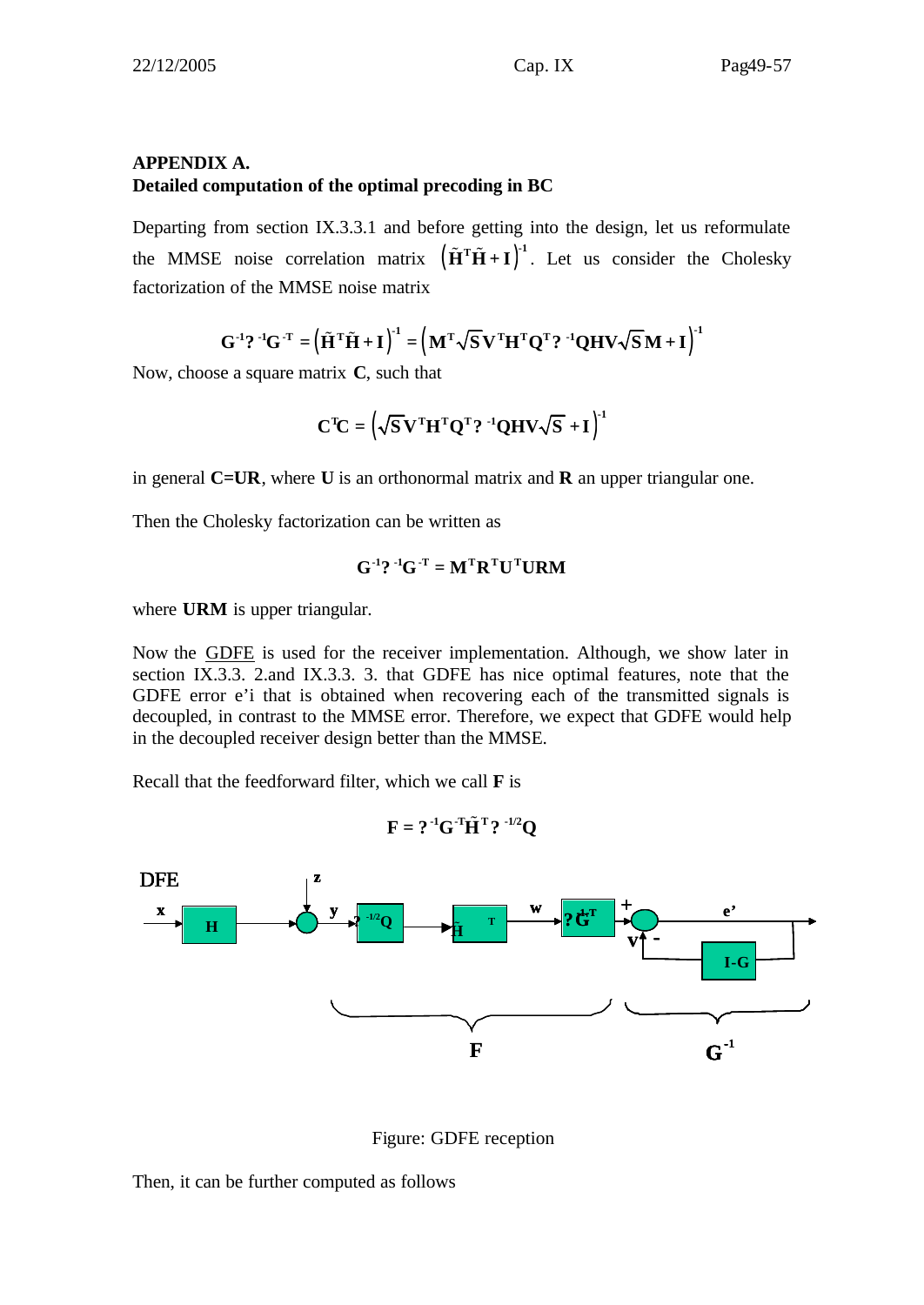## $=$  ?  $\binom{-1/2}{\mathbf{X}} \mathbf{K}^T \mathbf{H}^T \mathbf{Q}^T$ ?  $\binom{-1}{\mathbf{X}}$  $\mathbf{F} = ?^{-1/2} \mathbf{U} \mathbf{R} \mathbf{M} \mathbf{M}^{\text{T}} \sqrt{\mathbf{S}} \mathbf{V}^{\text{T}} \mathbf{H}^{\text{T}} \mathbf{Q}^{\text{T}} ?^{-1} \mathbf{Q}$

Now a block diagonal structure is imposed on **F**

$$
F = ?^{-1/2}UR\sqrt{S}V^{T}H^{T}Q^{T} ?^{-1}Q =
$$
  
= ?^{-1/2}  $\begin{bmatrix} F^{-1/2} & 0 \\ 0 & F^{-1/2} \end{bmatrix}$ 

where **UR** can be obtained. Finally, an appropriate transmit filter  $B = V\sqrt{SM}$  is found by obtaining an **M** that makes **URM** block upper-triangular. This is possible by the following OR-factorization:  $\mathbf{R}^{\mathrm{T}}\mathbf{U}^{\mathrm{T}} = \mathbf{M}\mathbf{K}$ , where **K** is lower triangular and **M** is orthogonal. Then  $\mathbf{U}\mathbf{R}\mathbf{M} = \mathbf{K}^T$  is upper-triangular. Note that  $\mathbf{R}^{\mathrm{T}}\mathbf{R} = \left(\sqrt{\mathbf{S}}\mathbf{V}^{\mathrm{T}}\mathbf{H}^{\mathrm{T}}\mathbf{Q}^{\mathrm{T}}$ ?  $\mathbf{R}^{\mathrm{T}}\mathbf{Q}\mathbf{H}\mathbf{V}\sqrt{\mathbf{S}}+\mathbf{I}\right)^{\mathrm{T}}$ 

There are still the question to answer before obtaining a complete precoding design: - the design of the block diagonal matrix

#### Design of the block diagonal matrix

Next we show that the condition under which there exists a suitable **UR** to make the feedforward filter **F** block-diagonal, and therefore suitable for non-cooperative receivers as in the BC channel, is the same as the diagonalization condition on the noise covariance matrix

$$
R_z^{-1} - \left(R_z + HR_xH^T\right)^{-1} = \begin{bmatrix} F^{-1}_1 & 0 \\ 0 & F^{-1}_2 \end{bmatrix} \; (^{**})
$$

where  $\mathbf{F}^{-1}$  are positive semi-definite matrices and are the dual variables associated with the block-diagonal constraints of the max-min problem.

In order to get some insight in the meaning of constraint  $(**)$ , note that this conditions is equivalent to  $(I + \mathbf{H} \mathbf{R}_{x} \mathbf{H}^{\mathrm{T}})$  $|F_{1} \ 0|$  $+\widetilde{\mathbf{H}}\mathbf{R}_{\mathbf{x}}\widetilde{\mathbf{H}}^{\mathrm{T}}\big)^{1} = \begin{bmatrix} \mathbf{r} & \mathbf{0} \\ \mathbf{0} & \mathbf{F}_{2} \end{bmatrix}$ **x 2**  $\mathbf{F}_{1}$  0  $\mathbf{I} + \mathbf{H} \mathbf{R}_{x} \mathbf{H}^{\mathrm{T}}$  = **0 F**  $(\widetilde{\mathbf{H}} \mathbf{R}_x \widetilde{\mathbf{H}}^T)^{-1} = \begin{bmatrix} \mathbf{F} & \mathbf{0} \\ \mathbf{0} & \mathbf{0} \end{bmatrix}$ , thus imposing block diagonal structure on

the correlation matrix of the received signal after the whitening filter.

The condition under which there exists a suitable **UR** to make the feedforward filter **F** block-diagonal is the same as the diagonalization condition on the noise covariance matrix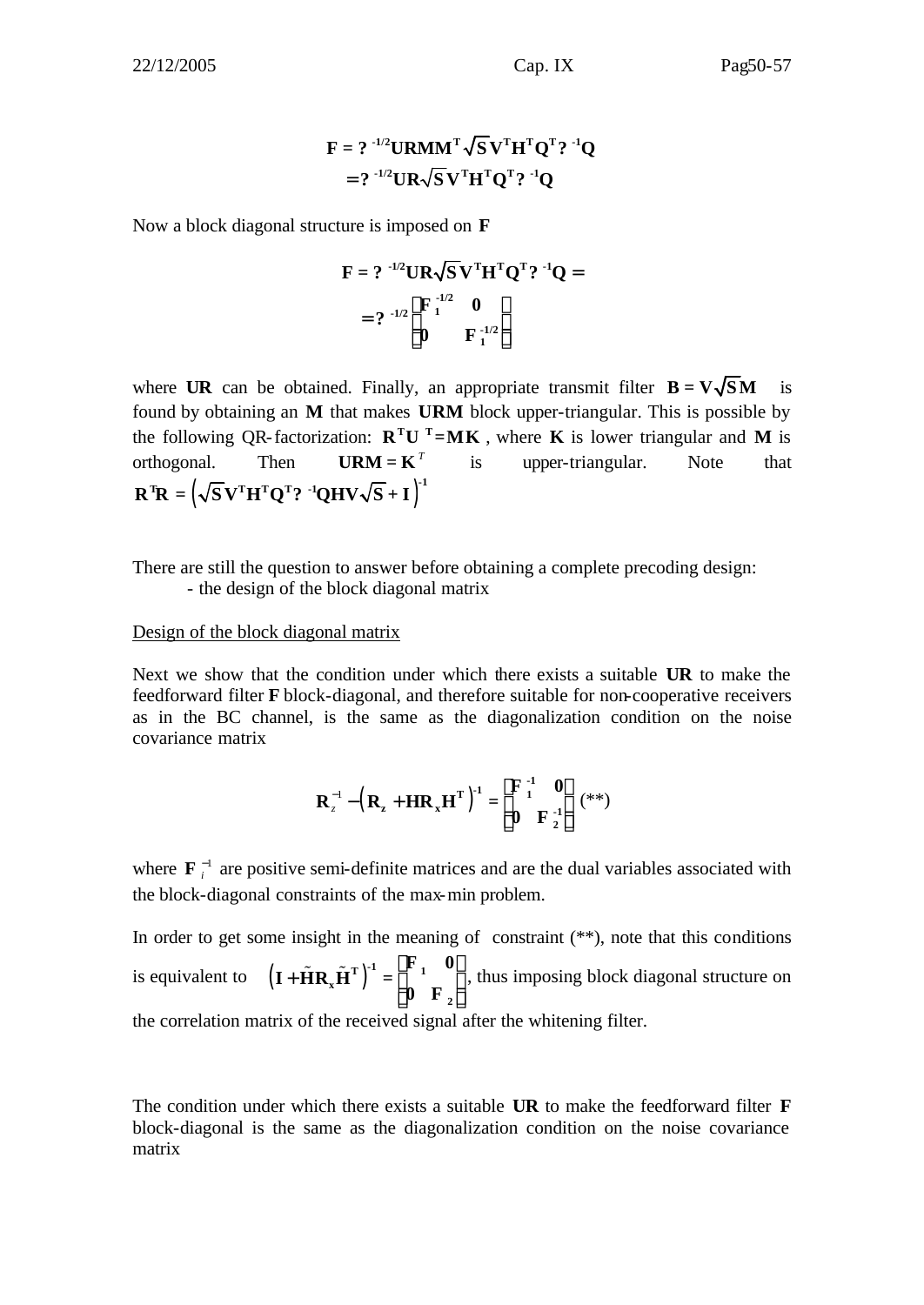$$
Pag51-57
$$

$$
\begin{bmatrix} \mathbf{F}_1^{-1} & \mathbf{0} \\ \mathbf{0} & \mathbf{F}_2^{-1} \end{bmatrix} = \mathbf{R}_z^{-1} - (\mathbf{R}_z + \mathbf{H}\mathbf{R}_x\mathbf{H}^T)^{-1} = \mathbf{Q}^T \mathbf{?}^{-1} \mathbf{Q} - (\mathbf{Q}^T \mathbf{?} \mathbf{Q} + \mathbf{H} \mathbf{V} \mathbf{S} \mathbf{V}^T \mathbf{H}^T)^{-1} =
$$
  
=  $\mathbf{Q}^T \mathbf{?}^{-1/2} (\mathbf{I} - (\mathbf{I} + \mathbf{?}^{-1/2} \mathbf{Q} \mathbf{H} \mathbf{V} \mathbf{S} \mathbf{V}^T \mathbf{H}^T \mathbf{Q}^T \mathbf{?}^{-1/2})^{-1}) \mathbf{?}^{-1/2} \mathbf{Q}^T =$   
=  $\mathbf{Q}^T \mathbf{?}^{-1} \mathbf{Q} \mathbf{H} \mathbf{V} \sqrt{\mathbf{S}} (\mathbf{I} + \sqrt{\mathbf{S}} \mathbf{V}^T \mathbf{H}^T \mathbf{Q}^T \mathbf{?}^{-1} \mathbf{Q} \mathbf{H} \mathbf{V} \sqrt{\mathbf{S}})^{-1} \sqrt{\mathbf{S}} \mathbf{V}^T \mathbf{H}^T \mathbf{Q}^T \mathbf{?}^{-1} \mathbf{Q}$ 

As 
$$
\mathbf{R}^{\mathrm{T}}\mathbf{R} = (\sqrt{\mathbf{S}}\mathbf{V}^{\mathrm{T}}\mathbf{H}^{\mathrm{T}}\mathbf{Q}^{\mathrm{T}}?
$$
  ${}^{\mathrm{T}}\mathbf{Q}\mathbf{H}\mathbf{V}\sqrt{\mathbf{S}} + \mathbf{I}$ )

Then

$$
Q^{T} ?^{-1}QHV\sqrt{S}R^{T}R\sqrt{S}V^{T}H^{T}Q^{T} ?^{-1}Q = \begin{bmatrix} F^{-1}_{1} & 0 \\ 0 & F^{-1}_{2} \end{bmatrix}
$$

$$
R\sqrt{S}V^{T}H^{T}Q^{T} ?^{-1}Q = U \begin{bmatrix} F^{-1}_{1} & 0 \\ 0 & F^{-1}_{2} \end{bmatrix}
$$

Therefore,

$$
\mathbf{F} = ?^{-1/2} \mathbf{U} \mathbf{R} \sqrt{\mathbf{S}} \mathbf{V}^{\mathrm{T}} \mathbf{H}^{\mathrm{T}} \mathbf{Q}^{\mathrm{T}} ?^{-1} \mathbf{Q} =
$$

$$
= ?^{-1/2} \begin{bmatrix} \mathbf{F}_1^{-1/2} & \mathbf{0} \\ \mathbf{0} & \mathbf{F}_1^{-1/2} \end{bmatrix}
$$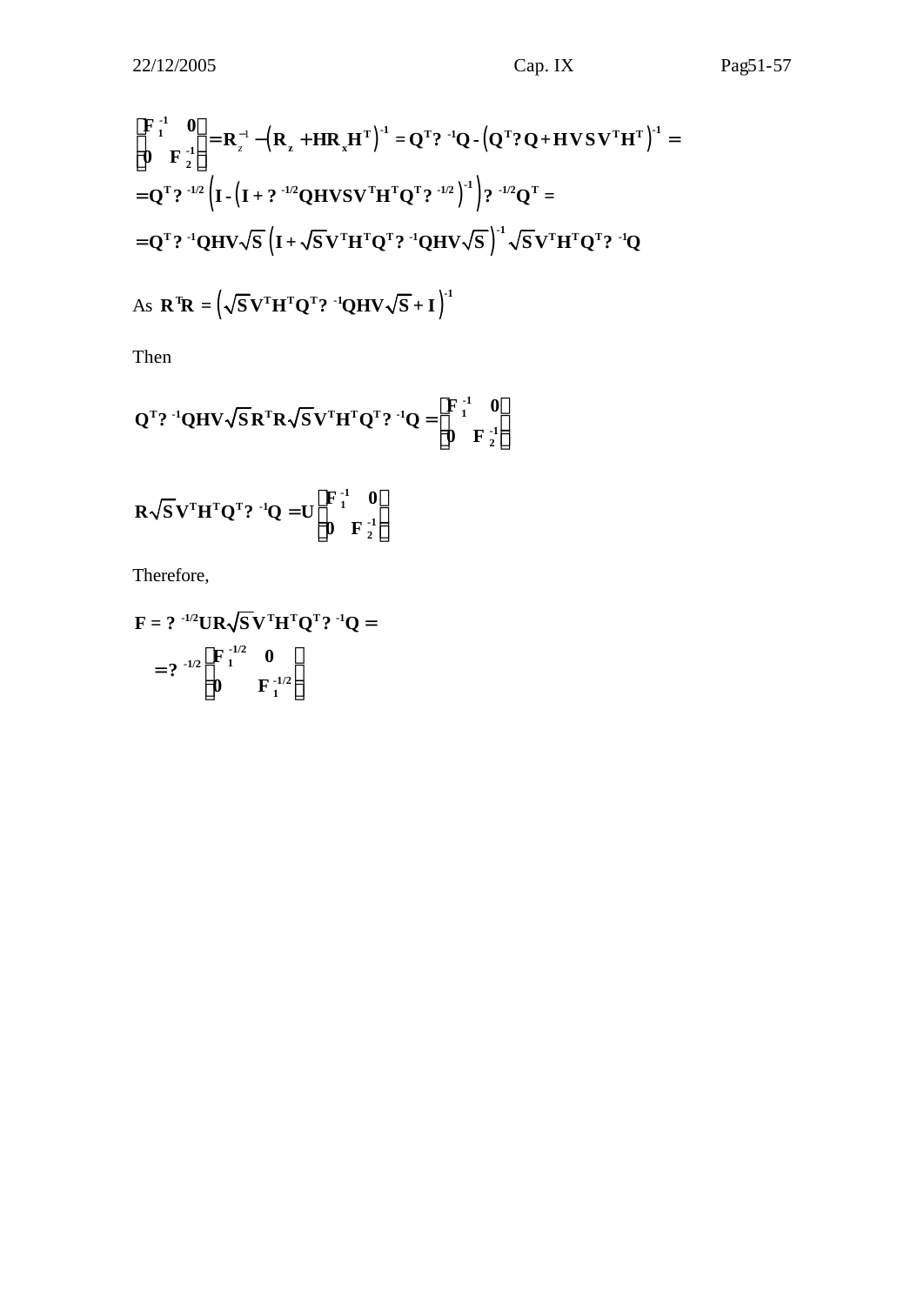#### **APPENDIX B**

#### **Decision Feedback precoder is capacity lossless**

Recalling in the figure the DFE receiver structure that has been presented in the MAC section. Next we show that the feedforward filter can be implemented in the transmitter (if CSIT is available) without losing capacity with respect to the DFE.



Let us depart from the MAC channel model

$$
\mathbf{y} = \mathbf{H}\mathbf{x} + \mathbf{z} = \left[\mathbf{H}_1 \ \mathbf{H}_2\right] \begin{bmatrix} \mathbf{x}_1 \\ \mathbf{x}_2 \end{bmatrix} + \begin{bmatrix} \mathbf{z}_1 \\ \mathbf{z}_2 \end{bmatrix} (*)
$$

and consider the output of the feedforward filter,  $\mathbf{v} = [\mathbf{v1} \ \mathbf{v2}]^T$ . The goal is to compute the achievable rates of the two subchannels: form **x1** to **v1** and from **x2** to **v2**. If they are the same as the rates from **x1** to **x1'** and from **x2** to **x2'**, which are the rates of the lossless MMSE, no capacity loss is incurred by implementing a DFE precoder. In other words, we are interested in proving that:

$$
R_1 = I(X_1; V_1) = I(X_1; X'_1)
$$
  

$$
R_2 = I(X_2; V_2) = I(X_2; X'_2)
$$

To prove it note that

$$
\mathbf{v} = ?^{-1}\mathbf{G}^{-T}\mathbf{H}^{T}\mathbf{H}\mathbf{x} + ?^{-1}\mathbf{G}^{-T}\mathbf{H}^{T}\mathbf{z} = ?^{-1}\mathbf{G}^{-T}\mathbf{H}^{T}(\mathbf{H}\mathbf{x} + \mathbf{z})
$$
  
If  $\mathbf{x} = \mathbf{x}' + \mathbf{e}'$  then  $\mathbf{x}' = \mathbf{v} + (\mathbf{I} - \mathbf{G})\mathbf{x}$ 

Note that **'**  $\mathbf{x}_2 = \mathbf{v}_2$  thus

$$
R_2 = I(X_2; V_2) = I(X_2; X'_2) = I(X_2; Y)
$$

Now, consider the subchannel from **x**1 to **v**1 with **x**2 available at the transmitter instead of at the receiver  $I(X_i; V_i / X_i)$ 

By substituting for the transmission model in (\*) as it was done for the MAC channel, we obtain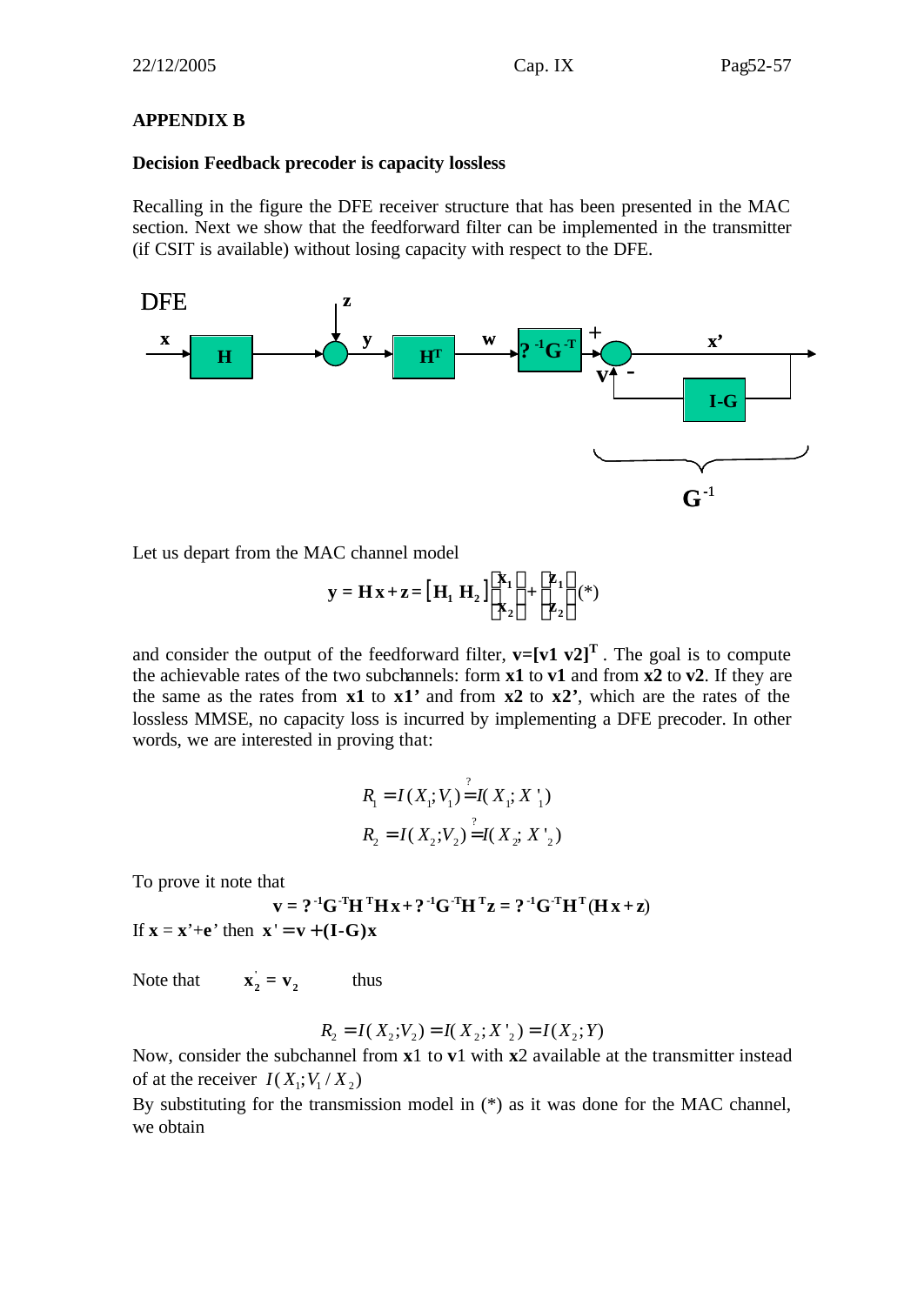$$
\mathbf{x}_{1}^{'} = ?_{11}^{11} \mathbf{w}_{1} - \mathbf{G}_{22} \mathbf{x}_{1}
$$
\n
$$
\mathbf{v}_{1} = ?_{11}^{11} \mathbf{w}_{1} + \dot{\mathbf{e}}_{1}^{'} = \left(\mathbf{R}_{1}^{21} + \mathbf{H}_{1}^{T} \mathbf{H}_{1}\right)^{21} \mathbf{H}_{1}^{T} \left(\mathbf{H}_{1} \mathbf{x}_{1} + \mathbf{H}_{2} \mathbf{x}_{2} + \mathbf{z}_{1}\right)
$$

being **w** the output to the matched filter to the channel

$$
\mathbf{w} = \mathbf{H}^{\mathrm{T}} \mathbf{H} \mathbf{x} = \begin{bmatrix} \mathbf{H}_1^{\mathrm{T}} \mathbf{H}_1 \mathbf{x}_1 + \mathbf{H}_1^{\mathrm{T}} \mathbf{H}_2 \mathbf{x}_2 \\ \mathbf{H}_2^{\mathrm{T}} \mathbf{H}_1 \mathbf{x}_1 + \mathbf{H}_2^{\mathrm{T}} \mathbf{H}_2 \mathbf{x}_2 \end{bmatrix}
$$

and we obtain

$$
\mathbf{x}_1^\prime = \left(\mathbf{R}_1^{\mathbf{-1}} + \mathbf{H}_1^{\mathrm{T}} \mathbf{H}_1\right)^{\mathbf{-1}} \mathbf{H}_1^{\mathrm{T}} (\mathbf{H}_1^{\mathrm{T}} \mathbf{x}_1 + \mathbf{z}_1)
$$

Observe that  $\mathbf{v}_1 = \mathbf{x}_1 \cdot \mathbf{H}_2 \mathbf{x}_2$  as  $\mathbf{x}_1 \cdot \mathbf{H}_3$  are independent (since, x1, x2 and z1 are jointly independent)

$$
R_1 = I(X_1; V_1/X_2) = I(X_1; X_1') = I(X_1; Y / X_2)
$$

where, the last equality was shown in the MAC channel section and proves that a precoder designed in order to obtain  $R_2=I(X_2;Y)$  and  $R_1=I(X_1;Y/X_2)$  achieves the same capacity as a DFE equalizer:  $R_2=I(X_2;X_2)$  and  $R_1=I(X_1;X_1')$ 

Therefore,

$$
I(X_1 X_2; Y) = I(X_2; Y) + I(X_1; Y / X_2) = I(X_2; X_2') + I(X_1; X_1')
$$

or, depending on the precoding order

$$
I(X_1 X_2; Y) = I(X_1; Y) + I(X_2; Y / X_1) = I(X_1; X_1') + I(X_2; X_2')
$$

Interference cancellation may occur at the transmitter by pre-subtracting x2 form x1. Pre-subtraction achieves the exact same capacity as a decision feedback equalizer. In conclusion, the DFE precoding as shown in the next figure is capacity lossless.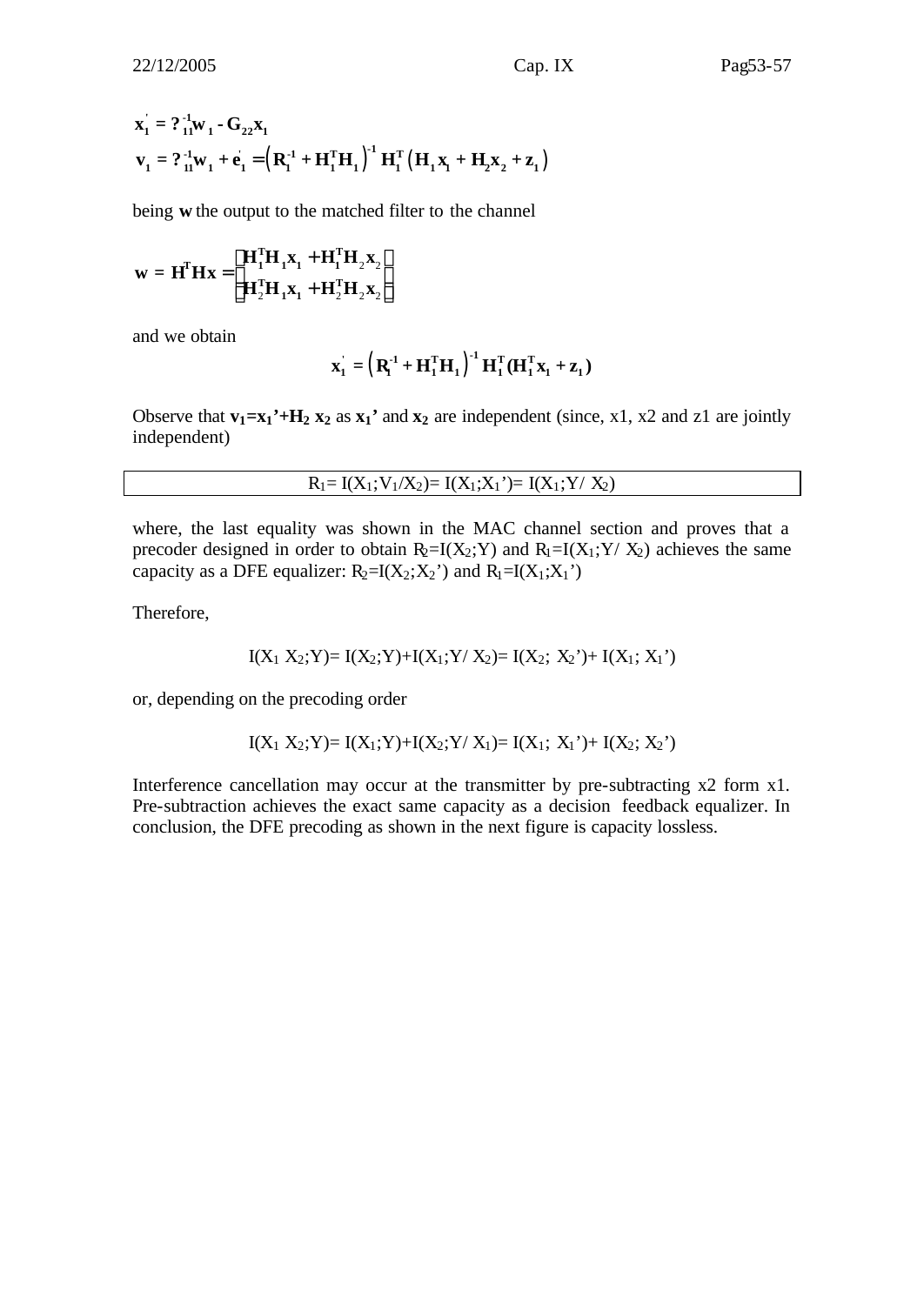#### **APPENDIX C**

#### **Uplink-downlink SINR duality**

Restricting to linear beamforming strategies for the downlink and to linear detection strategies for the uplink, let  $\bf{F}$  denote the linear transmitter matrix and  $\bf{F}^H$  denote the linear receiver matrix, respectively. Without loss of generality, we can assume the normalization  $\left| \mathbf{F} \mathbf{F}^H \right| = 1$  $\left[ \mathbf{F} \mathbf{F}^H \right]_{jj} = 1$  for all j. With this normalization, the input power constraint is given simply by  $\sum P_k^{bc}$  $\sum_{k} P_{k}^{bc} \leq P$ . The SINR for user i in the BC channel is

$$
SINR_{bc,i} = \frac{P_i^{bc} \mathbf{f}_{ii}}{1 + \sum_{j \neq i} P_j^{bc} \mathbf{f}_{ij}} \qquad \mathbf{f}_{ij} = \left| \mathbf{H} \mathbf{F} \right|_{ij}^2
$$

In the dual MAC, the output of the linear detector of user i is given by the  $\ddot{\text{t}}$ th element of the vector  $\mathbf{F}^H \mathbf{y}_{MAC}$ . The SINR for user i is given by

$$
SINR_{mac,i} = \frac{P_i^{mac}f_{ii}}{1 + \sum_{j \neq i} P_j^{mac}f_{ij}}
$$

Suppose that target SINRs  $\gamma$ 1... $\gamma$ m are required in both the BC and its dual MAC. The system of equations  $SINR_i \geq g_i$  can be written in compact matrix form as follows.

Let 
$$
\mathbf{a} = [a_1 \cdots a_1]^T
$$
  $a_i = \frac{\mathbf{g}_i}{(1 + \mathbf{g}_i)\mathbf{f}_i}$   
Then the SINR equations for the BC take on the form

$$
\left[\mathbf{I} - diag(\mathbf{a})\mathbf{F}\right]\mathbf{p}^{bc} \geq \mathbf{a}
$$

For the MAC take on the form

$$
\left[\mathbf{I} - diag(\mathbf{a})\mathbf{F}^T\right]\mathbf{p}^{MAC} \ge \mathbf{a}
$$

The SINR vector **g** is feasible for both BC and MAC with linear processing matrix **F** if and only if the non-negative matrix  $diag(a)$ **F** has Perron-Frobenious eigenvalue  $\mathbf{r}$ (diag(a) $\mathbf{F}$ )<1. In this case, the solutions

$$
\mathbf{p}_{opt}^{bc} = \left[\mathbf{I} - diag(\mathbf{a})\mathbf{F}\right]^{-1} \mathbf{a}
$$

and

$$
\mathbf{p}_{opt}^{mac} = \left[\mathbf{I} - diag(\mathbf{a})\mathbf{F}^{T}\right]^{-1}\mathbf{a}
$$

of the BC and MAC power allocation equations are the componentwise minimal power allocation that meets the **g** with equality. Moreover  $\sum p_{opti}^{bc} = \sum p_{opti}^{mac}$ *bc*  $\sum$  *mac*  $\mathcal{L}_{\textit{opti}} = \mathcal{L}_{\textit{opti}}$  $\sum_i p_{opti}^{bc} = \sum_i p_i$ 

AS an immediate corollary we get that, a SINR vector **g** is feasible if and only if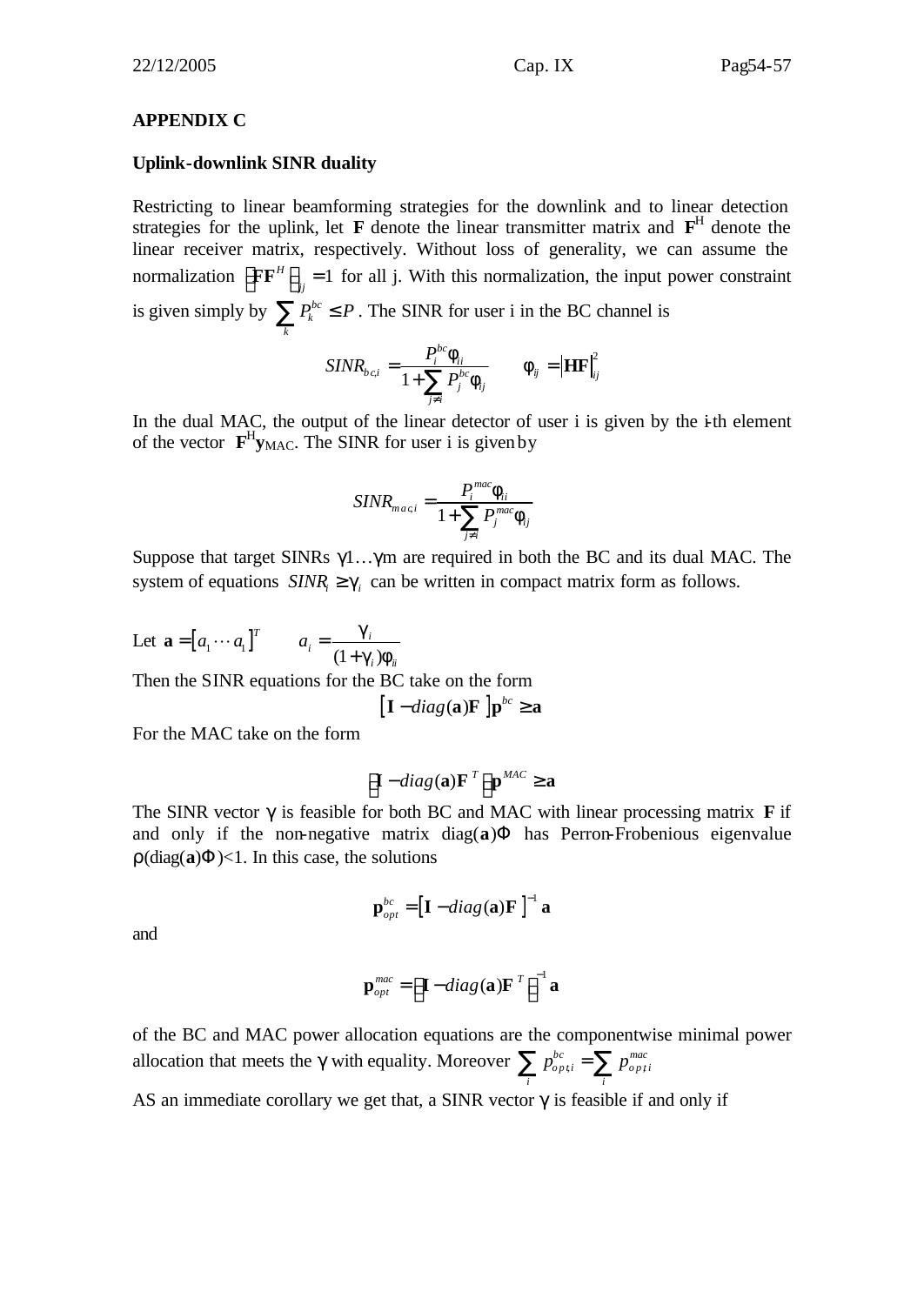$$
\mathbf{r}(diag(\mathbf{a} \ \mathbf{F}) < 1
$$
\nand

\n
$$
\sum_{i} p_{opti}^{bc} = \mathbf{1}^{T} \left[ \mathbf{I} - diag(\mathbf{a}) \mathbf{F} \right]^{-1} \mathbf{a} \leq P
$$

#### **REFERENCES**

[1] T. M. Cover, "Broadcast channels," IEEE Trans. Inform. Theory, vol. IT-18, pp. 2–14, Jan. 1972.

[2] R. G. Gallager, "Coding for degraded broadcast channels," Probl. Inform. Transm., vol. X, pp. 3–14, Sept. 1974.

[3] P. Bergman, "A simple converse for broadcast channels with additive white Gaussian noise," IEEE Trans. Inform. Theory, vol. IT-20, pp. 279–280, Mar. 1974.

[4] K. Marton, "A coding theorem for the discrete memoryless broadcast channel," IEEE Trans. Inform. Theory, vol. IT-25, pp. 306–311, May 1979.

[5] A. El Gamal and E. C. van der Meulen, "A proof of Marton's coding theorem for the discrete memoryless broadcast channel," IEEE Trans. Inform. Theory, vol. IT-27, pp. 120–122, Jan. 1981.

[6] T. M. Cover, "Comments on broadcast channels," IEEE Trans. Inform. Theory, vol. 44, pp. 2524–2530, Oct. 1998.

[7] G. Caire and S. Shamai (Shitz), "On the achievable throughput of a multi-antenna Gaussain broadcast channel," IEEE Trans. Inform.

Theory, vol. 49, pp. 1691–1706, July 2003, submitted for publication.

[8] M. Costa, "Writing on dirty paper," IEEE Trans. Inform. Theory, vol. IT-29, pp. 439–441, May 1983.

[9] H. Sato, "An outer bound on the capacity region of broadcast channels," IEEE Trans. Inform. Theory, vol. IT-24, pp. 374–377, May 1978.

[10] S. Vishwanath, N. Jindal, and A. Goldsmith, "Duality, achievable rates and sum-rate capacity of Gaussian MIMO broadcast channels," IEEE Trans. Inform. Theory, vol. 49, no. 10, pp. 2658–2668, Oct. 2003.

[11] P. Viswanath and D. N. C. Tse, "Sum capacity of the vector Gaussian broadcast channel and uplink-downlink duality," IEEE Trans. Inform. Theory, vol. 49, pp. 1912–1921, Aug. 2003.

[12] R. Zamir, S. Shamai (Shitz), and U. Erez, "Nested linear/lattice codes for structured multiterminal binning," IEEE Trans. Inform. Theory, vol. 48, pp. 1250–1276, June 2002.

[13] W. Yu and J. M. Cioffi, "Trellis precoding for the broadcast channel," in Proc. IEEE GLOBECOM, Sna Antonio, TX, 2001.

[14] S. Vishwanath, G. Kramer, S. Shamai, S. Jafar, and A. Goldsmith, "Capacity bounds for Gaussian vector broadcast channels," in Proc. DIMACS

Workshop on Signal Processing for Wireless Transmission, Pisactaway, NJ, Oct. 2002.

[15] D. N. C. Tse and P. Viswanath, "On the capacity of the multiple antenna broadcast channel," in Proc. DIMACS Workshop on Signal Processing for Wireless Transmission, Piscataway, NJ, Oct. 2002.

[16] T. M. Cover and J. A. Thomas, Elements of Information Theory. New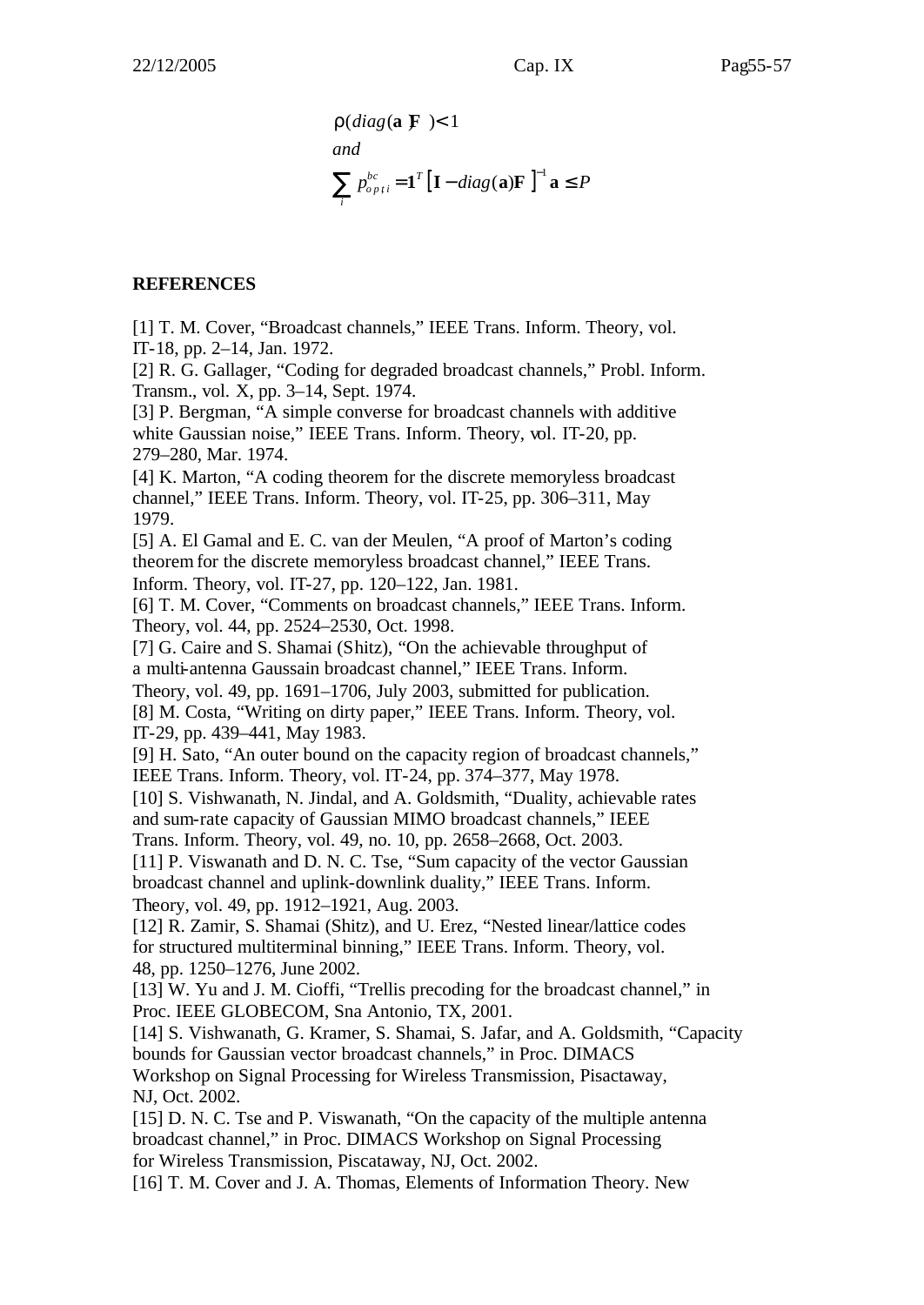York: Wiley, 1991.

[17] S. I. Gel'fand and M. S. Pinsker, "Coding for channel with random parameters," Probl. Control Inform. Theory, vol. 9, no. 1, pp. 19–31, 1980.

[18] C. Heegard and A. El Gamal, "On the capacity of computer memories with defects," IEEE Trans. Inform. Theory, vol. IT-29, pp. 731–739, Sept. 1983.

[19] A. J. Goldsmith and M. Effros, "The capacity region of broadcast channels" with intersymbol interference and colored Gaussian noise," IEEE

Trans. Inform. Theory, vol. 47, pp. 219–240, Jan. 2001.

[20] A. Cohen and A. Lapidoth, "The Gaussian watermarking game: Part I," IEEE Trans. Inform. Theory, vol. 48, pp. 1639–1667, June 2002.

[21] W. Yu, A. Sutivong, D. Julian, T. M. Cover, and M. Chiang, "Writing on colored paper," in Proc. IEEE Int. Symp. Information Theory, Washington, DC, June 2001, p. 302.

[22] G. Ginis and J. M. Cioffi, "Vectored transmission for digital subscriber line systems," IEEE J. Select. Areas Comm., vol. 20, pp. 1086–1104, June 2002.

[23] J. M. Cioffi and G. D. Forney, "Generalized decision-feedback equalization for packet transmission with ISI and Gaussian noise," in Communications, Computation, Control and Signal Processing: A Tribute

to Thomas Kailath, A. Paulraj, V. Roychowdhury, and C. D. Shaper, Eds. Norwell, MA: Kluwer, 1997.

[24] J. M. Cioffi, G. P. Dudevoir,M. V. Eyuboglu, and G. D. Forney, "MMSE decision feedback equalizers and coding: Part I and II," IEEE Trans. Commun., vol. 43, pp. 2582–2604, Oct. 1995.

[25] M. K. Varanasi and T. Guess, "Optimum decision feedback multiuser equalization with successive decoding achieves the total capacity of the Guassian multiple-access channel," in Proc. Asilomar Conf. Signal System Computers, 1997, pp. 1405–1409.

[26] T. Kailath, A. Sayed, and B. Hassibi, State-Space Estimation. Englewood Cliffs, NJ: Prentice Hall, 1999.

[27] S. Ihara, "On the capacity of channels with additive non-Gaussian noise," Inform. Contr., vol. 37, pp. 34–39, 1978.

[28] S. N. Diggavi and T. M. Cover, "Worst additive noise under covariance constraints," IEEE Trans. Inform. Theory, vol. 47, pp. 3072–3081, Nov. 2001.

[29] R. A. Horn and C. R. Johnson, Matrix Analysis. Cambridge, U.K.: Cambridge Univ. Press, 1990.

[30] K. Fan, "Minimax theorems," Proc. Nat. Acad. Sci., vol. 39, pp. 42–47, 1953.

[31] W. Yu, J.M.Cioffi, "Sum capacity of Gaussian Vector Broadcast channels," IEEE Trans. IT, vol. 50, no.9, September 2004

[32] R. T. Rockafellar, Convex Analysis. Princeton, NJ: Princeton Univ. Press, 1970.

[33], "Saddle-points and convex analysis," in Differential Games and Related Topics, H. W. Kuhn and G. P. Szegö, Eds. Amsterdam, The Netherlands: North-Holland, 1971.

[34] S. Zakovic and C. Pantelides, "An interior point algorithm for computing saddle points of constrained continuous minimax," Ann. Oper. Res., vol. 99, pp. 59–77, 2000.